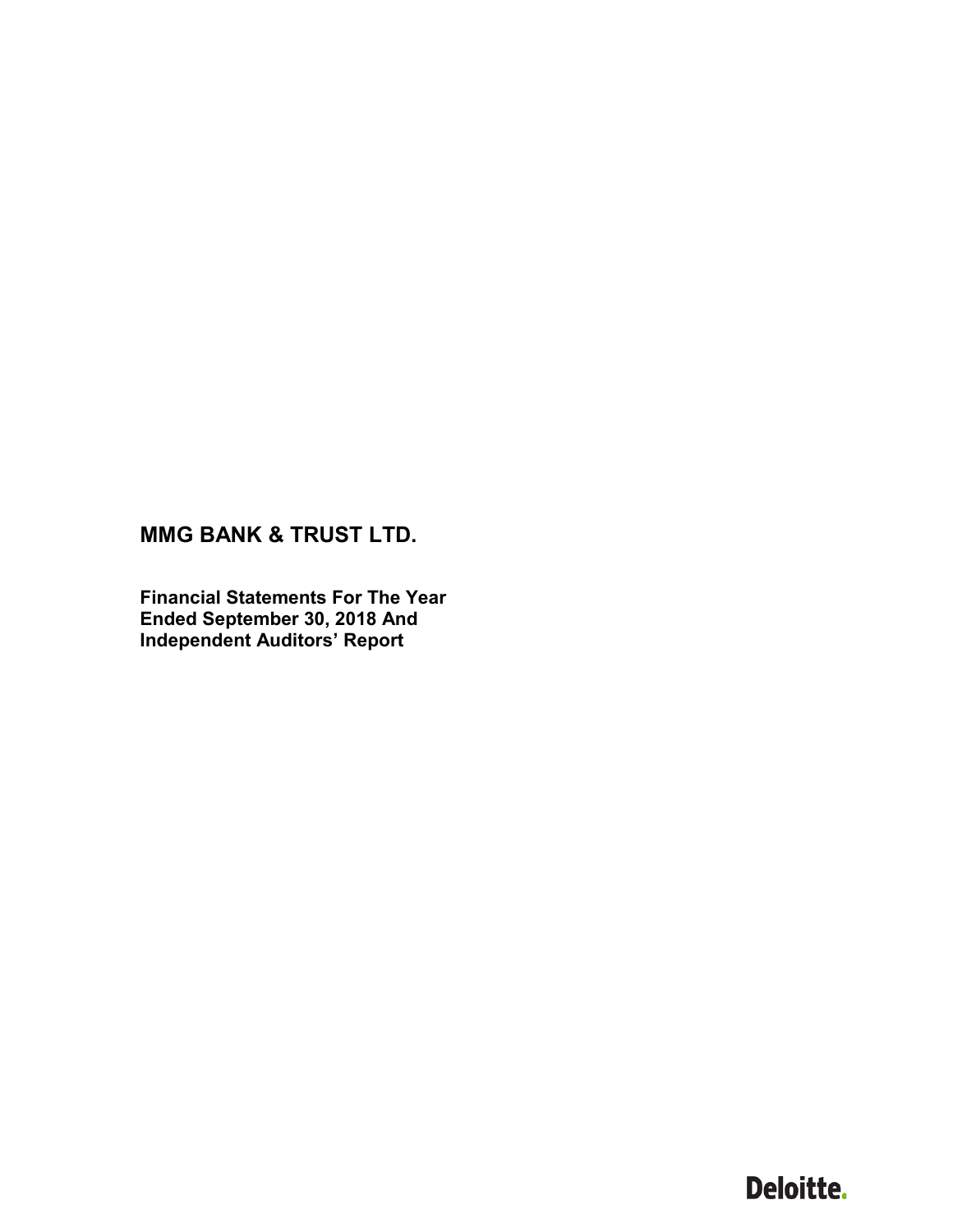### **TABLE OF CONTENTS**

|                                                                       | Page           |
|-----------------------------------------------------------------------|----------------|
| <b>INDEPENDENT AUDITORS' REPORT</b>                                   | $1 - 2$        |
| FINANCIAL STATEMENTS FOR THE YEAR ENDED<br><b>SEPTEMBER 30, 2018:</b> |                |
| <b>Statement of Financial Position</b>                                | 3              |
| Statement of Comprehensive Income                                     | $\overline{4}$ |
| Statement of Changes in Equity                                        | 5              |
| <b>Statement of Cash Flows</b>                                        | 6              |
| Notes to Financial Statements                                         | 7 - 41         |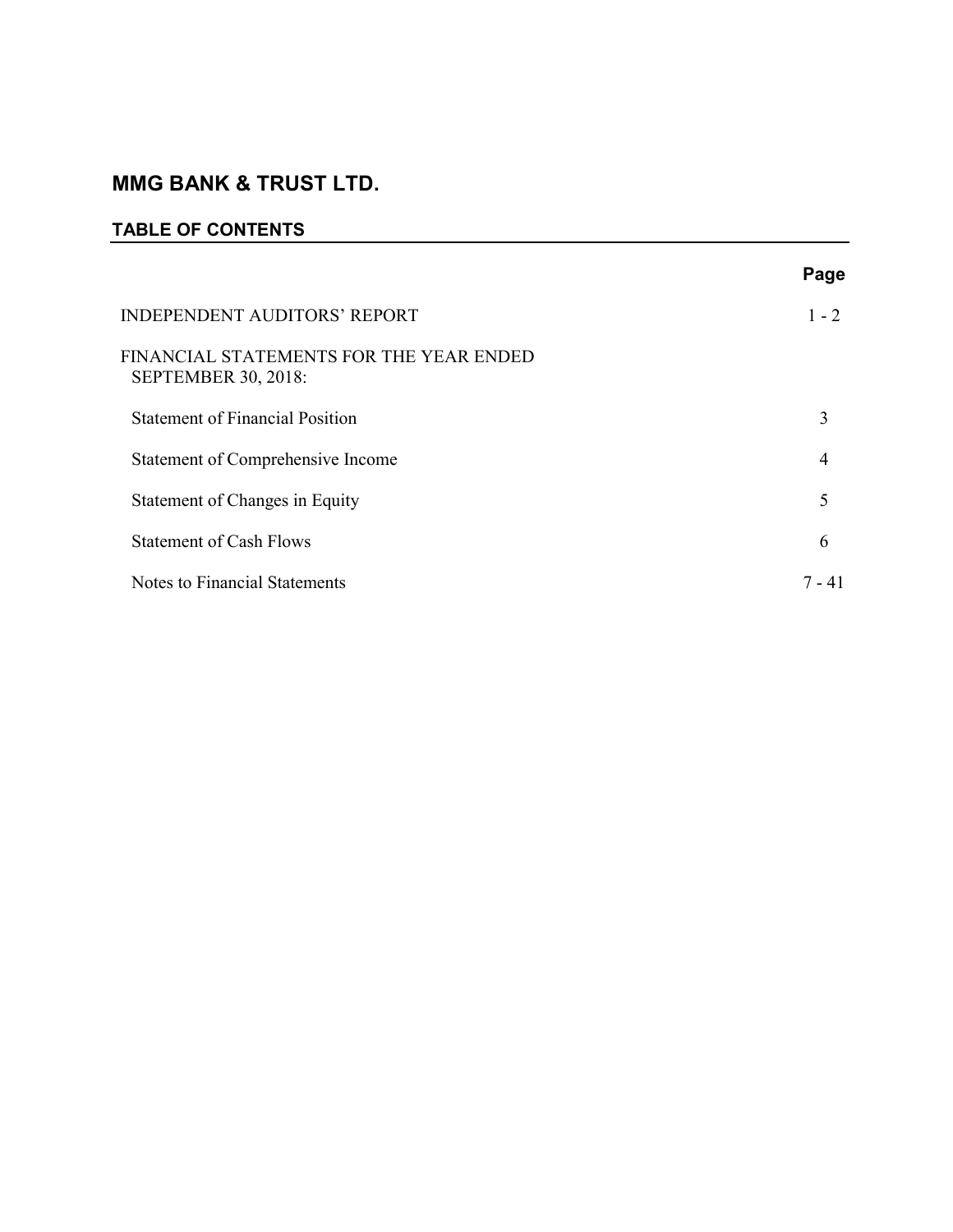

Deloitte & Touche Chartered Accountants and Management Consultants 2<sup>nd</sup> Terrace, Centreville, P.O. Box N-7120 Nassau, Bahamas

Tel: +1 (242) 302 4800 Fax: +1 (242) 322 3101 http://www.deloitte.com/bs

### **INDEPENDENT AUDITORS' REPORT**

To the Board of Directors of MMG Bank & Trust Ltd.:

### **Opinion**

We have audited the financial statements of MMG Bank & Trust Ltd, and its subsidiaries (the "Bank"), which comprise the statement of financial position as at September 30, 2018, and the statements of comprehensive income, changes in equity and cash flows for the year then ended, and notes to the financial statements, including a summary of significant accounting policies.

In our opinion, the accompanying financial statements present fairly, in all material respects, the financial position of the Bank as at September 30, 2018, and its financial performance and its cash flows for the year then ended in accordance with International Financial Reporting Standards (IFRSs).

### **Basis for Opinion**

We conducted our audit in accordance with International Standards on Auditing (ISAs). Our responsibilities under those standards are further described in the *Auditors' Responsibilities for the Audit of the Financial Statements* section of our report. We are independent of the Bank in accordance with the International Ethics Standards Board for Accountants' *Code of Ethics for Professional Accountants* (IESBA Code), and we have fulfilled our other ethical responsibilities in accordance with the IESBA Code. We believe that the audit evidence we have obtained is sufficient and appropriate to provide a basis for our opinion.

### **Responsibilities of Management and Those Charged with Governance for the Financial Statements**

Management is responsible for the preparation and fair presentation of the financial statements in accordance with IFRSs, and for such internal control as management determines is necessary to enable the preparation of financial statements that are free from material misstatement, whether due to fraud or error.

In preparing the financial statements, management is responsible for assessing the Bank's ability to continue as a going concern, disclosing, as applicable, matters related to going concern and using the going concern basis of accounting unless management either intends to liquidate the Bank or to cease operations, or has no realistic alternative but to do so.

Those charged with governance are responsible for overseeing the Bank's financial reporting process.

Deloitte refers to one or more of Deloitte Touche Tohmatsu Limited, a UK private company limited by guarantee ("DTTL"), its network of member firms, and their related entities. DTTL and each of its member firms are legally separate and independent entities. DTTL (also referred to as "Deloitte Global") does not provide services to clients. Please see [www.deloitte.com/about](http://www.deloitte.com/about) or a more detailed description of DTTL and its member firms. Deloitte & Touche is an affiliate of DCB Holding Ltd., a member firm of Deloitte Touche Tohmatsu Limited.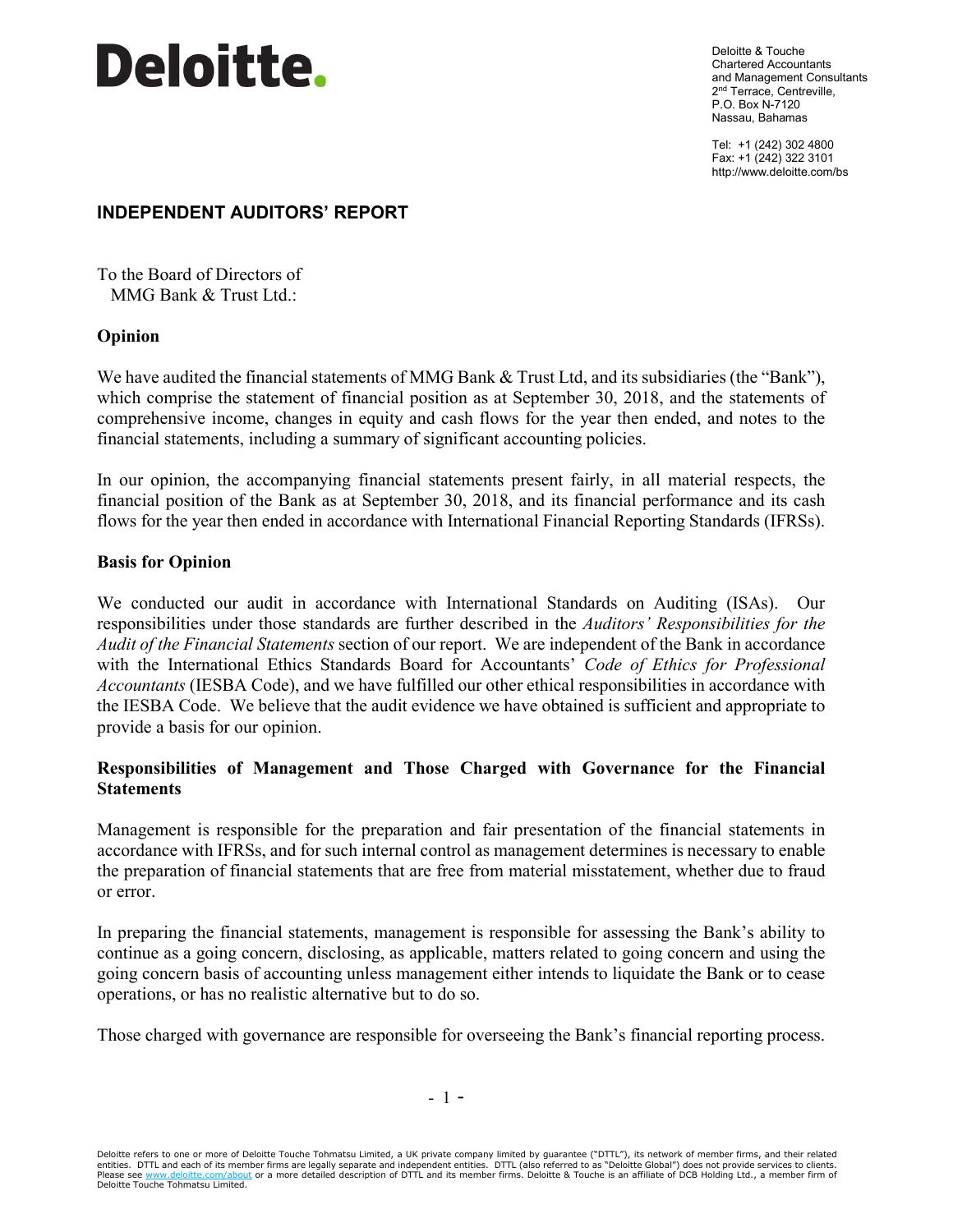### **Auditors' Responsibilities for the Audit of the Financial Statements**

Our objectives are to obtain reasonable assurance about whether the financial statements as a whole are free from material misstatement, whether due to fraud or error, and to issue an auditors' report that includes our opinion. Reasonable assurance is a high level of assurance, but is not a guarantee that an audit conducted in accordance with ISAs will always detect a material misstatement when it exists. Misstatements can arise from fraud or error and are considered material if, individually or in the aggregate, they could reasonably be expected to influence the economic decisions of users taken on the basis of these financial statements.

As part of an audit in accordance with ISAs, we exercise professional judgment and maintain professional skepticism throughout the audit. We also:

- Identify and assess the risks of material misstatement of the financial statements, whether due to fraud or error, design and perform audit procedures responsive to those risks, and obtain audit evidence that is sufficient and appropriate to provide a basis for our opinion. The risk of not detecting a material misstatement resulting from fraud is higher than for one resulting from error, as fraud may involve collusion, forgery, intentional omissions, misrepresentations, or the override of internal control.
- Obtain an understanding of internal control relevant to the audit in order to design audit procedures that are appropriate in the circumstances, but not for the purpose of expressing an opinion on the effectiveness of the Bank's internal control.
- Evaluate the appropriateness of accounting policies used and the reasonableness of accounting estimates and related disclosures made by management.
- Conclude on the appropriateness of management's use of the going concern basis of accounting and, based on the audit evidence obtained, whether a material uncertainty exists related to events or conditions that may cast significant doubt on the Bank's ability to continue as a going concern. If we conclude that a material uncertainty exists, we are required to draw attention in our auditors' report to the related disclosures in the financial statements or, if such disclosures are inadequate, to modify our opinion. Our conclusions are based on the audit evidence obtained up to the date of our auditors' report. However, future events or conditions may cause the Bank to cease to continue as a going concern.
- Evaluate the overall presentation, structure and content of the financial statements, including the disclosures, and whether the financial statements represent the underlying transactions and events in a manner that achieves fair presentation.

We communicate with those charged with governance regarding, among other matters, the planned scope and timing of the audit and significant audit findings, including any significant deficiencies in internal control that we identify during our audit.

Delatte & Touche

December 20, 2018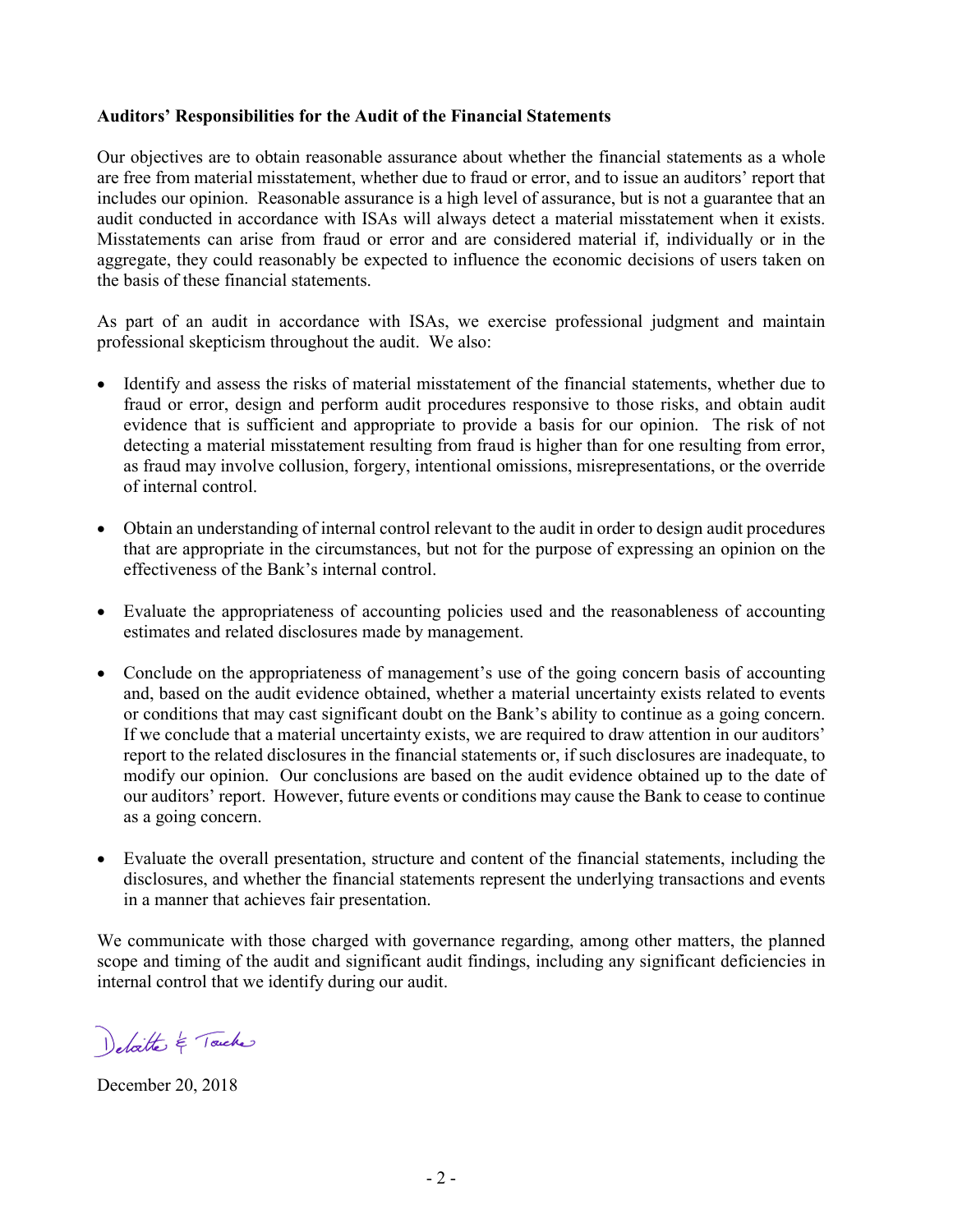#### **STATEMENT OF FINANCIAL POSITIONS**

#### **AS AT SEPTEMBER 30, 2018**

(Expressed in United States dollars)

| <b>ASSETS</b>                                                                                                                                                                                               | <b>Notes</b>                      | 2018                                               | 2017                                                     |
|-------------------------------------------------------------------------------------------------------------------------------------------------------------------------------------------------------------|-----------------------------------|----------------------------------------------------|----------------------------------------------------------|
| Due from banks<br>Non-interest earning deposits<br>Interest earning deposits                                                                                                                                | 5, 14                             | \$<br>11,362,246<br>4,440,155                      | \$<br>31,522,055<br>15,519,764                           |
| Total due from banks                                                                                                                                                                                        |                                   | 15,802,401                                         | 47,041,819                                               |
| Securities available-for-sale<br>Loans receivable, net<br>Intangible assets<br>Other assets                                                                                                                 | 6, 14<br>7, 14<br>9, 14<br>10, 14 | 60,581,776<br>180,551,078<br>211,655<br>735,525    | 50,635,500<br>175,661,669<br>242,233<br>604,325          |
| <b>TOTAL ASSETS</b>                                                                                                                                                                                         |                                   | \$<br>257,882,435                                  | \$<br>274,185,546                                        |
| <b>LIABILITIES AND EQUITY</b>                                                                                                                                                                               |                                   |                                                    |                                                          |
| LIABILITIES:<br>Customers' non-interest bearing deposits<br>Customers' interest bearing deposits<br>Securities sold under repurchase agreements<br><b>Other liabilities</b>                                 | 11, 14<br>11, 14<br>12<br>13, 14  | \$<br>84, 171, 313<br>129,281,660<br>1,501,418     | \$<br>109,026,342<br>126,813,142<br>1,476,580<br>304,898 |
| <b>Total liabilities</b>                                                                                                                                                                                    |                                   | 214,954,391                                        | 237,620,962                                              |
| EQUITY:<br>Common stock, with a par value of \$1 per share;<br>authorized, issued and outstanding: 5,000,000<br>Regulatory reserves<br>Net changes in securities available for sale<br>Accumulated earnings | 15<br>8,23                        | 5,000,000<br>2,154,497<br>(326, 561)<br>36,100,108 | 5,000,000<br>2,154,497<br>61,328<br>29,348,759           |
| Total equity                                                                                                                                                                                                |                                   | 42,928,044                                         | 36,564,584                                               |
| <b>TOTAL LIABILITIES AND EQUITY</b>                                                                                                                                                                         |                                   | \$<br>257,882,435                                  | \$<br>274,185,546                                        |

See notes to financial statements

These financial statements are approved by the Board of Directors on December 20, 2018, and are signed on its behalf by:

 $\widehat{\infty}$ Director

 $\overline{\phantom{a}}$ Drector  $\overline{\phantom{a}}$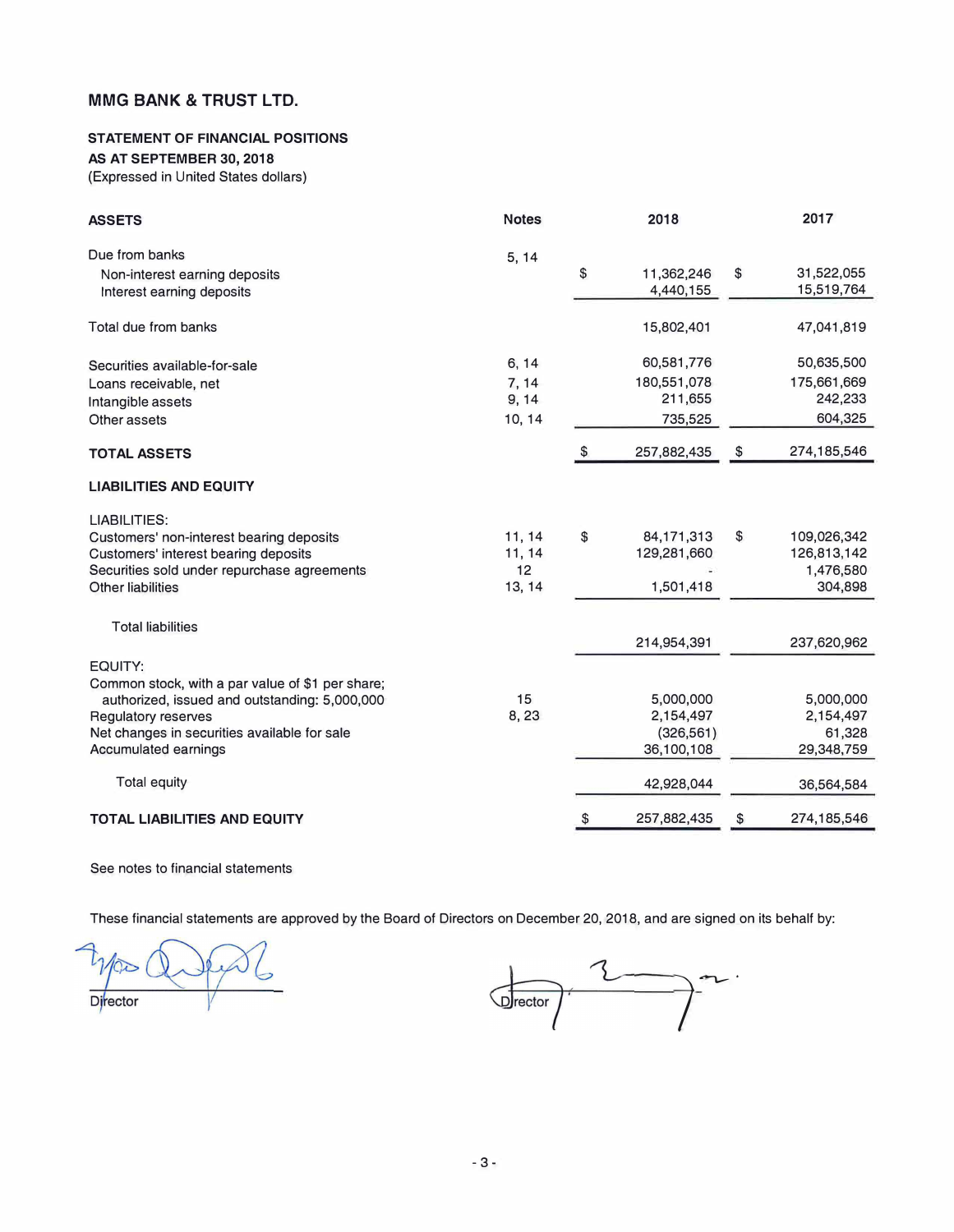#### **STATEMENT OF COMPREHENSIVE INCOME FOR THE YEAR ENDED SEPTEMBER 30. 2018**

(Expressed in United States dollars)

|                                                                | <b>Notes</b>   | 2018             | 2017            |
|----------------------------------------------------------------|----------------|------------------|-----------------|
| Interest income                                                | 16             | \$<br>10,696,079 | \$<br>7,778,437 |
| Interest expense                                               |                | (5,712,888)      | (3,624,944)     |
| Net interest income                                            |                | 4,983,191        | 4, 153, 493     |
| Commission income                                              |                | 3,532,151        | 3,730,964       |
| Commission expenses                                            |                | (939, 511)       | (964, 599)      |
| Net commission income                                          | 17             | 2,592,640        | 2,766,365       |
| Net interest and commission income                             |                | 7,575,831        | 6,919,858       |
| <b>OTHER INCOME</b>                                            |                |                  |                 |
| Profit from securities available for sale                      |                | 364,793          | 148,687         |
| Other income                                                   |                | 56,408           | 88,110          |
|                                                                |                | 421,201          | 236,797         |
| <b>EXPENSES</b>                                                |                |                  |                 |
| Personnel expenses                                             | 19             | (431, 618)       | (426, 822)      |
| Professional fees                                              |                | (85, 862)        | (432, 127)      |
| Amortization                                                   | 9              | (141, 664)       | (199, 103)      |
| Allowance for loan losses                                      | $\overline{7}$ | (2, 435)         | (9,936)         |
| Other                                                          | 20             | (584, 104)       | (556, 426)      |
|                                                                |                | (1, 245, 683)    | (1,624,414)     |
| <b>PROFIT FOR THE YEAR</b>                                     |                | 6,751,349        | 5,532,241       |
| <b>OTHER COMPREHENSIVE INCOME</b>                              |                |                  |                 |
| Items that may be reclassified subsequently to profit or loss: |                |                  |                 |
| (Loss) gain on changes in valuation of secutities              |                | (387, 889)       | 868,897         |

| <b>TOTAL COMPREHENSIVE INCOME</b> | 6.363.460 | 6.401.138 |
|-----------------------------------|-----------|-----------|
|                                   |           |           |

See notes to financial statements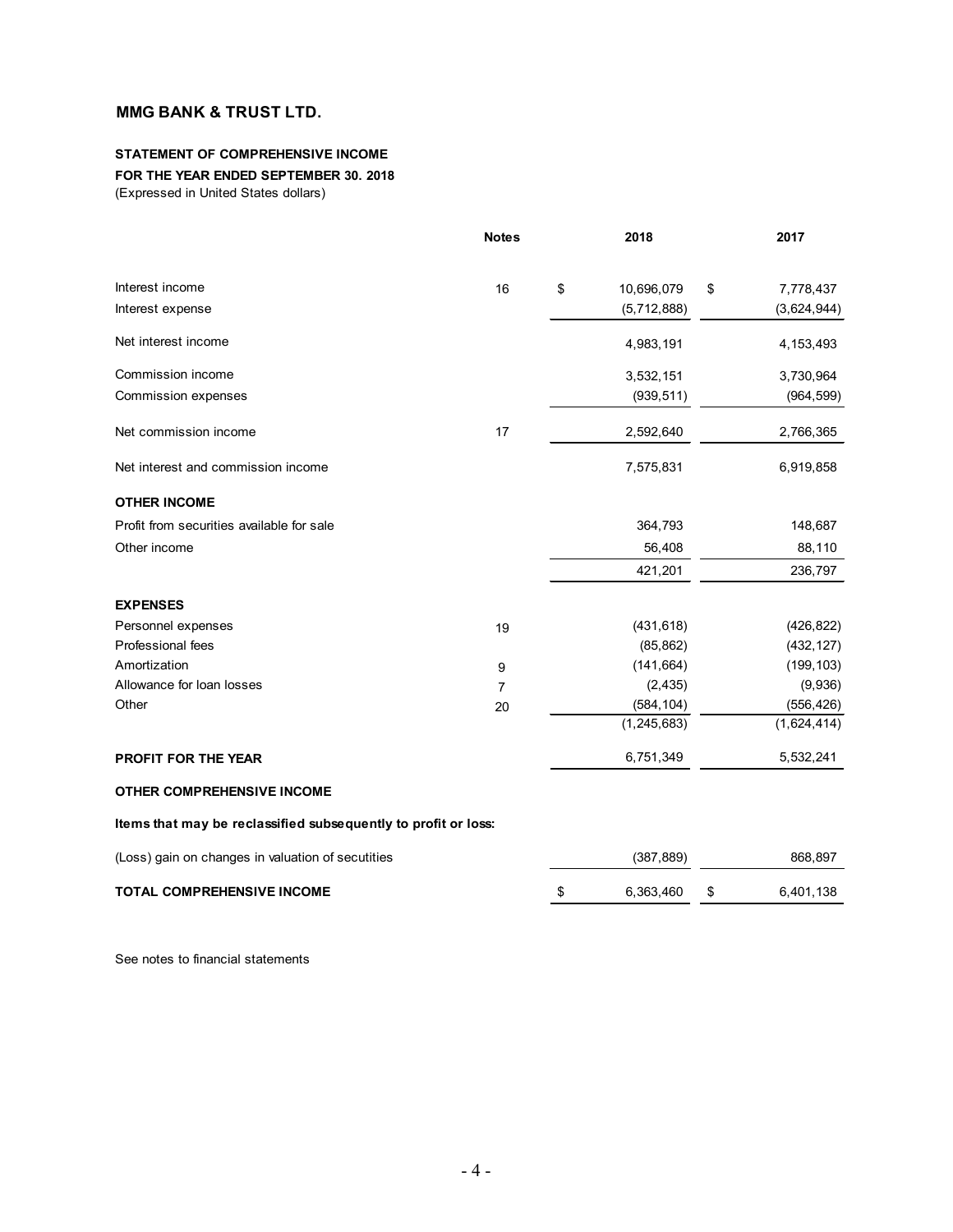### **STATEMENT OF CHANGES IN EQUITY**

#### **FOR THE YEAR ENDED SEPTEMBER 30, 2018**

(Expressed in United States dollars)

|                                        |                         | <b>Regulatory reserves</b> |                         |                                    | Net changes                         |                      |              |
|----------------------------------------|-------------------------|----------------------------|-------------------------|------------------------------------|-------------------------------------|----------------------|--------------|
|                                        | Common<br><b>shares</b> | Generic<br>loan reserve    | Dynamic<br>loan reserve | <b>Total Regulatory</b><br>reserve | in securities<br>available for sale | Retained<br>earnings | Total        |
| Balance at September 30, 2016          | 5,000,000               | 459,279                    | 1,071,884               | 1,531,163                          | (807, 569)                          | 24,439,852           | 30, 163, 446 |
| Reserve for doubtful loans             |                         | 163,422                    | 459,912                 | 623,334                            |                                     | (623, 334)           |              |
| Net change in fair value reserve       |                         |                            |                         |                                    | 1,017,584                           |                      | 1,017,584    |
| Realized gain recognized in net income |                         |                            |                         |                                    | (148, 687)                          |                      | (148, 687)   |
| Profit for the year                    |                         |                            |                         |                                    | $\blacksquare$                      | 5,532,241            | 5,532,241    |
| Balance at September 30, 2017          | 5,000,000               | 622,701                    | 1,531,796               | 2,154,497                          | 61,328                              | 29,348,759           | 36,564,584   |
| Reserve for doubtful loans             |                         | 15,315                     | (15, 315)               |                                    |                                     |                      |              |
| Net change in fair value reserve       |                         |                            |                         |                                    | (23,096)                            |                      | (23,096)     |
| Realized gain recognized in net income |                         |                            |                         |                                    | (364, 793)                          |                      | (364, 793)   |
| Profit for the year                    |                         |                            |                         |                                    | $\blacksquare$                      | 6,751,349            | 6,751,349    |
| Balance at September 30, 2018          | 5,000,000               | 638,016                    | 1,516,481               | 2,154,497                          | (326, 561)                          | 36, 100, 108         | 42,928,044   |

See notes to financial statements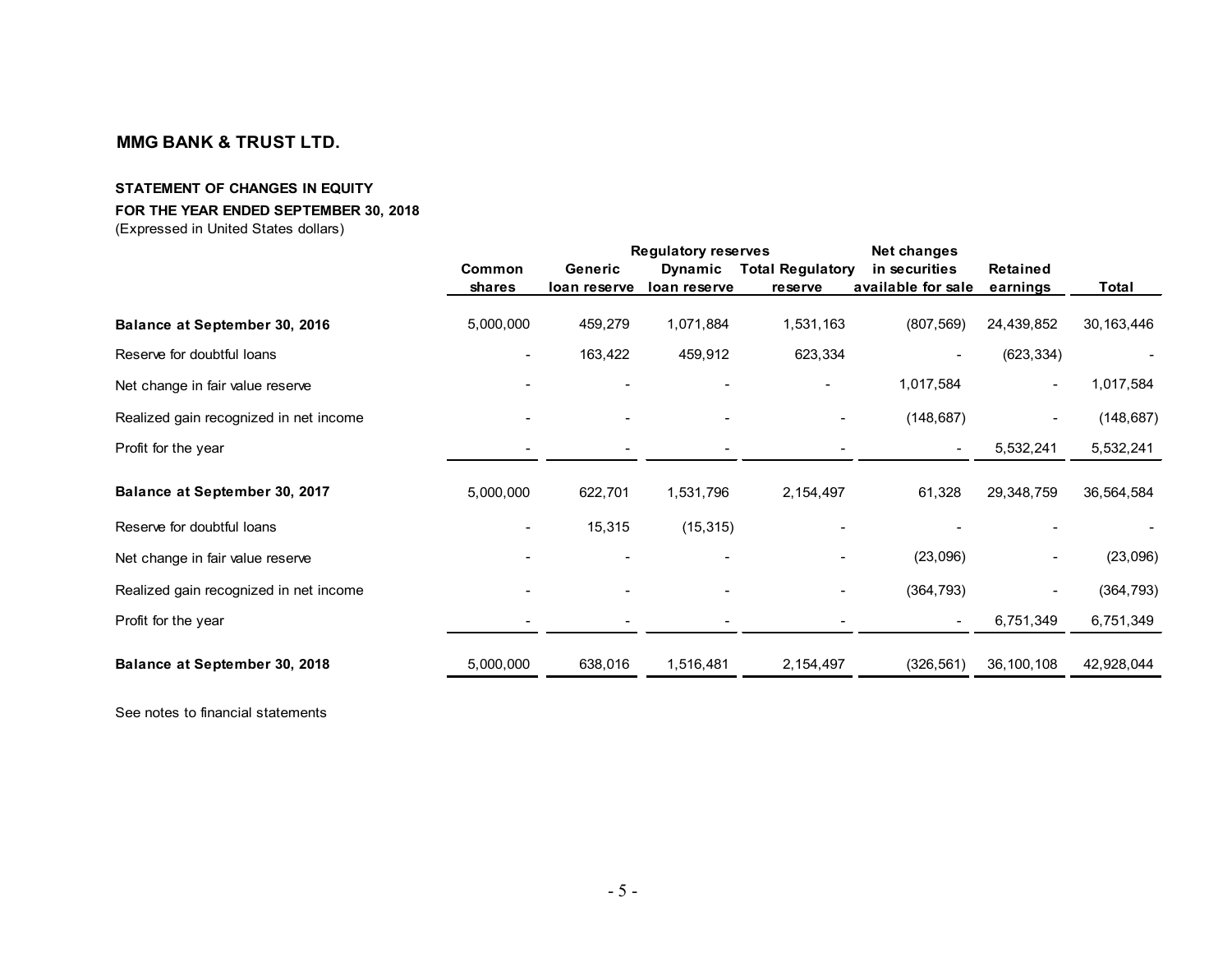### **STATEMENT OF CASH FLOWS FOR THE YEAR ENDED SEPTEMBER 30, 2016**

(Expressed in United States dollars)

|                                                        | <b>Notes</b>   | 2018            | 2017            |
|--------------------------------------------------------|----------------|-----------------|-----------------|
| Cash flows from operating activities:                  |                |                 |                 |
| Profit for the year                                    |                | 6,751,349       | 5,532,241       |
| Adjustments for non-cash items                         |                |                 |                 |
| Amortization                                           | 9              | 141,664         | 199,103         |
| Allowance for loan losses                              | $\overline{7}$ | 2,435           | 9,936           |
| Realized gain on sale of securities available for sale |                | (364, 793)      | (148, 687)      |
| Interest income                                        | 16             | (10,696,079)    | (7, 778, 437)   |
| Interest expense                                       |                | 5,712,888       | 3,624,944       |
|                                                        |                | 1,547,464       | 1,439,100       |
| Changes in:                                            |                |                 |                 |
| Decrease (increase) in due from banks                  |                | 10,117,156      | (7, 107, 097)   |
| Increase in loans receivable                           |                | (4, 595, 783)   | (64, 064, 583)  |
| Increase in other assets                               |                | (131, 200)      | (30, 999)       |
| Decrease in customers' non-interest bearing deposits   |                | (24, 855, 029)  | (2,026,604)     |
| Increase in customers' interest bearing deposits       |                | 2,226,643       | 40,349,592      |
| Increase in other liabilities                          |                | 1,196,520       | 318             |
| Interest received                                      |                | 10,508,322      | 7,600,840       |
| Interest paid                                          |                | (5, 214, 524)   | (3,338,311)     |
| Net cash used by operating activities                  |                | (9, 200, 431)   | (27, 177, 744)  |
| Cash flows from investing activities:                  |                |                 |                 |
| Purchase of securities available for sale              | 6              | (257, 641, 870) | (377, 222, 681) |
| Disposal of investments available for sale             | 6              | 247,307,705     | 406,457,165     |
| Acquisition of intangible assets                       | 9              | (111,086)       | (170, 735)      |
| Net cash generated by investing activities             |                | (10, 445, 251)  | 29,063,749      |
| Cash flows from financing activities:                  |                |                 |                 |
| Purchase of repurchase agreements                      |                | (1,476,580)     | (163, 170)      |
| Net (decrease) increase in cash and cash equivalents   |                | (21, 122, 262)  | 1,722,835       |
| Cash and cash equivalents at beginning of year         |                | 36,924,663      | 35,201,828      |
| End of year                                            | 5              | 15,802,401      | 36,924,663      |

The accompanying notes are an integral part of these financial statements.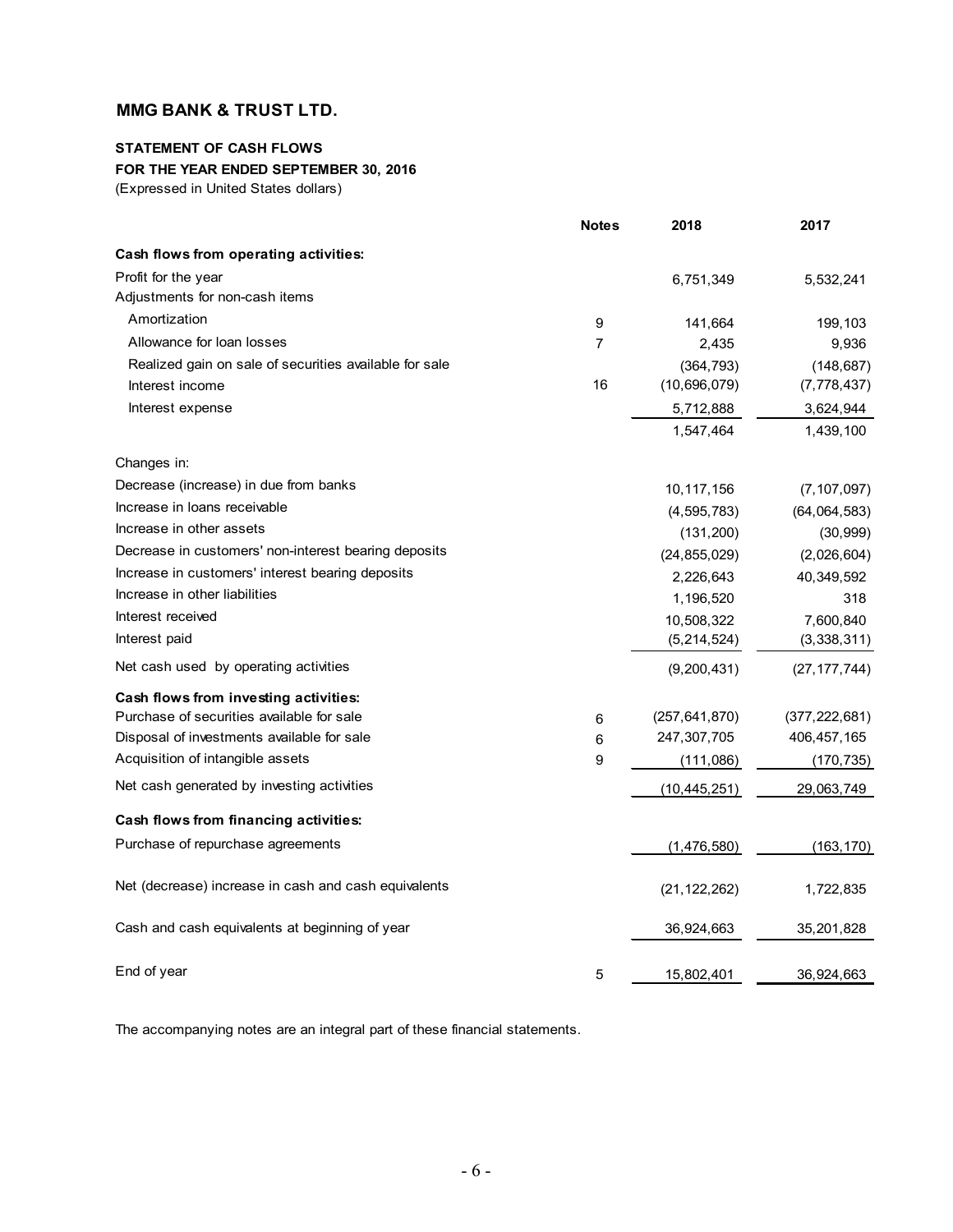### **NOTES TO FINANCIAL STATEMENTS FOR THE YEAR ENDED SEPTEMBER 30, 2018** *(Expressed in United States dollars)*

### **1. GENERAL**

MMG Bank & Trust Ltd. (the "Bank") is a limited liability company established under The Companies Act, 1992 of The Commonwealth of The Bahamas and is licensed under the Banks and Trust Companies Regulation Act, 2000 to carry on trust and banking services. The Bank's objective is to promote and participate in all kinds of banking, financing and investing activities from The Commonwealth of The Bahamas.

The Bank is a wholly-owned subsidiary of MMG Bank Corporation (the Parent company) which is incorporated in the Republic of Panama and in turn is a wholly-owned subsidiary of MMG Capital Holdings Inc. (the ultimate Parent company) which is incorporated in The Commonwealth of The Bahamas.

The Bank's registered office is located at Saffrey Square, 1st Floor, Nassau, Bahamas.

### **2. NEW AND REVISED INTERNATIONAL ACCOUNTING STANDARDS AND INTERPRETATIONS**

#### *2.1 Standards and Interpretations adopted without effects on the financial statements*

There were no IFRS or IFRIC interpretations, effective for the year beginning on or after October 1, 2017, which had a significant effect on the financial statements.

### *2.2 New and revised IFRSs issued but are not yet effective*

The Bank has not adopted the following new and revised standards and interpretations that have been issued but are not yet effective and is in the process of assessing the possible impact of these amendments on the financial statements.

#### IFRS 9 - Financial Instruments

IFRS 9 Financial Instruments (as revised in 2014):

- Phase 1: Classification and measurement of financial assets and financial liabilities;
- Phase 2: Impairment methodology; and
- Phase 3: Hedge accounting.

On July 2014, the IASB finalized the reform and issued IFRS 9 - Accounting of Financial Instruments, which will replace IAS 39 Financial Instruments: Recognition and Measurement.

It includes limited amendments to the classification and measurement requirements by introducing a 'fair value through other comprehensive income' (FVTOCI) measurement category for certain simple debt instruments.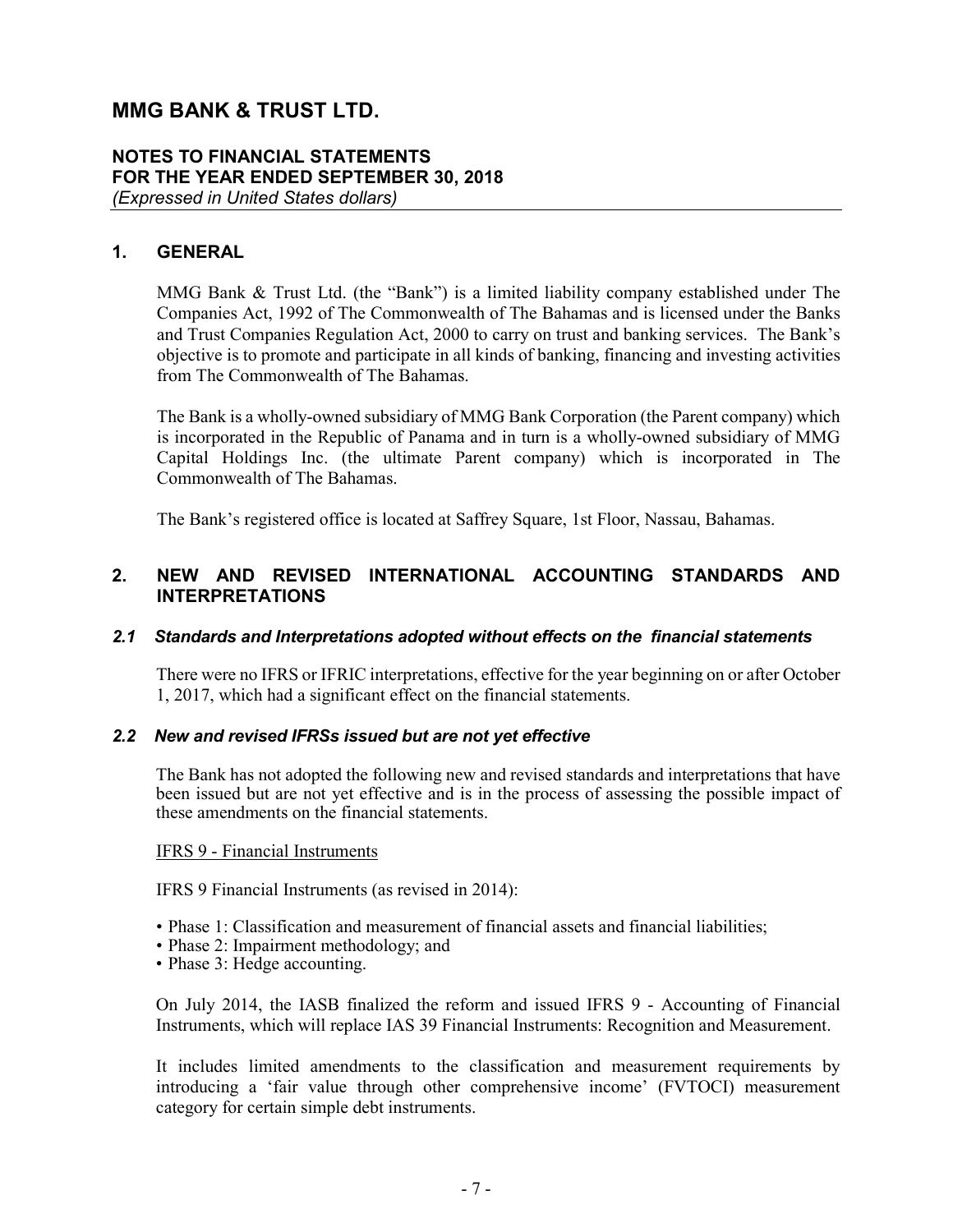It also adds the impairment requirements relating to the accounting for an entity's expected credit losses on its financial assets and commitments to extend credit.

The completed IFRS 9 contains the requirements for a) the classification and measurement of financial assets and financial liabilities, b) impairment methodology, and c) general hedge accounting.

### Phase 1: Classification and measurement of financial assets and financial liabilities

With respect to the classification and measurement under IFRS 9, all recognized financial assets that are currently within the scope of IAS 39 will be subsequently measured at either amortized cost or fair value. Specifically:

- A debt instrument that (i) is held within a business model whose objective is to collect the contractual cash flows and (ii) has contractual cash flows that are solely payments of principal and interest on the principal amount outstanding must be measured at amortized cost (net of any write down for impairment), unless the asset is designated at fair value through profit or loss (FVTPL) under the fair value option.
- A debt instrument that (i) is held within a business model whose objective is achieved both by collecting contractual cash flows and selling financial assets and (ii) has contractual terms of the financial asset give rise on specified dates to cash flows that are solely payments of principal and interest on the principal amount outstanding, must be measured at (FVTOCI), unless the asset is designated at (FVTPL) under the fair value option.
- All other debt instruments must be measured at (FVTPL).
- All equity investments are to be measured in the statement of financial position at fair value, with gains and losses recognized in profit or loss except that if an equity investment is not held for trading, an irrevocable election can be made at initial recognition to measure the investment at (FVTOCI), with dividend income recognized in profit or loss.

IFRS 9 also contains requirements for the classification and measurement of financial liabilities and derecognition requirements. One major change from IAS 39 relates to the presentation of changes in the fair value of a financial liability designated as at FVTPL attributable to changes in the credit risk of that liability. Under IFRS 9, such changes are presented in other comprehensive income, unless the presentation of the effect of the change in the liability's credit risk in other comprehensive income would create or enlarge an accounting mismatch in profit or loss. Changes in fair value attributable to a financial liability's credit risk are not subsequently reclassified to profit or loss. Under IAS 39, the entire amount of the change in the fair value of the financial liability designated as FVTPL is presented in profit or loss.

### Phase 2: Impairment methodology

The impairment model under IFRS 9 reflects expected credit losses, as opposed to incurred credit losses under IAS 39. Under the impairment approach in IFRS 9, it is no longer necessary for a credit event to have occurred before credit losses are recognized. Instead, an entity always accounts for expected credit losses and changes in those expected credit losses.

The amount of expected credit losses should be updated at each reporting date to reflect changes in credit risk since initial recognition.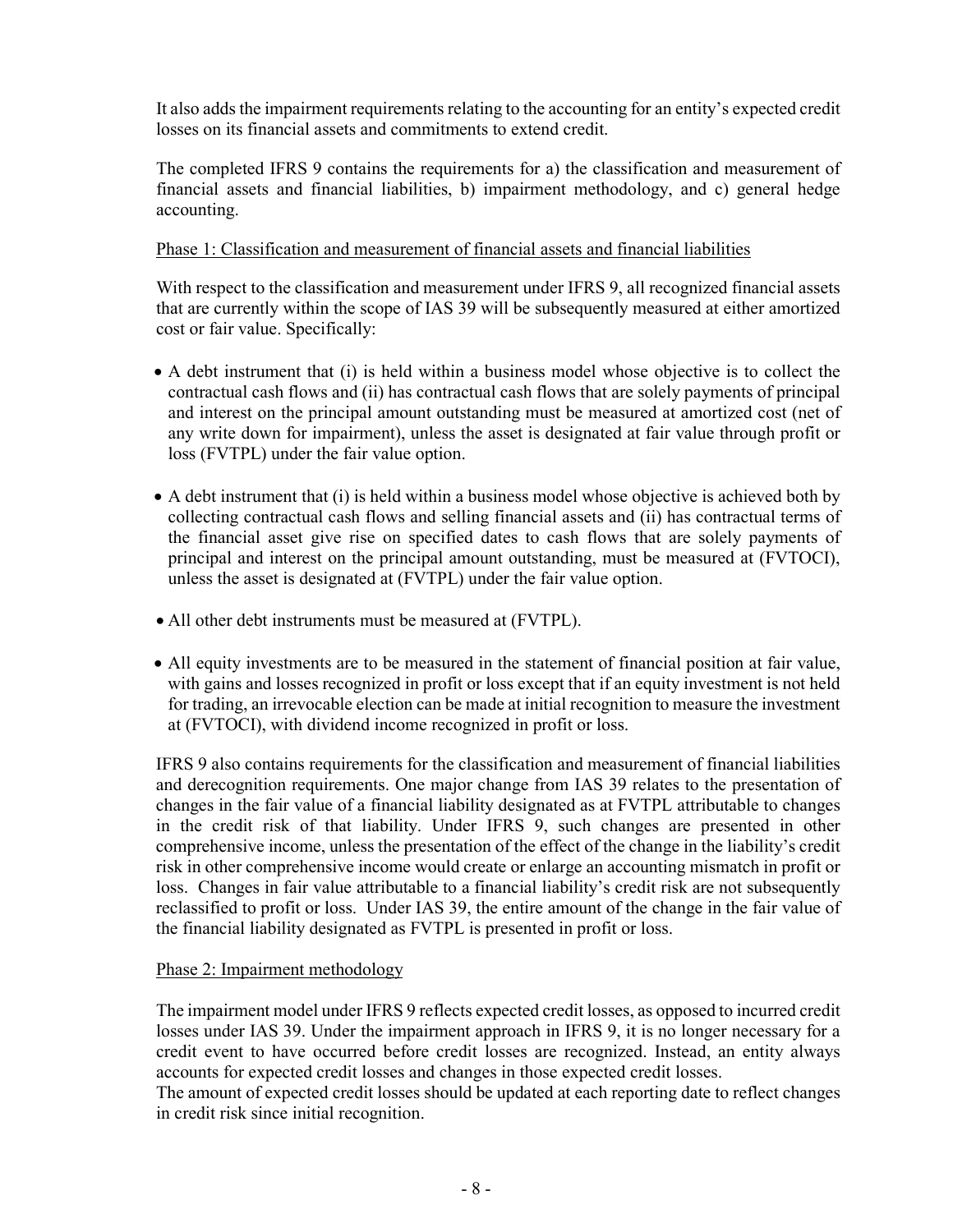### Phase 3: Hedge accounting

The general hedge accounting requirements of IFRS 9 retain the three types of hedge accounting mechanisms included in IAS 39. However, greater flexibility has been introduced to the types of transactions eligible for hedge accounting, specifically broadening the types of instruments that qualify as hedging instruments and the types of risk components of non-financial items that are eligible for hedge accounting. In addition, the effectiveness test has been overhauled and replaced with the principle of an 'economic relationship'. Retrospective assessment of hedge effectiveness is no longer required. Far more disclosure requirements about an entity's risk management activities have been introduced.

The standard is effective for periods beginning on or after January 1, 2018; early adoption is permitted subject to local requirements.

The Bank is evaluating the possible impact on the financial statements resulting from the application of the amendments made in July 2014 to IFRS 9.

Due to the nature of the Bank's financial operations, the adoption of this standard could have an impact on the financial statements, an aspect that is under evaluation by the Administration

### IFRS 15 - Revenue from Contracts with Customers

The Standard provides to the entities with a single model for the accounting of the revenue from contracts with customers, and replaces all industries income recognition guidance. The fundamental principle model is to recognize the income when the control of goods and services are transferred to the customers instead of to recognize the income when the related risks and rewards are transferred to the customers, as required by the current standard. The new standard provides a single, five-step model based on principles to be applied to all contracts with customers. IFRS 15 applies to an annual reporting period beginning on or after January 1, 2018.

Due to the nature of the Bank's financial operations, the adoption of this standard could have an impact on the financial statements, an aspect that is under evaluation by the Administration.

#### IFRS 16 - Leases

IFRS 16 eliminates the classification of leases, either as operating leases or financial leases for the lessee. Instead, all leases are recognized similarly to finance leases under IAS 17. Leases are measured at the present value of future lease payments and are presented as either leased assets (right-of-use assets) or together with real estate, furniture and equipment.

IFRS 16 is effective for annual periods beginning on or after January 1, 2019. Early adoption is permitted for entities that also adopt IFRS 15 - Revenue from contracts with customers.

As of the date of the financial statements, the impact that the adoption of this standard will have on the financial statements has not been evaluated.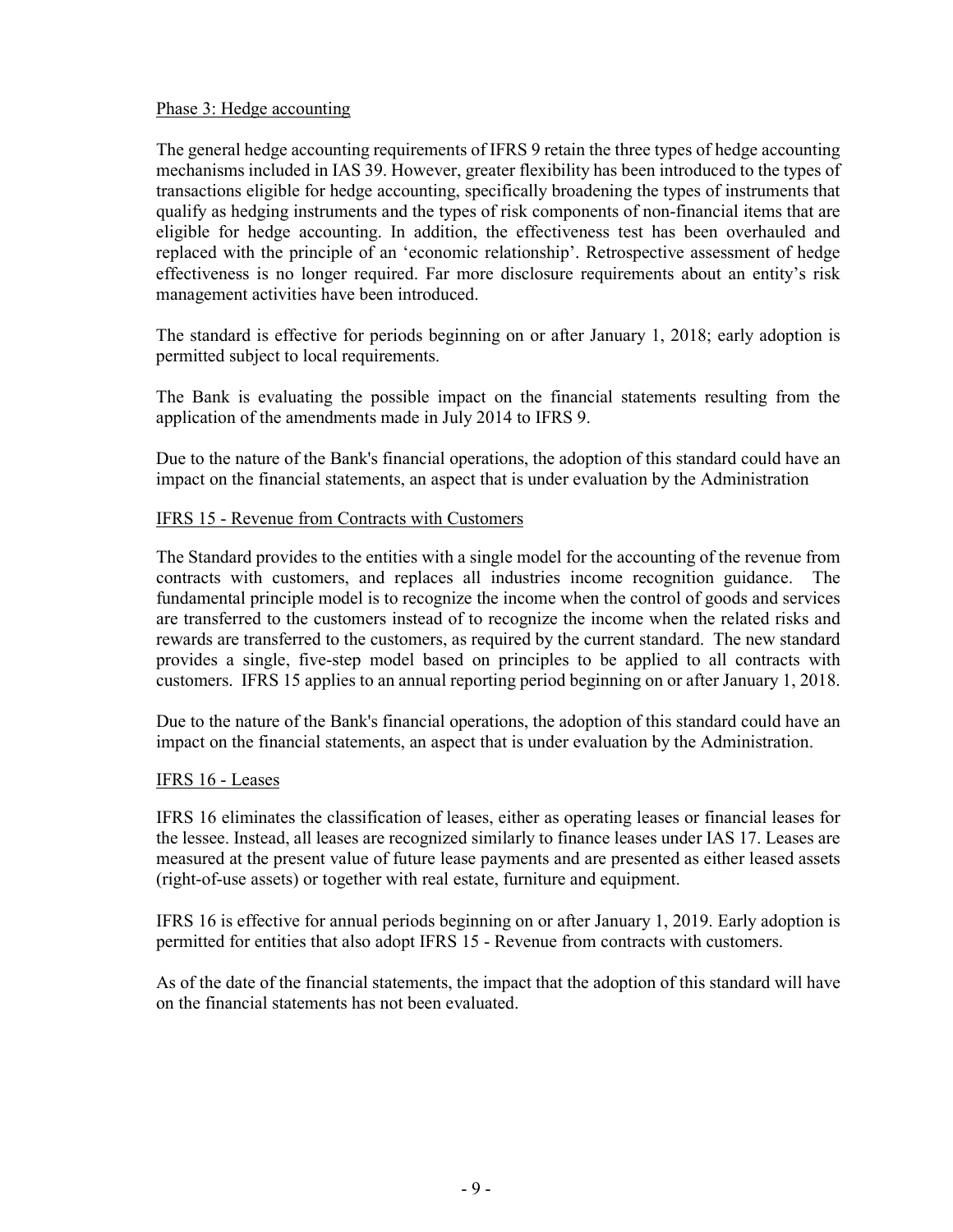### IAS 7 - Disclosure initiatives

The amendments require that an entity provide disclosure that allows users of the financial statements to evaluate changes in liabilities arising from financing activities, including as many changes in cash and as those that do not involve cash.

Effective for annual periods beginning on or after January 1, 2018.

### **3. SUMMARY OF SIGNIFICANT ACCOUNTING POLICIES**

The significant accounting policies applied in the preparation of these financial statements are set out below, and have been consistently applied to all years presented, unless otherwise noted.

*a. Basis of presentation* - These financial statements are prepared in accordance with International Financial Reporting Standards (IFRS). The financial statements are prepared under the historical cost convention, except for the investments available-for-sale which are stated at fair value.

The preparation of financial statements in conformity with IFRS requires the use of certain critical accounting estimates. It also requires management to exercise its judgment in the process of applying the Bank's accounting policies. The areas involving a higher degree of judgment or complexity, or areas where assumptions and estimates are significant to the financial statements are disclosed in Note 4.

*b. Due from banks* - Due from banks includes unrestricted balances held with central banks and highly liquid financial assets that are subject to an insignificant risk of changes in their fair value and used by the Bank in the management of its short-term commitments.

Cash and cash equivalents are carried at amortized cost in the statement of financial position.

*c. Interest income and expense* - Interest income and expense are recognized in the statement of comprehensive income for all interest bearing instruments under the effective interest method.

The effective interest method is a method of calculating the amortized cost of a financial asset or a financial liability and of allocating the interest income or interest expense over the relevant year. The effective interest rate is the rate that exactly discounts estimated future cash payments or receipts through the expected life of the financial instrument or, when appropriate, a shorter period to the net carrying amount of the financial asset or financial liability. When calculating the effective interest rate, the bank estimates cash flows considering all contractual terms of the financial instrument but does not consider future credit losses.

*d. Commission income* - Generally, commissions on short-term loans, letters of credit and other banking services are recognized as income at the time of its collection due to being short-term transactions. The revenue recognized at the time of its collection is not significantly different from that recognized under the cumulative or accrual method.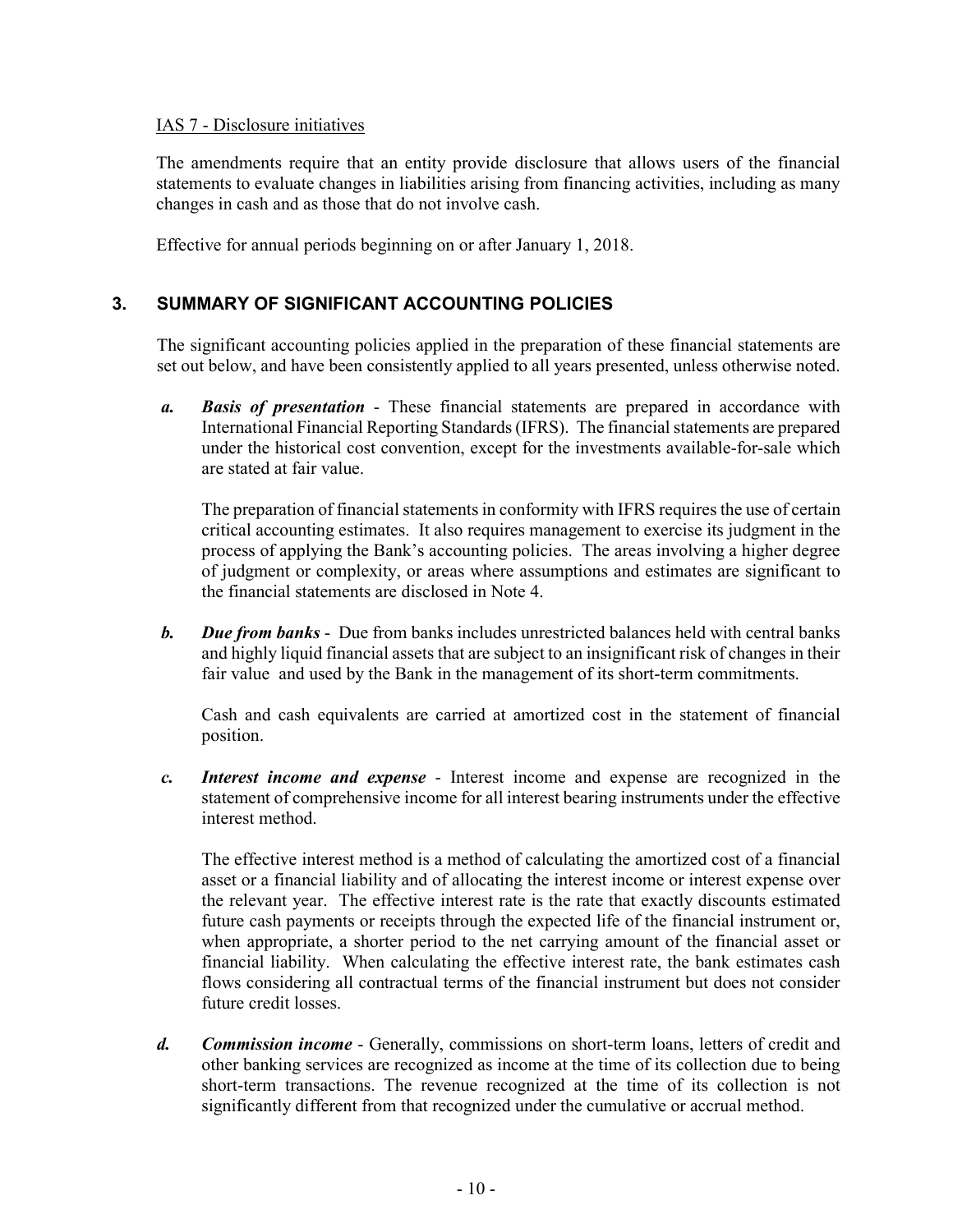Fees from commissions and other fees, including those related to the account service, investment management fees, underwriting fees, custody of funds, paying agent and transfers are recognized when the related services are rendered.

Other commission expenses relate mainly to service transactions and fees; these are recognized when the services are received.

*e. Financial assets* - Financial assets are classified in the following two categories: securities available for sale; loans receivable. Management determines the classification of its investments at their initial recognition.

Purchase and sales of financial assets available-for-sale are recognized at the settlement date which is the date the Bank purchase or sell the asset.

Financial assets are initially recognized at fair value plus transactions cost for all financial assets not carried at fair value through profit or loss. Financial assets are derecognized when the rights to received cash flows from the financial assets have expired or when the bank has transferred substantially all risks and rewards of ownership.

- i. *Loans and receivables* Loans and receivables are non-derivative financial assets with fixed or determinable payments that are not quoted in an active market. Loans and receivables including trade and other receivable, bank balances and cash are maintained at amortized cost during the effective interest method less any impairment.
- ii. *Available-for-sale* Available-for-sale investments are those intended to be held for an indefinite period of time, which may be sold in response to needs for liquidity or changes in interest rates, exchange rates or equity prices.

Financial assets available-for-sale financial assets are subsequently carried at fair value. Gain and losses arising from changes in the fair value of available-for-sale investments are recognized in other comprehensive income, except for impairment losses and foreign exchange gains and losses, until the financial asset is derecognized. At that time, the cumulative gain or loss previously derecognized in the other comprehensive income is reclassified from equity to profit or loss as a reclassification adjustment.

Interest calculated using the effective interest method is recognized in the statement of comprehensive income. Dividends on available-for-sale equity instruments are recognized in the statement of comprehensive income when the Bank's rights to receive payment is established.

The fair value of quoted investments in active markets is based on current bid prices. If the market for a financial asset is not active or as for unlisted securities, the Bank establishes the fair value by using valuation techniques, that include the use of recent arm's-length transactions, discounted cash flows analysis and other valuation techniques commonly used by market participants. Equity securities for which fair values cannot be measured reliably are recognized at cost less impairment.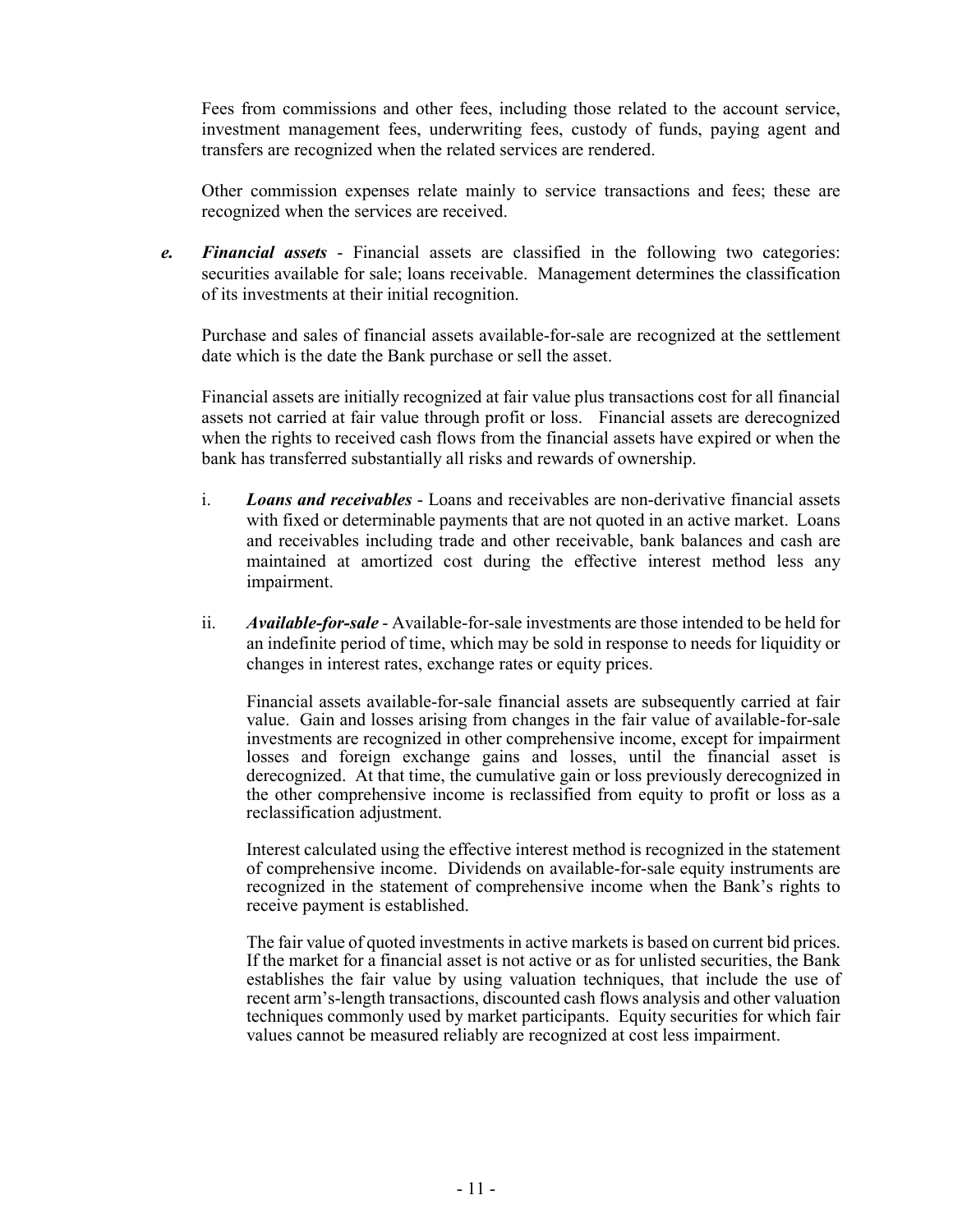### *f. Impairment of financial assets*

- *i. Assets carried at amortized cost* At each reporting sheet date, the Bank assesses whether there is objective evidence that a financial asset or group of financial assets carried at amortized cost is impaired. A financial asset or a group of financial assets is impaired and impairment losses are incurred if, and only if, there is objective evidence of impairment as a result of one or more events that occurred after the initial recognition of the asset, such as a "loss event", and that loss event (or events) has an impact on the estimated future cash flows of the financial asset or group of financial assets that can be reliably estimated. Objective evidence that a financial asset or group of assets is impaired includes observable data that comes to the attention of the Bank about the following loss event:
	- significant financial difficulty of the issuer or obligor;
	- a breach of contract, such as a default or delinquency in interest or principal payments;
	- granting to the borrower, for economic or legal reasons relating to the borrower's financial difficulty, a concession that the lender would not otherwise consider;
	- it becoming probable that the borrower will enter bankruptcy or other financial reorganization measures;
	- the disappearance of an active market for that financial asset because of financial difficulties; or
	- observable data indicating that there is a measurable decrease is the estimated future cash flows from a group of financial assets since the initial recognition of those assets, although the decrease cannot yet be identified with the individual financial assets in the Bank.

The Bank assesses whether objective evidence of impairment exists individually for financial assets that are significant, and collectively for financial assets that are not individually significant. If it is determined that no objective evidence of impairment exists for an individually assessed financial asset, whether significant or not, it includes the asset in a group of financial assets with similar credit risk characteristics and collectively assesses them for impairment. Assets that are individually assessed for impairment and for which an impairment loss is or continues to be recognized are not included in a collective assessment of impairment.

When a loan is uncollectible, it is written-off against the related provision for loan impairment. Such loans are written-off when all the necessary procedures have been completed and the amount of the loss has been determined.

If, in a subsequent year, the amount of the impairment loss can be related objectively to an event occurring after the impairment loss is accounted for, it can be reversed by adjusting the reserve account. The amount of the reversal is recognized in the statement of comprehensive income.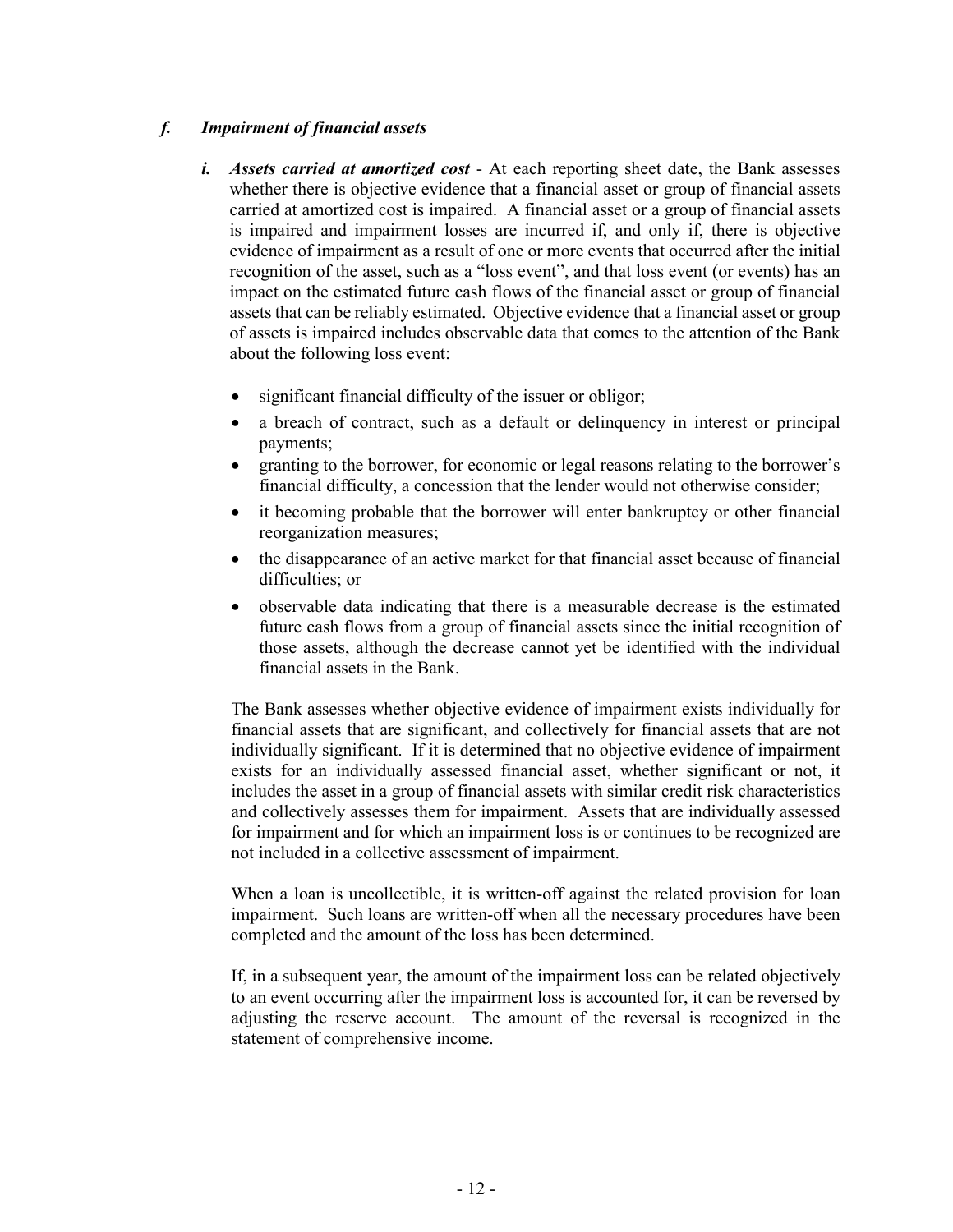- *ii. Assets carried at fair value* On each statement of financial position date, the Bank assesses whether there is objective evidence that a financial asset or a group of financial assets is impaired. In the case of equity investments classified as availablefor-sale, a significant or prolonged decline in the fair value of the security below its cost is considered in determining whether the assets are impaired. If any such evidence exists for available-for-sale financial assets, the cumulative loss measured as the difference between the acquisition cost and the current fair value, less any impairment loss on that financial asset previously recognized in profit or loss is removed from equity and recognized in the statement of comprehensive income. Impairment losses recognized in the statement of comprehensive income on equity instruments are not reversed through the statement of comprehensive income. If, in a subsequent year, the fair value of a debt instrument classified as available-for-sale increases and the increase can be objectively related to an event occurring after the impairment loss was recognized in profit or loss, the impairment loss is reversed through the statement of comprehensive income.
- *g. Intangible assets* Intangible assets consist of program costs, consulting costs and other costs related to the implementation of the information system. The Company's plan is to amortize the cost over a period of 3 years under the straight-line method. Subsequent to their initial recognition, these intangible assets are accounted for at cost less accumulated amortization and the amount of impairment losses (if any).
- *h. Customer deposits and other liabilities* These instruments are the result of the resources that the Bank receives and these are initially measured at fair value. Subsequently, they are measured at amortized cost using the effective interest rate method.

#### Financial liabilities

Financial liabilities are classified as either "at FVTPL" or other financial liabilities.

#### Other financial liabilities

Other financial liabilities, are initially measured at fair value, net of transaction costs and are subsequently measured at amortized cost using the effective interest method, with interest expense recognized on the effective rate basis.

#### Derecognition of financial liabilities

The Bank writes-off financial liabilities when, and only when, the Bank's obligations are settled, canceled or expired.

#### Amortized cost

The amortized cost of a financial asset or financial liability is the amount at which the financial asset or financial liability is measured on initial recognition minus the principal repayments, plus or minus the cumulative amortization using the effective interest method of any difference between that initial amount and the maturity amount and, for financial assets, adjusted for any expected impairment allowance.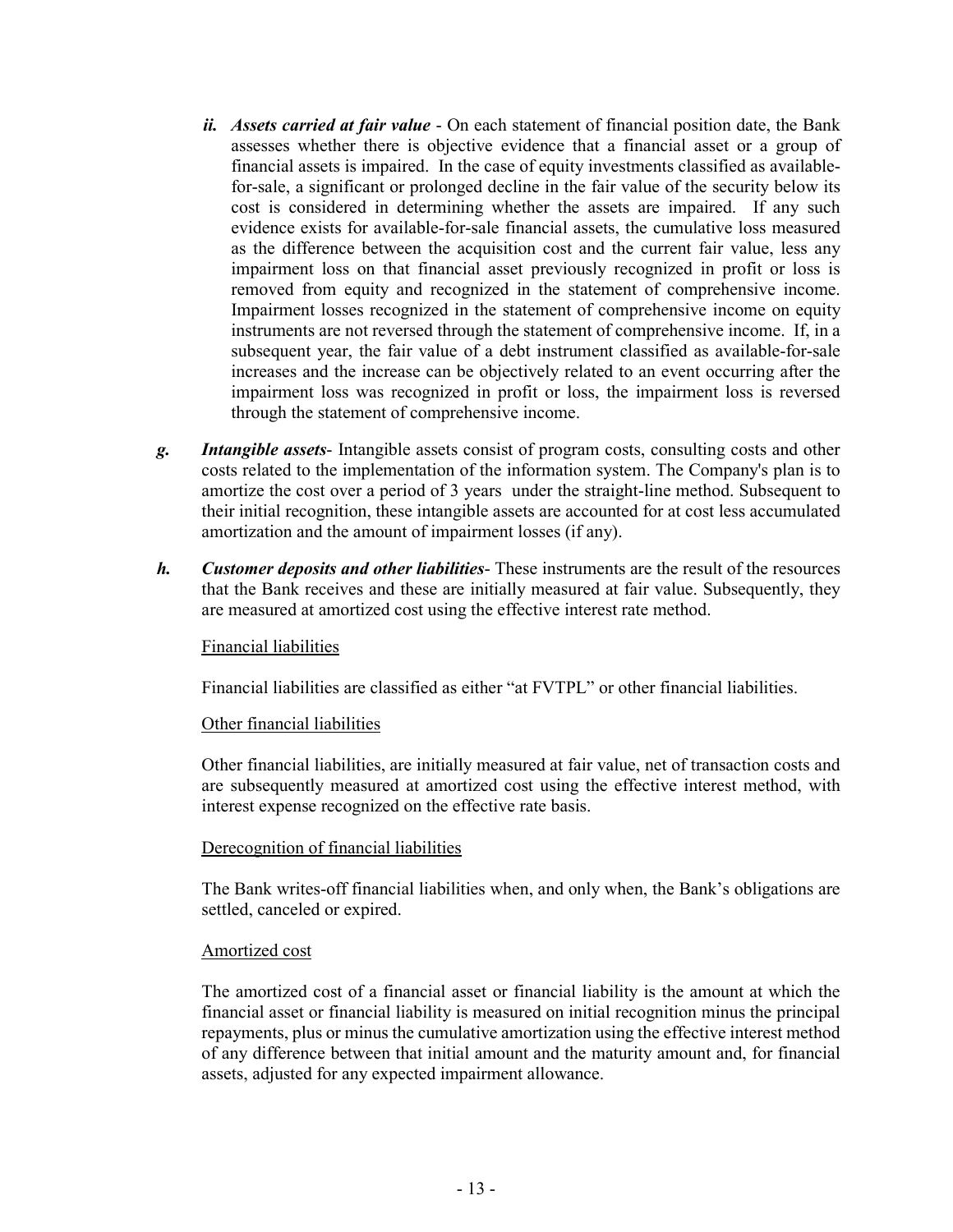- *i. Translation of foreign currencies* Items included in the financial statements are measured using the currency of the primary economic environment in which the Bank operates ("the functional currency"). The financial statements are presented in United States dollars, which is the Bank's functional and presentation currency. Monetary assets and liabilities in currencies other than the United States dollar are translated at rates of exchange prevailing at the year-end. Income and expenses in currencies other than the United States dollar are translated at rates of exchange existing at the dates of the transactions. Foreign exchange gains and losses resulting from the settlement of such transactions and from the translation at year-end rates of monetary assets and liabilities denominated in foreign currencies are recognized in the statement of comprehensive income.
- *j.* **Repurchase agreements** Securities sold under agreements to repurchase ("repurchase") agreements") are treated as collateralized financings and are recognized initially at fair value, being the amount of cash disbursed and received, respectively. The party disbursing the cash takes possession of the securities serving as collateral for the financing and having a market value equal to, or in excess of, the principal amount loaned. The securities delivered under repurchase agreements are not derecognized from the statement of financial positions, because the risks and rewards of ownership are not relinquished.

The Bank has chosen to apply the fair value option to repurchase agreement.

Interest incurred on repurchase agreements is reported as interest expense.

*k. Fiduciary account and assets under administration* - Assets held in trust or in trust function are not considered part of the Bank, and accordingly, such assets and related income are not included in the accompanying financial statements. The commission income generated from the administrative of trusts and custody is recorded under the accrual method in the statement of profit or loss.

### **4. CRITICAL ACCOUNTING JUDGMENTS AND KEY SOURCES OF ESTIMATION UNCERTAINTY**

The Bank makes estimates and assumptions that affect the reported amounts of assets and liabilities within the next financial year. Estimates and judgments are continually evaluated and are based on historical experience and other factors, including expectations of future events that are believed to be reasonable under the circumstances.

*a. Fair value of financial instruments* - Fair value is the amount for which an asset could be exchanged, or a liability settled, between knowledgeable, willing parties in an arms length transaction. The best evidence of fair value is quoted price in an active market. In some cases, however, the financial instruments are not typically exchangeable or exchanged and therefore it is difficult to determine their fair value. In these cases, the Bank considers that the carrying amounts of financial assets and financial liabilities recorded at amortised cost in the financial statements approximate their fair values.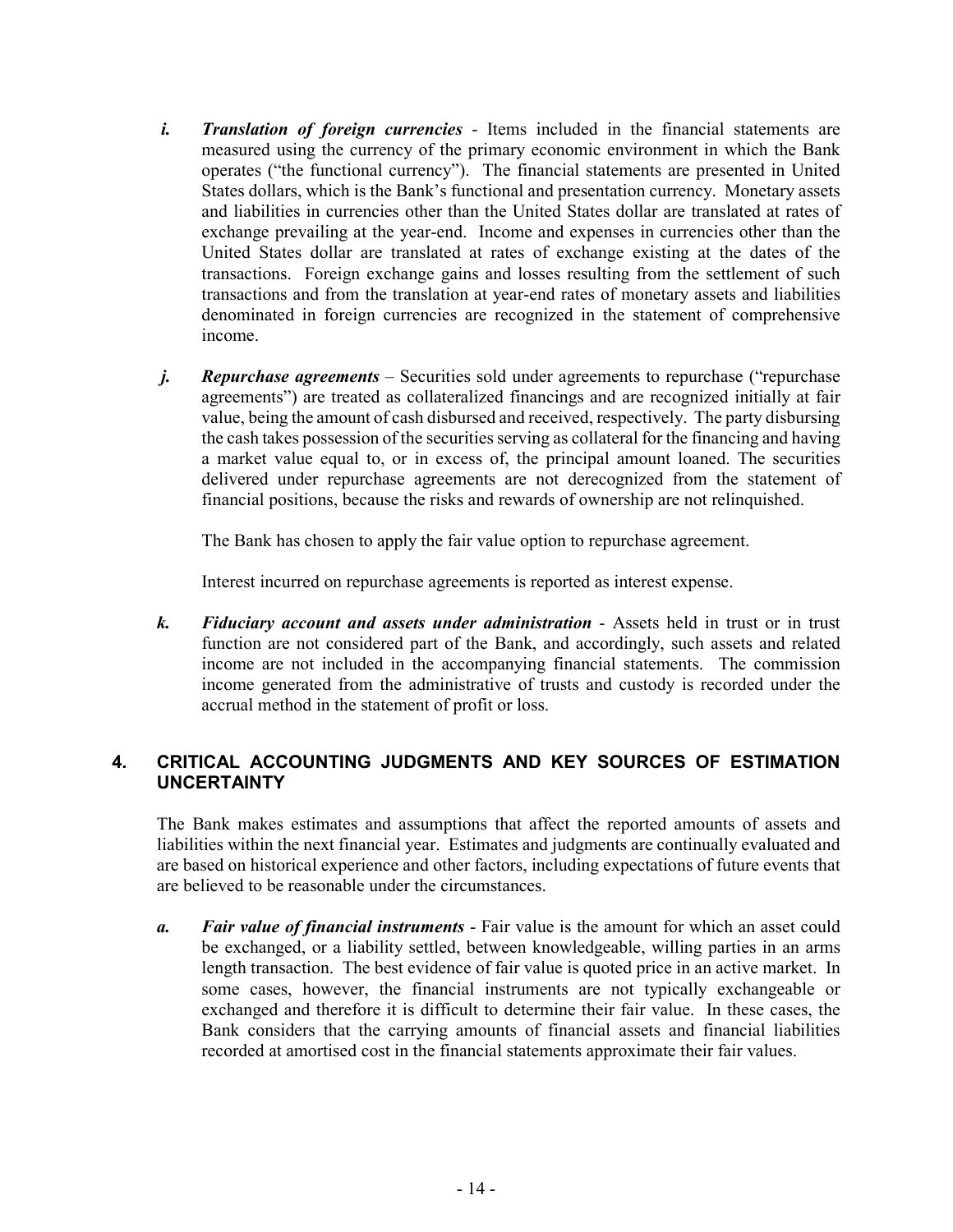IFRS 7 requires that the classification of financial instruments at fair value be determined by reference to the source of inputs used to derive the fair value. This classification uses the following three- level hierarchy:

- Level 1 Quoted Prices (unadjusted) in active markets for identical assets or liabilities.
- Level 2 Inputs other than quoted prices included within Level 1 that are observable for the asset or liability, either directly (i.e. as prices) or indirectly (i.e. derived from the prices).
- Level 3 Inputs for the asset or liability that are not based on observable market data (unobservable inputs).

The Bank measures the fair value using hierarchy levels that reflect the significance of the data inputs used in making the measurements. The Bank has established a process and a documented policy for determining the fair value in which responsibilities and segregation of duties are defined among different responsible areas involved in this process that have been approved by the Assets and Liabilities Committee (ALCO), Risk Committee and the Board of Directors.

Since the calculation of fair value is based on management's estimates, which involve uncertainties, the actual fair value realized in a sale or immediate settlement of the instruments may differ from the estimated amount. The use of the above hierarchy acts as an indicator of the potential variance of the actual amount realized to the estimated amount in each group of financial instruments.

- *b. Impairment loss on loan receivable* The Bank reviews its loan portfolio to assess impairment at least on a quarterly basis. In determining whether an impairment loss should be recorded in the statement of comprehensive income, the Bank makes judgment as to whether there is any observable data indicating that there is a measurable decrease in the estimated future cash flows from a loan portfolio before the decrease can be identified with an individual loan in that portfolio. This evidence may include observable data indicating that there has been an adverse change in the payment status of borrowers in a group, or national or local economic conditions that correlate with defaults on assets in the Bank. Management uses estimates based on historical loss experience for assets with credit risk characteristics and objective evidence of impairment similar to those in the portfolio when scheduling its future cash flows. The methodology and assumptions used for estimating both the amount and timing of future cash flows are reviewed regularly to reduce any differences between loss estimates and actual loss experience. Once the deterioration in the value of a loan is known, the Bank creates a provision and makes the verification.
- *c. Impairment of available-for-sale investments*  The Bank determines that available-forsale investments are impaired when there has been a significant and prolonged decline in the fair value below its cost. This determination of what is significant and prolonged requires judgment. In making this judgment, the Bank evaluates among other factors, the normal volatility in share price. In addition, impairment may be appropriate when there is evidence of deterioration in the financial health of the issuer, industry and sector performance, changes in technology and operating and financing cash flows.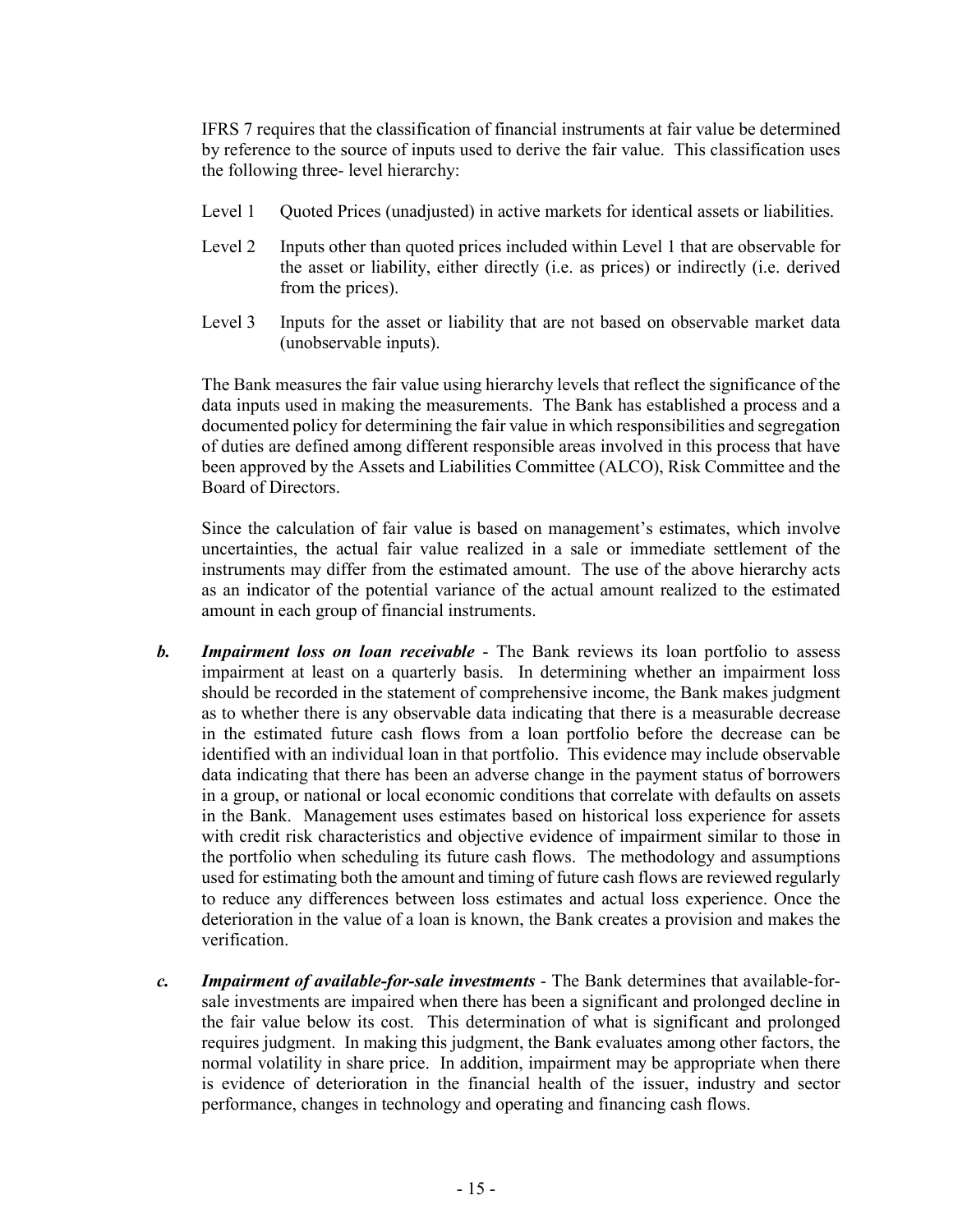*d. Fair value of investments available for sale that do not have an active market price* - The fair value of investments that have no active market price is determined using valuation techniques. In these cases, the fair value is estimated using observable data regarding similar financial instruments or valuation models. When unable to obtain observable market data for valuation, estimation is performed on key assumptions and by applying valuation models according to the Bank's business model. All models are approved by (ALCO) prior to use and are calibrated to ensure that the output values estimate the fair value adequately

### **5. DUE FROM BANKS**

Due from banks is detailed as follows:

|                                                                                                  |    | 2018                    |    | 2017                     |
|--------------------------------------------------------------------------------------------------|----|-------------------------|----|--------------------------|
| Due on demand<br>Interest earning deposits                                                       | \$ | 11,362,246<br>4,440,155 | \$ | 31,522,055<br>15,519,764 |
| Total due from banks                                                                             |    | 15,802,401              |    | 47,041,819               |
| Less: Interest earning deposits, with original contractual maturity of more<br>than three months |    |                         |    | (10,117,156)             |
| Cash and cash equivalents                                                                        | S  | 15,802,401              | S  | 36,924,663               |

As at September 30, 2018, the bank has no time deposits in books. The interest rates earned by time deposits ranged from 1.5% to 2.45% (2017: 1.35% and 2.55%).

### **6. SECURITIES AVAILABLE-FOR-SALE**

Securities available-for-sale are described as follows:

|                                                   | 2018 |            |   | 2017       |  |
|---------------------------------------------------|------|------------|---|------------|--|
| Institutional cash funds rating AAA by            |      |            |   |            |  |
| <b>International Agencies</b>                     | S    | 23,314,295 | S | 6,295,746  |  |
| Debt securities with rating "BBB-" or better      |      | 26,642,500 |   | 36,736,357 |  |
| Debt securities with rating below "BBB-"          |      | 6,611,880  |   | 7,092,870  |  |
| Debt securities and equity securities - no rating |      | 4,013,101  |   | 510,527    |  |
|                                                   |      | 60,581,776 |   | 50,635,500 |  |

Investments in institutional cash funds are highly liquid, readily convertible to known amounts of cash and subject to insignificant risk of changes in value.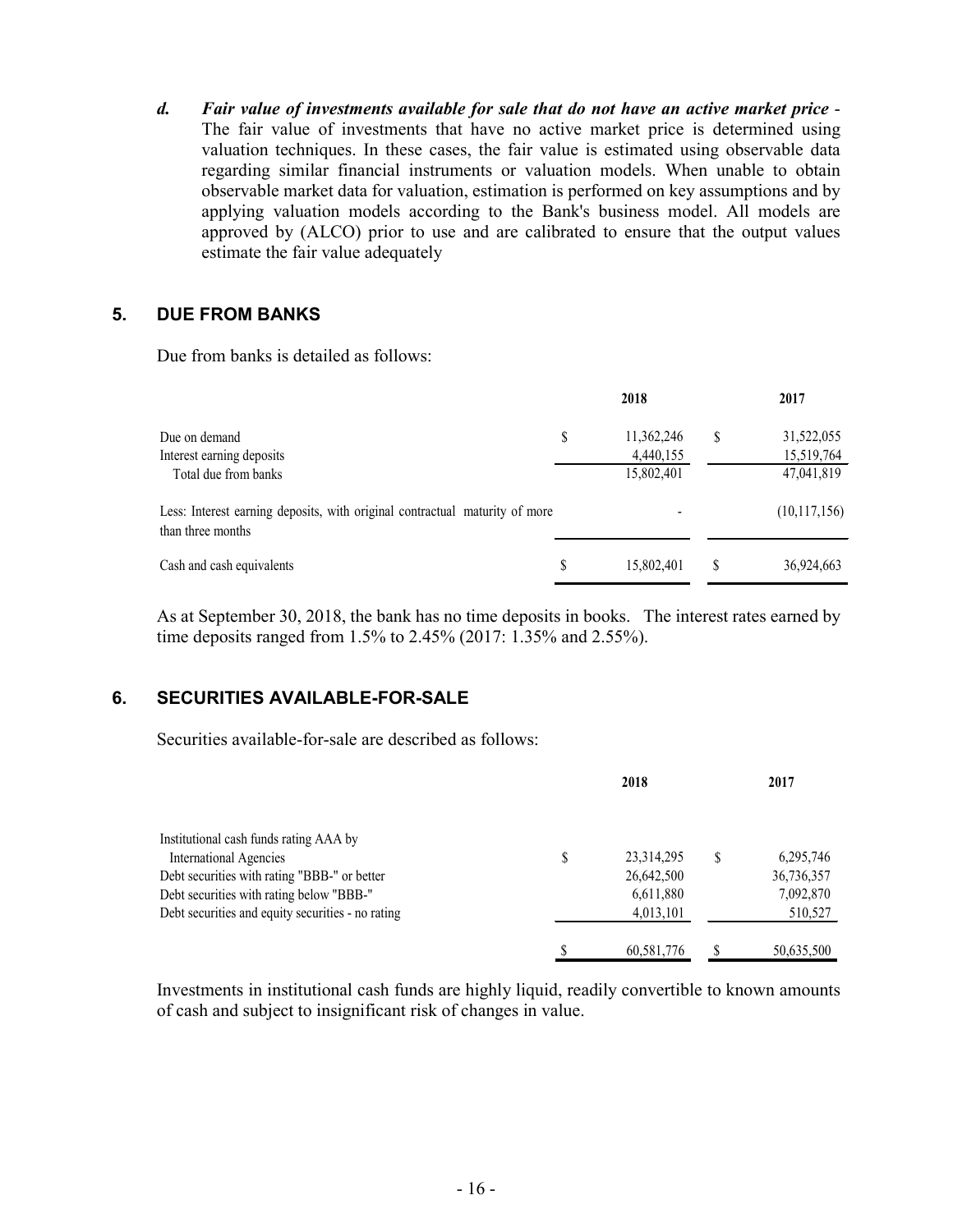The movement in securities available-for-sale is summarized as follows:

|                                     | 2018             | 2017             |
|-------------------------------------|------------------|------------------|
| Balance at beginning of year        | \$<br>50,635,500 | \$<br>79,001,087 |
| Purchases                           | 257,641,870      | 377,222,681      |
| Sales and Redemptions               | (247, 307, 705)  | (406, 457, 165)  |
| Net change in fair value reserve    | (23,096)         | 1,017,584        |
| Realized gain on sale of securities | (364,793)        | (148, 687)       |
|                                     | 60,581,776       | 50,635,500       |

### **7. LOANS RECEIVABLE, NET**

Loans receivable are summarized as follows:

|              |   | 2018        |    | 2017         |
|--------------|---|-------------|----|--------------|
| Commercial   | S | 125,311,070 | \$ | 115,746,401  |
| Personal     |   | 27,530,142  |    | 35,500,623   |
| Margin loans |   | 25,646,964  |    | 22, 293, 437 |
| Mortgate     |   | 2,062,902   |    | 2,121,208    |
|              |   | 180,551,078 | S  | 175,661,669  |

The Bank offers its clients to use their investment portfolio as collateral which is normally called margin loans. Based on the characteristics of each type of instrument, the Bank determines the maximum amount that can be borrowed.

The range of annual interest rates on loans granted during the year ranged between 2% and 10.75%% (2017: 2% to 10.75 %).

As of September 30, 2018, 65% (2017: 65%) of the loans receivable were fully collateralized by customers' deposits placed with the Bank.

As of September 30, 2018, the Bank recognized an impairment provision for the amount of \$36,165 for doubtful loans. (2017: \$33,730).

The movement in this impairment provision for loan receivables is as follows:

|                                                       | 2018            |   | 2017            |
|-------------------------------------------------------|-----------------|---|-----------------|
| Balance at beginning of year<br>Increase in provision | 33,730<br>2,435 | S | 23,794<br>9,936 |
|                                                       | 36,165          | ¢ | 33,730          |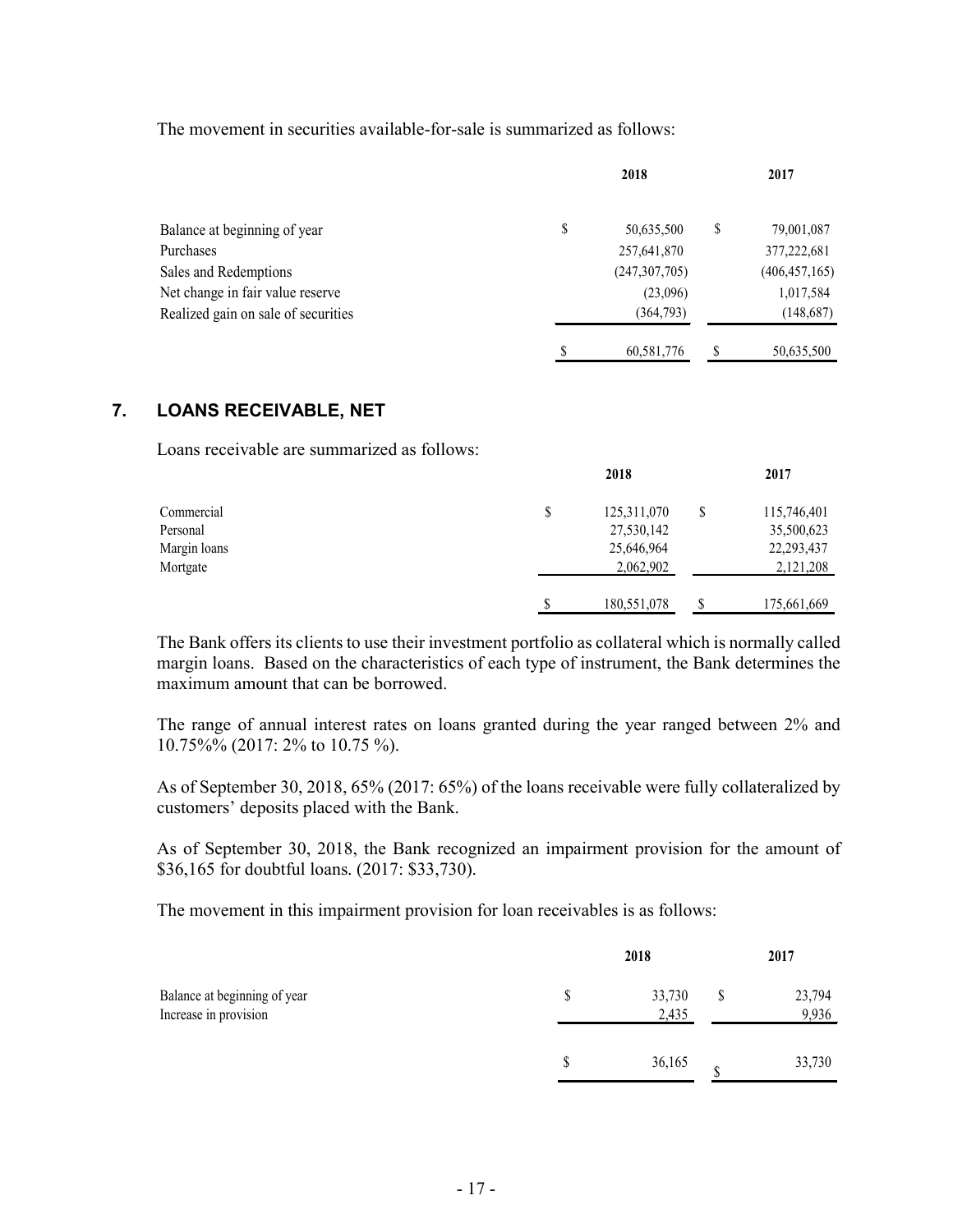### **8. STATUTORY LOAN LOSS RESERVE**

The statutory loan reserves are summarized as follows:

|                                                                                 | 2018                 | 2017                 |
|---------------------------------------------------------------------------------|----------------------|----------------------|
| Generic loan allowance on loans without collateral cash<br>Dynamic loan reserve | 638,016<br>1,516,481 | 622,701<br>1,531,796 |
|                                                                                 | 2,154,497            | 2,154,497            |

The Bank maintains a 1% generic loan allowance on loans without collateral cash through a combination of provision for doubtful loans receivable or loan reserve as per requirement of the Central Bank of the Bahamas ("CBB"). The movement in this provision for loan receivables is as follows:

| Balance at beginning of year<br>Increase in provision | 2018              |  |                    |  |  |
|-------------------------------------------------------|-------------------|--|--------------------|--|--|
|                                                       | 622,701<br>15,315 |  | 459,279<br>163,422 |  |  |
|                                                       | 638,016           |  | 622,701            |  |  |

The Bank also maintains a statutory loan reserve in accordance with the requirements of the Republic of Panama. Those requirements stipulate to recognize a dynamic reserve which is greater than the 1% generic loan allowance of CBB.

|                                                                  | 2018 |                       |  | 2017                 |  |  |
|------------------------------------------------------------------|------|-----------------------|--|----------------------|--|--|
| Balance at beginning of year<br>(Decrease) increase in provision |      | 1,531,796<br>(15,315) |  | 1,071,884<br>459,912 |  |  |
|                                                                  |      | 1,516,481             |  | 1,531,796            |  |  |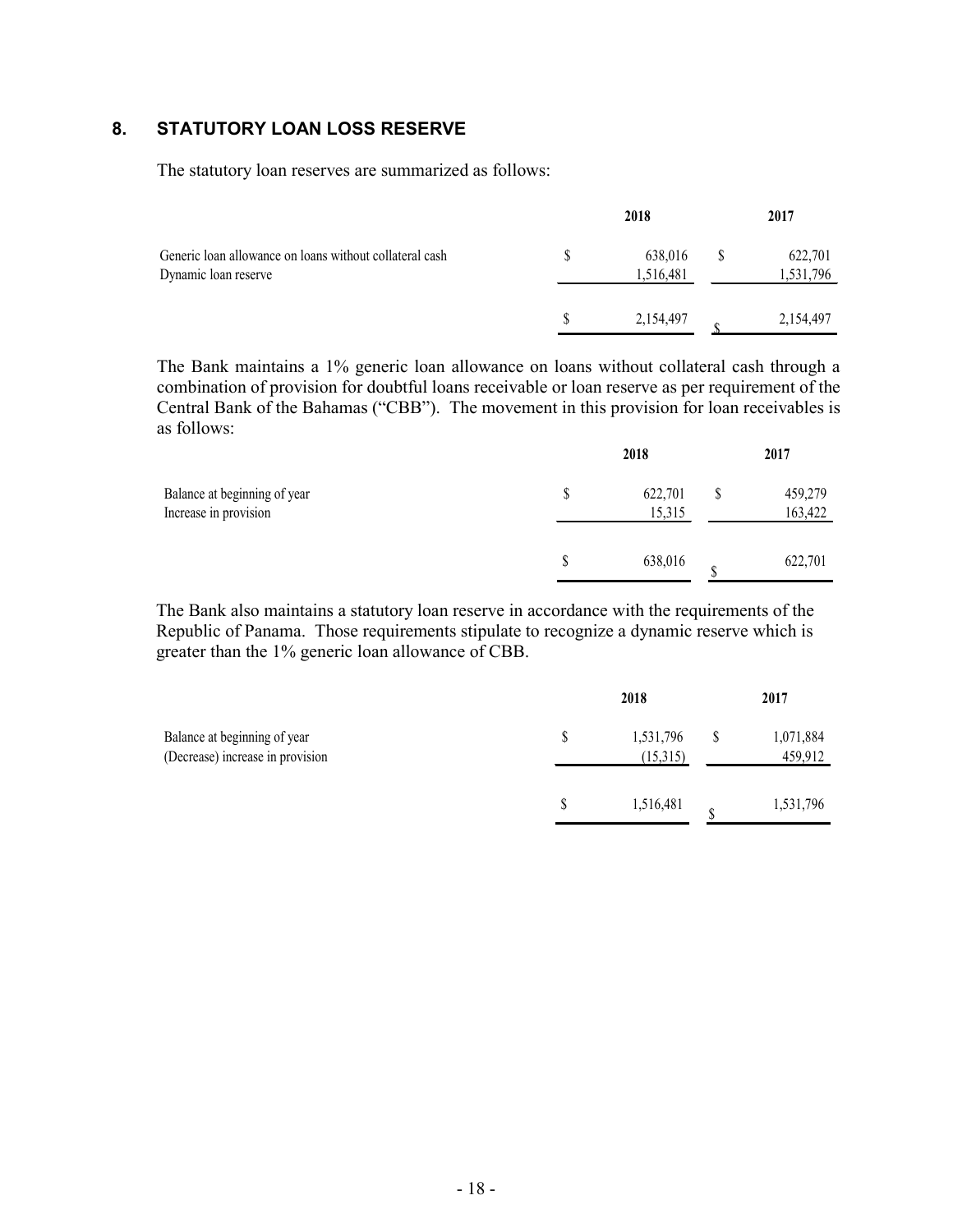### **9. INTANGLIBLE ASSETS**

Intangible assets are summarized as follows:

|                                                                                         |        | 2018                 |    |                      |  |  |
|-----------------------------------------------------------------------------------------|--------|----------------------|----|----------------------|--|--|
| Cost<br>Balance at beginning of year<br><b>Additions</b>                                | \$     | 2,469,399<br>111,086 | \$ | 2,298,664<br>170,735 |  |  |
| At end of year                                                                          | \$     | 2,580,485            |    | 2,469,399            |  |  |
| <b>Accumulated Amortisation</b><br>Balance at beginning of year<br>Amortization expense | \$     | 2,227,166<br>141,664 | \$ | 2,028,063<br>199,103 |  |  |
| At end of year                                                                          |        | 2,368,830            |    | 2,227,166            |  |  |
| <b>Net balance</b>                                                                      | ¢<br>Φ | 211,655              | \$ | 242,233              |  |  |

### **10. OTHER ASSETS**

Other assets are summarized below:

|                                                | 2018 |                    |  | 2017               |  |  |
|------------------------------------------------|------|--------------------|--|--------------------|--|--|
| Accounts receivable<br>Expense paid in advance |      | 601,019<br>134,506 |  | 465,023<br>139,302 |  |  |
| Total                                          |      | 735,525            |  | 604,325            |  |  |

### **11. CUSTOMER DEPOSITS**

Customer deposits are summarized below:

|                      | Demand             |    |                     |
|----------------------|--------------------|----|---------------------|
| 2018                 |                    |    |                     |
| Deposit from clients | \$<br>73,578,316   | \$ | 128,218,104         |
| Deposit from banks   | 10,592,997         |    | 1,063,556           |
| Total                | \$<br>84, 171, 313 | \$ | 129,281,660         |
|                      | Demand             |    | <b>Time Deposit</b> |
| 2017                 |                    |    |                     |
| Deposit from clients | \$<br>102,246,407  | \$ | 124,278,599         |
| Deposit from banks   | 6,779,935          |    | 2,534,543           |
|                      |                    |    |                     |
| Total                | \$<br>109,026,342  | \$ | 126,813,142         |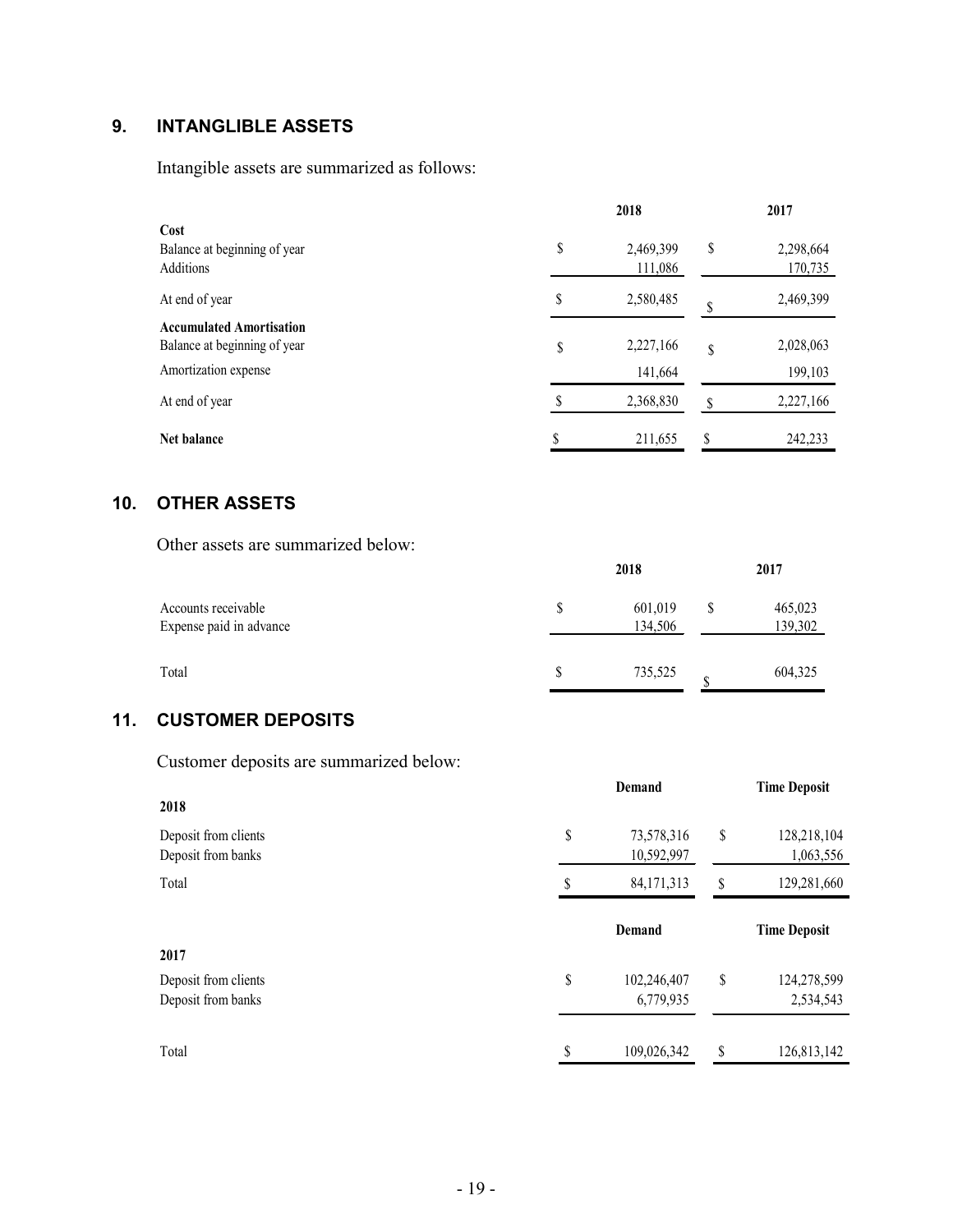### **12. SECURITIES SOLD UNDER REPURCHASE AGREEMENTS**

At September 30, 2018 liabilities from securities acquired under repurchase agreements were held for USD 0.00 (2017: USD1,476,580) with maturity at the option of the parties or at the maturity of the securities until the year 2044. These securities maintained an annual interest rate of 3.125%.

### **13. OTHER LIABILITIES**

Details of other liabilities are summarized below:

|                     | 2018            |   |         |  |
|---------------------|-----------------|---|---------|--|
| Account payable     | \$<br>1,327,903 | S | 26,849  |  |
| Expenses payable    | 92,417          |   | 58,777  |  |
| Commissions payable | 79,405          |   | 211,354 |  |
| Other               | 1,693           |   | 7,918   |  |
| Total               | \$<br>1,501,418 | S | 304,898 |  |
|                     |                 |   |         |  |

### **14. BALANCES AND TRANSACTIONS WITH RELATED PARTIES**

As of September 30 and for the year then ended, the Bank had the following significant balances and transactions with related parties:

|                                          |               | Directors and |              |            |              |              |
|------------------------------------------|---------------|---------------|--------------|------------|--------------|--------------|
|                                          |               | managerial    |              | Related    |              | <b>Total</b> |
| 2018                                     |               | personnel     |              | companies  |              | 2018         |
| <b>Assets</b>                            |               |               |              |            |              |              |
| Due from bank                            | \$            |               | S            | 9,375,888  | \$           | 9,375,888    |
| Securities available-for-sale            |               |               |              | 19,354     |              | 19,354       |
| Loans                                    |               | 1,172,376     |              | 1,348,699  |              | 2,521,075    |
| Total assets                             | -S            | 1,172,376     | \$           | 10,743,941 | $\mathbf{s}$ | 11,916,317   |
| Liabilities                              |               |               |              |            |              |              |
| Customers' non-interest bearing deposits | \$            | 1,637,107     | \$           | 29,614,318 | \$           | 31,251,425   |
| Customers' interest bearing deposits     |               | 10,072        |              | 3,716,224  |              | 3,726,296    |
| Other liabilities                        |               | 18,012        |              | 1,230,489  |              | 1,248,501    |
| <b>Total liabilities</b>                 | <sup>\$</sup> | 1,665,191     | $\mathbb{S}$ | 34,561,031 | \$           | 36,226,222   |
| <b>Income</b>                            |               |               |              |            |              |              |
| Interest income                          | \$            | 47,110        | \$           | 8.018      | S            | 55,128       |
| Interest expenses                        |               |               |              | (43,950)   |              | (43,950)     |
| Commissions                              |               | 2,789         |              | 97,040     |              | 99,829       |
| Total income                             | <sup>\$</sup> | 49,899        | \$           | 61,108     | \$           | 111,007      |
| Other expenses                           |               |               |              |            |              |              |
| Personnel expenses                       | \$            | 162,612       | \$           |            | \$           | 162,612      |
| Professional fees                        |               | 8,000         |              |            |              | 8,000        |
| Others                                   |               |               |              | 18,694     |              | 18,694       |
| Total other expenses                     | \$            | 170,612       | \$           | 18,694     | \$           | 189,306      |

*(Continued)*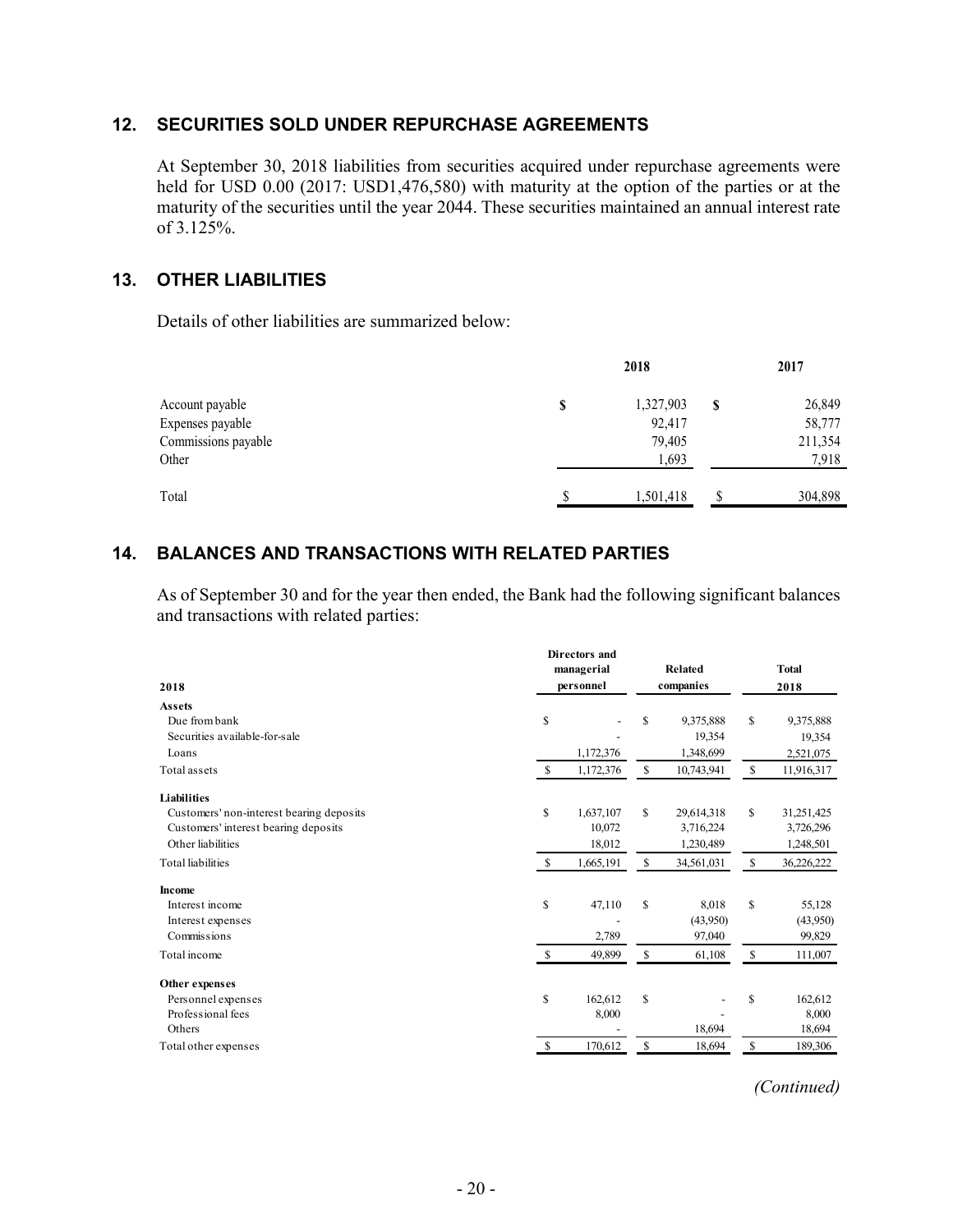|                                          |    | <b>Directors and</b> |               |                  |                           |              |
|------------------------------------------|----|----------------------|---------------|------------------|---------------------------|--------------|
|                                          |    | <b>Managerial</b>    |               | <b>Related</b>   |                           | <b>Total</b> |
| 2017                                     |    | Personnel            |               | <b>Companies</b> |                           | <u>2017</u>  |
| Assets                                   |    |                      |               |                  |                           |              |
| Due from bank                            | \$ |                      | \$            | 10,830,769       | $\mathcal{S}$             | 10,830,769   |
| Securities available-for-sale            |    |                      |               | 20,164           |                           | 20,164       |
| Loans                                    |    | 1,723,868            |               |                  |                           | 1,723,868    |
| Other assets                             |    | 52                   |               |                  |                           | 52           |
| Total assets                             | \$ | 1,723,920            | \$            | 10,850,933       | \$                        | 12,574,853   |
| <b>Liabilities</b>                       |    |                      |               |                  |                           |              |
| Customer's non-interest bearing deposits | \$ | 11,381,337           | \$            | 22,933,400       | \$                        | 34,314,737   |
| Customer's interest bearing deposits     |    | 1,104,576            |               | 8,036,084        |                           | 9,140,660    |
| Other liabilities                        |    | 21,500               |               | 973              |                           | 22,473       |
| <b>Total</b> liabilities                 | S  | 12,507,413           | \$            | 30,970,457       | \$                        | 43,477,870   |
| Income                                   |    |                      |               |                  |                           |              |
| Interest income                          | \$ | 163,709              | $\mathcal{S}$ | 39,783           | $\mathcal{S}$             | 203,492      |
| Interest expenses                        |    | (64,939)             |               | (24,070)         |                           | (89,009)     |
| Commissions                              |    | 80,917               |               | 28,256           |                           | 109,173      |
| Total income                             | \$ | 179,687              | \$            | 43,969           | \$                        | 223,656      |
| Other expenses                           |    |                      |               |                  |                           |              |
| Personnel expenses                       | \$ | 171,368              | $\mathcal{S}$ |                  | $\boldsymbol{\mathsf{S}}$ | 171,368      |
| Professional fees                        |    |                      |               | 161,604          |                           | 161,604      |
| Total other expense                      | \$ | 171,368              | \$            | 161,604          | \$                        | 332,972      |

Loans granted to directors and key management personnel have various maturities ranging from 2018 to 2029 (2017: 2017 to 2029) and bear an annual interest rate between 2% and 6% in 2017 (2017: 2% and 6.5%).

At September 30, 2018, term deposits with affiliates companies earned an annual interest rate between 1% and 4% (2017: 1% and 3.5%).

*(Concluded)*

### **15. SHARE CAPITAL**

At September 30, 2018, the authorized issued and outstanding share capital consisted of 5,000,000 (2017: 5,000,000) common and registered shares with a nominal value of USD1 each.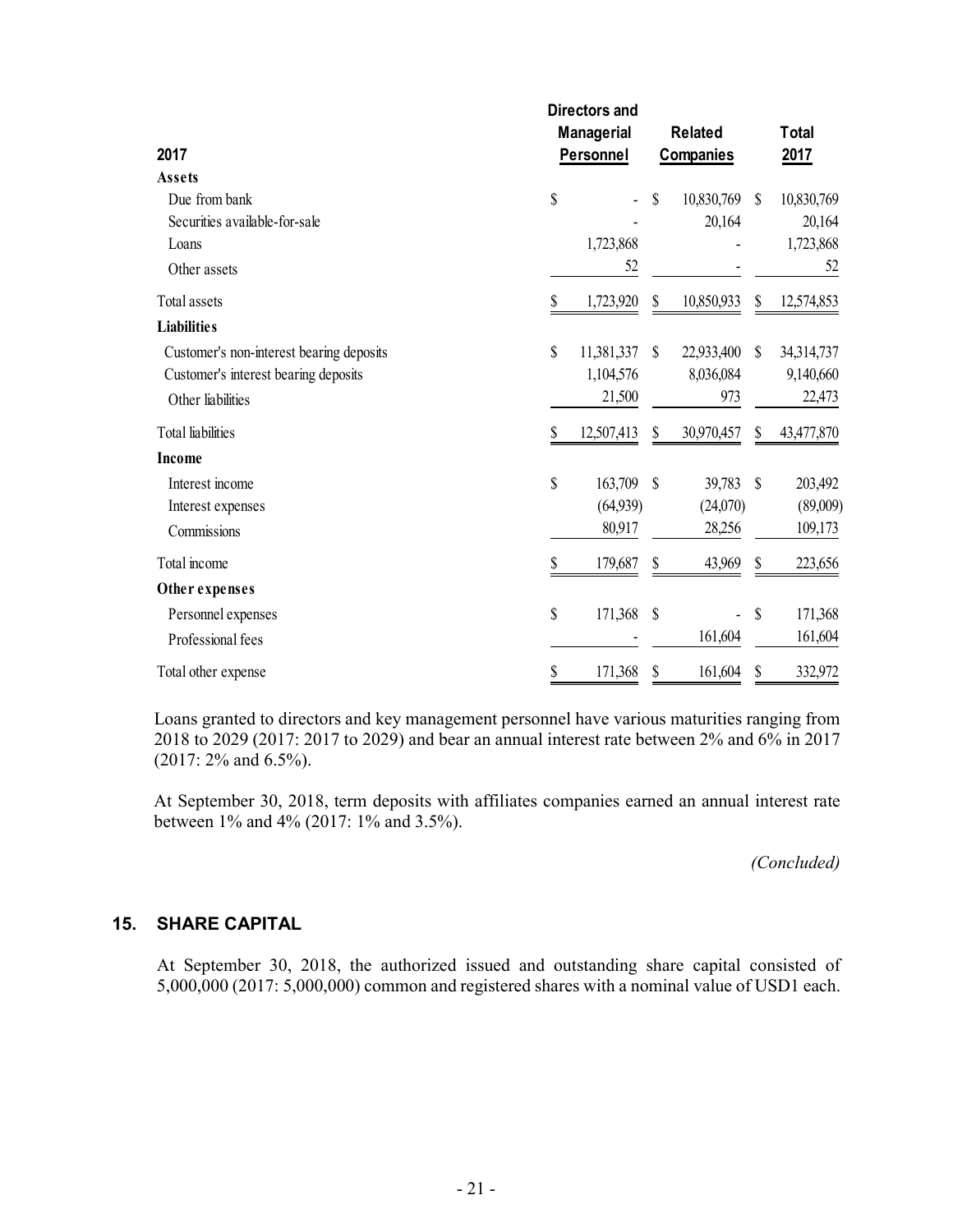### **16. INTEREST INCOME**

At September 30,2018, interest income is detailed below:

|             | 2018             |    |           |
|-------------|------------------|----|-----------|
| Loans       | \$<br>9,066,084  | \$ | 6,156,984 |
| Investments | 1,388,209        |    | 1,390,055 |
| Deposits    | 241,786          |    | 231,398   |
| Total       | \$<br>10,696,079 | \$ | 7,778,437 |
|             |                  |    |           |

#### **17. NET COMMISSION INCOME**

Commission earned by the Bank totaled USD 2,592,640 (2017: USD 2,766,365). Ninety-five (84%) (2017: 95%) of these commissions are generated by the main business areas: wealth management, investment banking and banking services.

### **18. ASSETS UNDER MANAGEMENT**

The Bank holds assets outside the statement of financial position at the risk of clients for a total of USD 809,859,255 (2017: USD 767,074,730). These assets consist of financial portfolios in custody for a total of USD 745,213,217 (2017: USD 705,230,513) of which USD 60,014,784 (2017: USD 54,257,289) are managed under discretionary mandates. The Bank does not anticipate any loss as a result of the services provided.

### **19. PERSONNEL EXPENSES**

At September 30, 2018, the personnel expenses are detailed below:

|                                                       | 2018 |                   |    | 2017              |  |  |
|-------------------------------------------------------|------|-------------------|----|-------------------|--|--|
| Salaries and other compensations<br>Employee benefits | S    | 384,415<br>47,203 | -S | 361,144<br>65,678 |  |  |
| Total                                                 | \$   | 431.618           | S  | 426,822           |  |  |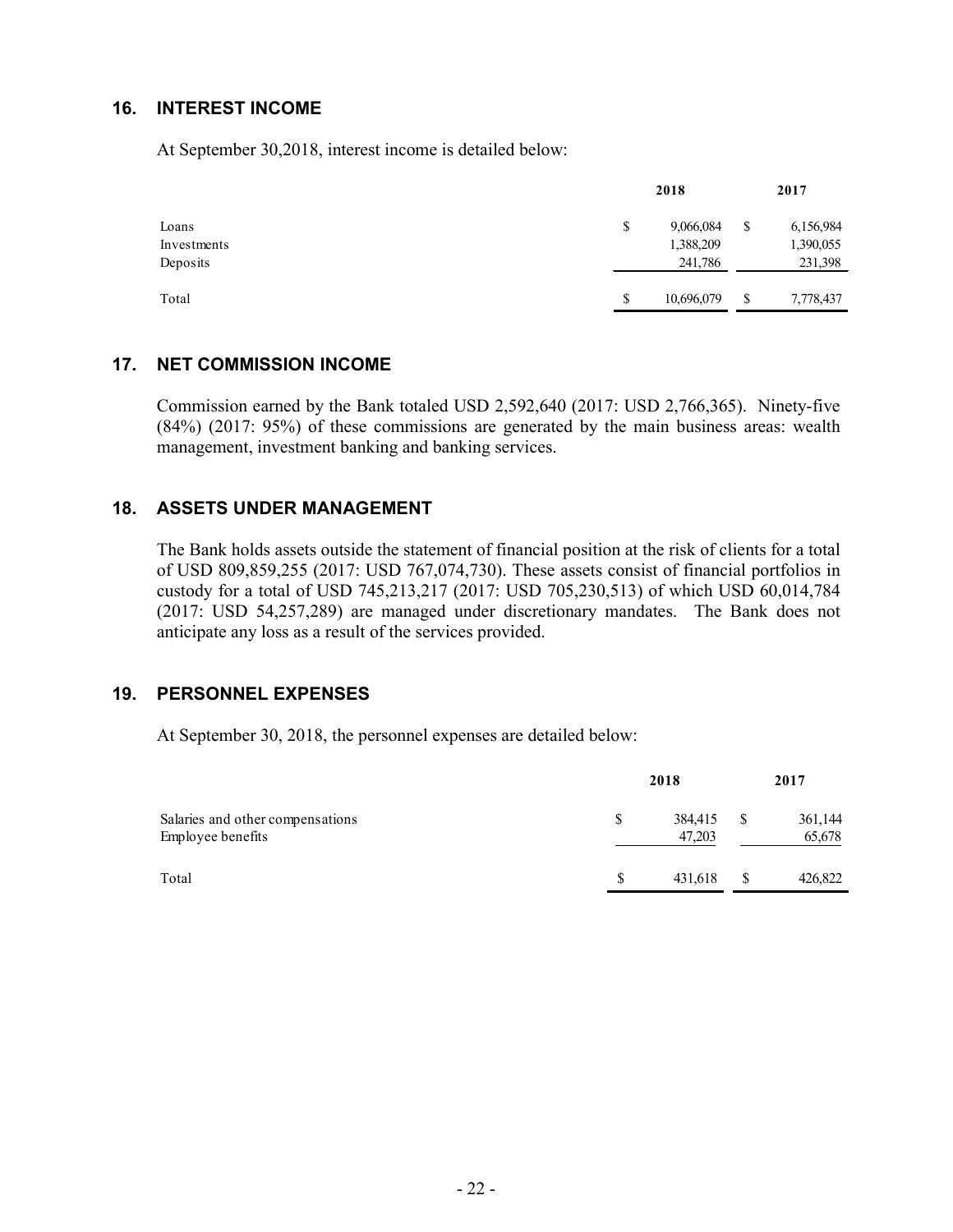### **20. OTHER EXPENSES**

At September 30, the other expenses are detailed below:

|                                  | 2018 |         |    | 2017    |  |  |
|----------------------------------|------|---------|----|---------|--|--|
| Taxes and licenses               | \$   | 91,000  | \$ | 84,275  |  |  |
| Repairs and maintenance          |      | 273,417 |    | 258,780 |  |  |
| Subscription fee                 |      | 147,187 |    | 129,880 |  |  |
| Advertising and public relations |      | 19,673  |    | 19,409  |  |  |
| Communications                   |      | 20,264  |    | 21,574  |  |  |
| Office rent                      |      | 20,181  |    | 20,888  |  |  |
| Insurance                        |      | 938     |    | 888     |  |  |
| Travel and lodging               |      | 2,987   |    | 2,515   |  |  |
| Stationery and office supplies   |      | 1,506   |    | 3,749   |  |  |
| Water and electricity            |      | 6,777   |    | 6,707   |  |  |
| Others                           |      | 174     |    | 7,761   |  |  |
| Total                            | \$   | 584,104 | S  | 556,426 |  |  |

### **21. INCOME TAXES**

The Bank is not subject to income tax in The Bahamas.

### **22. FINANCIAL RISK MANAGEMENT**

### *Objectives of the administration of financial risks*

By the nature of its operations, the Bank is exposed to various financial risks that could threaten their business objectives, so that proactive identification and understanding of the significant risks faced by the Bank are critical to achieve an appropriate balance between the risk and return and minimize potential adverse effects on its financial achievement.

The Bank's management and risk control falls mainly on the Board of Directors, which is initially responsible for establishing and determining the strategic direction of the organization, the focus of the business and corporate values.

The Board has established the Risk Committee, with specific roles and responsibilities for the proper supervision of the Bank's risks. This committee consists of members of the Board of Directors separate from Management and assists the Board of Directors in fulfilling its monitoring responsibilities relating to the administration and control of the risks inherent to the Bank.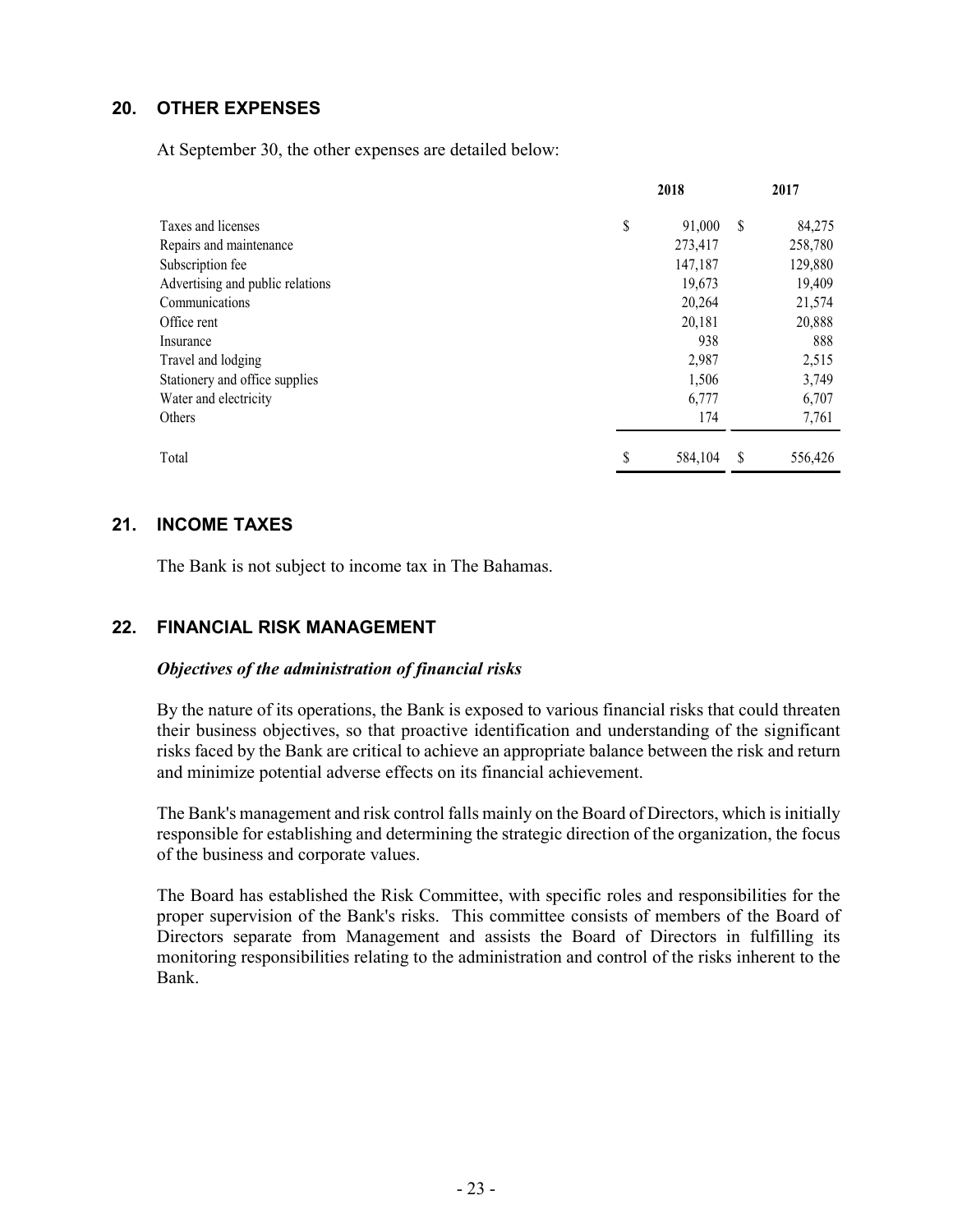Additionally, the Board of Directors has the support of the Audit Committee in which issues related to the audit areas fall, such as the integrity of the financial statements, quality and performance of internal and external auditors, and compliance of the Bank with the legal and regulatory requirements as well as policies and ethical behavior established by the Board of Directors.

It is worth mentioning that the Audit Committee has outsourced internal audit services from the firm of auditors and accountants, RSM Panama, S.A. (previously Moore Stephens). Internal audit supports the monitoring of the Audit Committee by evaluating the processes of risk management and internal control of the Bank.

The Board of Directors has established the Compliance Committee, whose primary function of the Committee is to assist the Board of Directors of the Bank as supporting agency to monitor that the Bank has a strong process for preventing money laundering and terrorist financing, as well as monitoring compliance with the laws and regulations that apply to the Bank and the Standards related to Corporate Governance.

The Board of Directors delegates responsibility for the Bank's day to day management, however, the Risk Committee oversees the management of identification, assessment and mitigation of the risks inherent to the Bank.

Management on its part has established other committees through which it evaluates and monitors different operational issues. Among these are the following:

Assets and Liabilities Committee (ALCO): Its purpose is to optimize and manage the Bank's financial resources, maintaining exposure to the inherent risks of the business within the policies established by the Board of Directors. In addition, this Committee reviews economic trends, interest rate expectations, and establishes active and passive rates.

Credit Management Committee: Its main objective is to establish policies for the management and control of credit risk, to establish credit risk measurement systems, to evaluate and classify the loan portfolio, to supervise the provisions established by the Bank to mitigate the risk Losses, evaluation of guarantees and compliance with internal policies and regulations.

The Bank is subject to the regulations of The Central Bank of The Bahamas and The Securities Commission of The Bahamas, in regard to risk concentrations, liquidity and capitalization, among others. Therefore, Management must deliver a series of reports to achieve an appropriate flow of information both internally and externally to ensure the transparency of Administration and Corporate Governance.

The main financial risks identified by the Bank are credit risk, liquidity, market and operational risks, which are described below:

### Credit risk

Credit risk is the risk of a financial loss as a consequence from a borrower who does not pay on time or the totality of its obligation or the counterparty of a financial instrument who fails to meet its contractual obligations before settling a contract and the effect of having to replace the transaction to balance the position.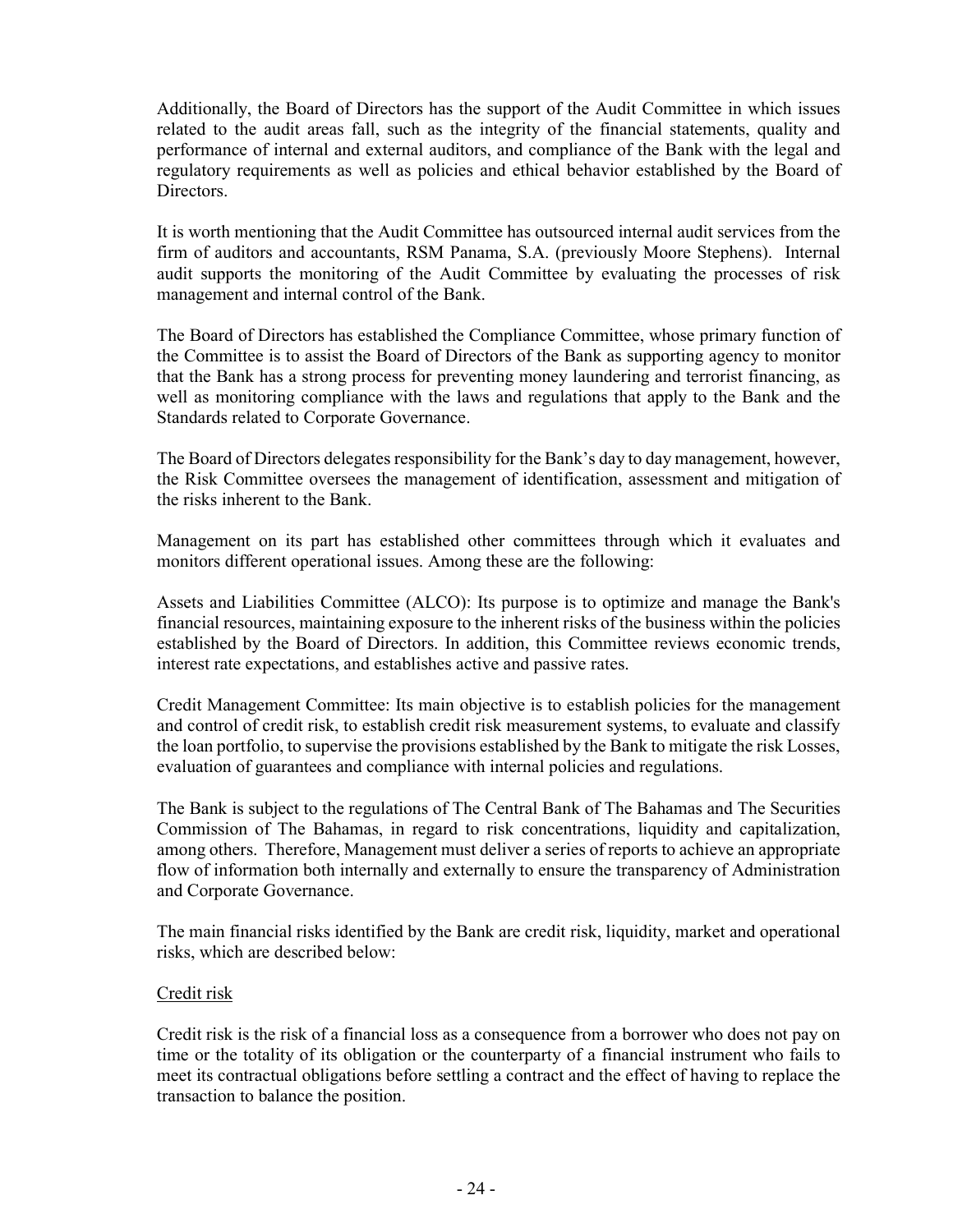Financial assets that potentially present credit risk to the Bank are loans that are not collateralized with cash, portfolio investments and placed bank deposits.

Credit risk is the most important risk for the Bank, so the Administration carefully manages its exposure to credit risk through a strict policy for the management of credit risk.

#### Settlement Risk

The Bank's activities may create a risk at the time of settlement of transactions and negotiations with a counterparty. The settlement risk, is the risk of loss due to the Bank's failure to deliver cash, securities or other assets as agreed by contract.

For certain types of transactions, the Bank mitigates risk by making settlements through a settlement agent to ensure that a settlement is settled only when both parties have fulfilled their contractual settlement obligations. Settlement limits are part of the process of monitoring credit limits / approvals described above.

#### Credit risk management

The Bank performs a qualitative and quantitative analysis of the customer. The qualitative analysis takes into account the industry in which the customer performs, the competence of the debtor or counterparty, its references, management, products, customers, suppliers and operating performance of the company. In the quantitative analysis, the financial ratios are evaluated, depending on the industry in which the client operates.

The Bank structures acceptable levels of credit risk through the establishment of policies and procedures for a single borrower, group of borrowers, and geographical segment. Exposure to risk is covered mainly by obtaining guarantees.

As of September 30, 2018, 65% (2017: 65%) of the loan portfolio was backed by cash deposits. The rest of the portfolio is guaranteed by financial assets, real and personal property, bonds or guarantees and other guarantees.

#### Credit quality analysis

The following table shows information related to the credit quality of financial assets.

|                               |    | <b>Maximun</b> exposure |               |             |  |
|-------------------------------|----|-------------------------|---------------|-------------|--|
|                               |    | 2018                    |               | 2017        |  |
| Due from banks                | \$ | 15,802,401              | <sup>\$</sup> | 47,041,819  |  |
| Securities available for sale |    | 60,581,776              |               | 50,635,500  |  |
| Loans receivable              |    | 180,551,078             |               | 175,661,669 |  |
| Total                         | S  | 256,935,255             | S             | 273,338,988 |  |

The table above represents the Bank's most critical exposure to credit risk as of September 30, 2018, without taking into account credit guarantees or another increase in exposure to credit risk.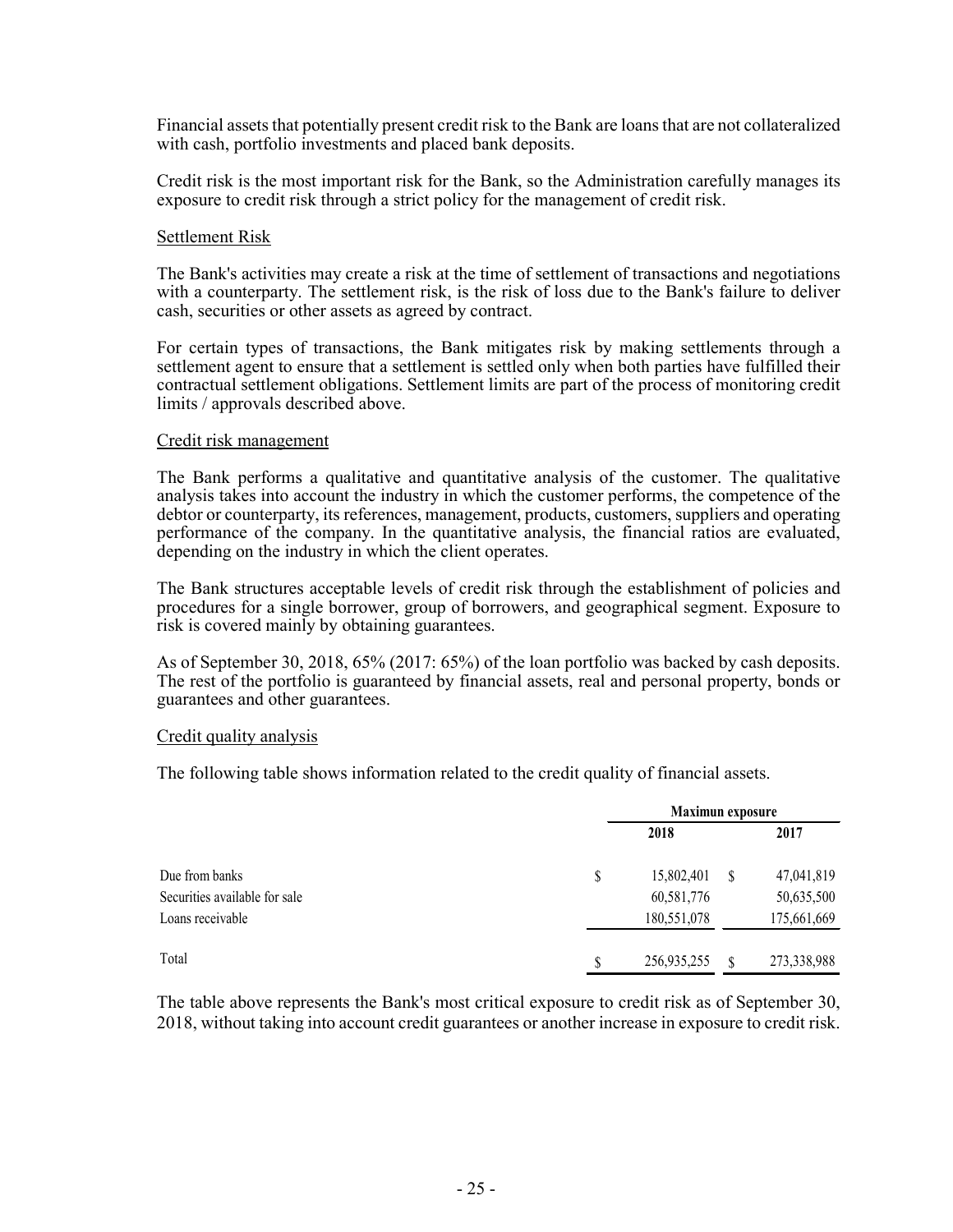The guarantees issued and promissory notes are exposed to credit losses in the event that the customer does not comply with their obligation to pay. The Bank's policies and procedures in approving credit commitments, financial guarantees and promises of payment are the same as those used for the granting of loans recorded in the statement of financial position.

Guarantees issued and promissory notes from customers relate to outstanding facilities to be disbursed, which are not shown in the statement of financial position, but are recorded in the Bank's memorandum accounts.

For the assets of the statement of financial position, the exposures described above are based on the net book balances reported in the statement of financial position.

|                               |    |             | Loan |             | Securities available for sale |            |    |            |
|-------------------------------|----|-------------|------|-------------|-------------------------------|------------|----|------------|
|                               |    | 2018        |      | 2017        |                               | 2018       |    | 2017       |
| <b>Maximun expousure</b>      |    |             |      |             |                               |            |    |            |
| Book value                    | \$ | 180,551,078 | \$   | 175,661,669 | \$                            | 60,581,776 | \$ | 50,635,500 |
| At amortized cost             |    |             |      |             |                               |            |    |            |
| <b>Risk Level</b>             |    |             |      |             |                               |            |    |            |
| Level 1 - normal              |    | 180,587,243 |      | 175,695,399 |                               |            |    |            |
| Doubtful loans reserve        |    | (36, 165)   |      | (33,730)    |                               |            |    |            |
| Book Value, net               |    | 180,551,078 |      | 175,661,669 |                               |            |    |            |
| Securities available for sale |    |             |      |             |                               |            |    |            |
| Low risk                      |    |             |      |             |                               |            |    |            |
| Books Value, net              |    |             |      |             |                               | 60,581,776 |    | 50,635,500 |
| Not overdue, neither impaired |    |             |      |             |                               |            |    |            |
| Level 1 - normal              |    | 180,587,243 |      | 175,695,399 |                               |            |    |            |
| Overdue, but not impaired     |    |             |      |             |                               |            |    |            |
| 30 a 60 days                  |    |             |      |             |                               |            |    |            |
| 61 a 90 days                  |    |             |      |             |                               |            |    |            |
| 91 a 120 days                 |    |             |      |             |                               |            |    |            |
| 121 a 180 days                |    |             |      |             |                               |            |    |            |
| 181 days and more             |    |             |      |             |                               |            |    |            |
| Sub-total                     |    |             |      |             |                               |            |    |            |
| <b>Individually impaired</b>  |    |             |      |             |                               |            |    |            |
| Level 2 - special mention     |    |             |      |             |                               |            |    |            |
| Level 3 - sub-normal          |    |             |      |             |                               |            |    |            |
| Level 4 - doubtful            |    |             |      |             |                               |            |    |            |
| Level 5 - unrecoverable       |    |             |      |             |                               |            |    |            |
| Sub-total                     |    |             |      |             |                               |            |    |            |
| <b>Impairment reserve</b>     |    |             |      |             |                               |            |    |            |
| Individually                  |    | (29,011)    |      | (26, 226)   |                               |            |    |            |
| Collective                    |    | (7, 154)    |      | (7,504)     |                               |            |    |            |
| Total impairment reserve      |    | (36, 165)   |      | (33, 730)   |                               |            |    |            |
| Total                         | S  | 180,551,078 | \$   | 175,661,669 | S                             | 60,581,776 | \$ | 50,635,500 |

Through the Asset and Liability Committee, the Bank analyzes the repayment capacity of the different issuers and banks in international markets and recommends to the Board of Directors the limits (based on capital) that can be placed on each by using as reference, international credit ratings from recognized rating agencies such as Standard & Poors, Moody's Investor Services and Fitch Ratings.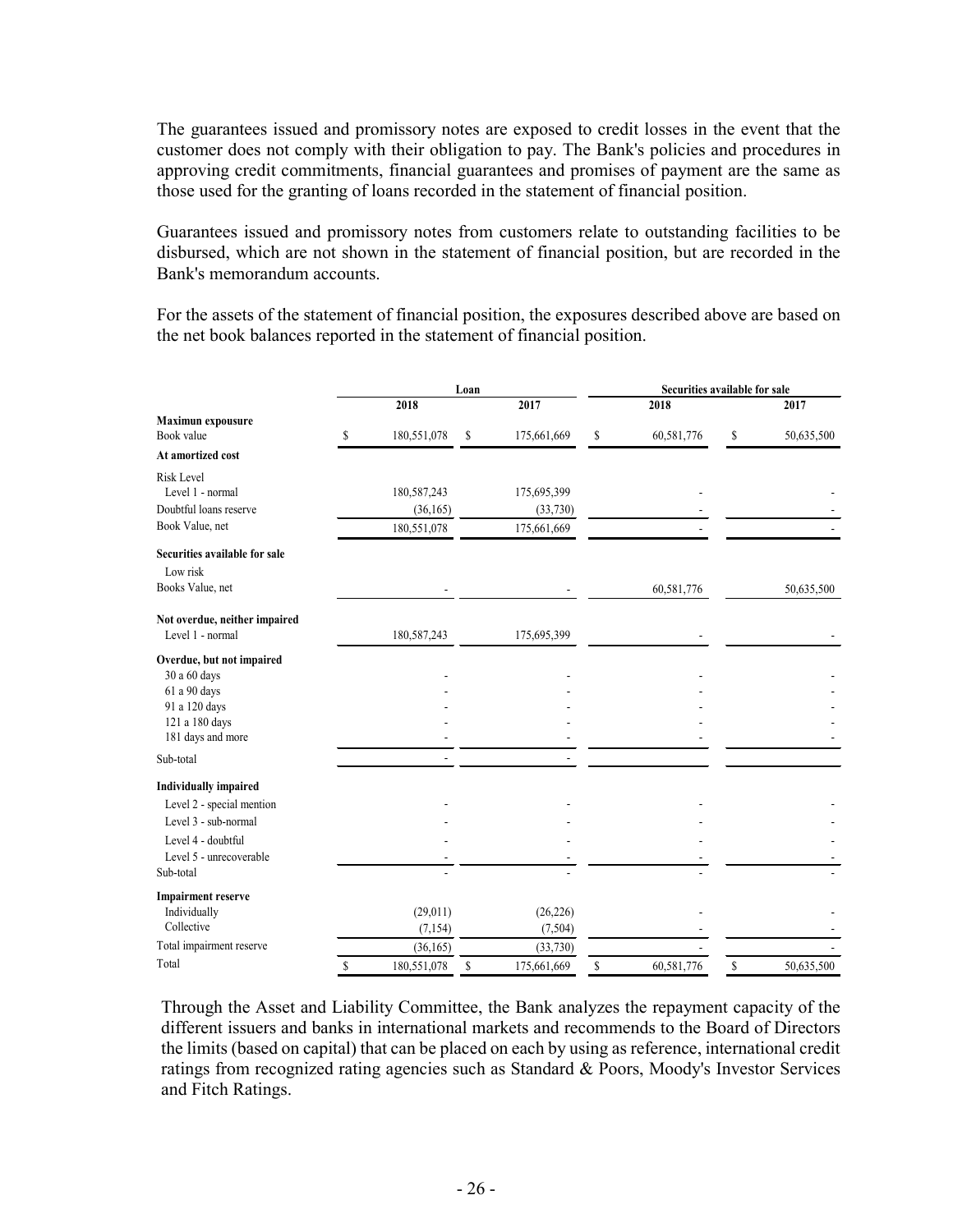Due to very conservative asset management policies, the deposits and investments portfolio is highly diversified and mostly placed in institutions rated with international investment grade.

As at September 30, 2018, 91% (2017: 69%) of demand deposits and time deposits are placed in financial institutions rated between  $A<sup>+</sup>$  and BBB-, based on the rating agencies mentioned above.

The information in the table below shows the investment assets composition of the Bank. As of September 30, 2018 the Bank had placed 83% (September 30, 2017: 85%) of their investment assets in deposits in banks of investment-grade and debt issuers and assets secured by cash deposits.

The information in the table below shows the assessment composition of the Bank's securities.

|                                           |    | 2018       |        |    | 2017       |       |
|-------------------------------------------|----|------------|--------|----|------------|-------|
| <b>Grading investments</b>                |    |            |        |    |            |       |
| AAA                                       | \$ | 23,314,295 | 39%    | \$ | 9,290,781  | 18%   |
| $AA^+$ , AA, AA-                          |    | 2,008,967  | 3%     |    | 7,855,302  | 16%   |
| $A^+, A, A^-$                             |    | 16,686,715 | 28%    |    | 18,843,423 | 37%   |
| BBB+, BBB, BBB-                           |    | 7,946,818  | 13%    |    | 7,042,597  | 14%   |
| Total with international investment grade |    | 49,956,795 | 83%    |    | 43,032,103 | 85%   |
| Local BBB- or better - Corporate          |    | 461,784    | $1\%$  |    | 461,290    | $1\%$ |
| International BB+ to BB-                  |    | 6,611,880  | $11\%$ |    | 7,092,870  | 14%   |
| Local corporates not classified           |    | 3,551,317  | $5\%$  |    | 49,237     | $0\%$ |
| Total                                     | S  | 60,581,776 | 100%   | S  | 50,635,500 | 100%  |

The following table details the analysis of the Bank´s financial assets portfolio, under the category of investments and accounting recognition.

|                                               |   | 2018        |            |    | 2017          |            |
|-----------------------------------------------|---|-------------|------------|----|---------------|------------|
|                                               | S | Amount      | Percentage | S  | <b>Amount</b> | Percentage |
| Loan secured by cash deposits                 |   | 117,454,587 | 46%        |    | 113,425,309   | 29%        |
| Cash in banks with investment grade rating    |   | 14,325,791  | 6%         |    | 32,385,872    | 14%        |
| Securities with investment grade rating       |   | 49,956,795  | 19%        |    | 43,032,103    | 29%        |
| Sub-total                                     |   | 181,737,173 | 71%        |    | 188, 843, 284 | 72%        |
| Loans with other guarantees than cash         |   | 63,096,491  | 24%        |    | 62,236,360    | 18%        |
| Cash in banks without investment grade rating |   | 1,476,610   | $1\%$      |    | 14,655,947    | 6%         |
| Securities without investment grade rating    |   | 6,611,880   | 3%         |    | 7,092,870     | 3%         |
| Securities without rating                     |   | 4,013,101   | $1\%$      |    | 510,527       | $1\%$      |
| Other assets                                  |   | 947,180     | $0\%$      |    | 846,558       | $0\%$      |
| Total other                                   |   | 76,145,262  | 29%        |    | 85, 342, 262  | 28%        |
| Total assets                                  | S | 257,882,435 | 100%       | \$ | 274,185,546   | 100%       |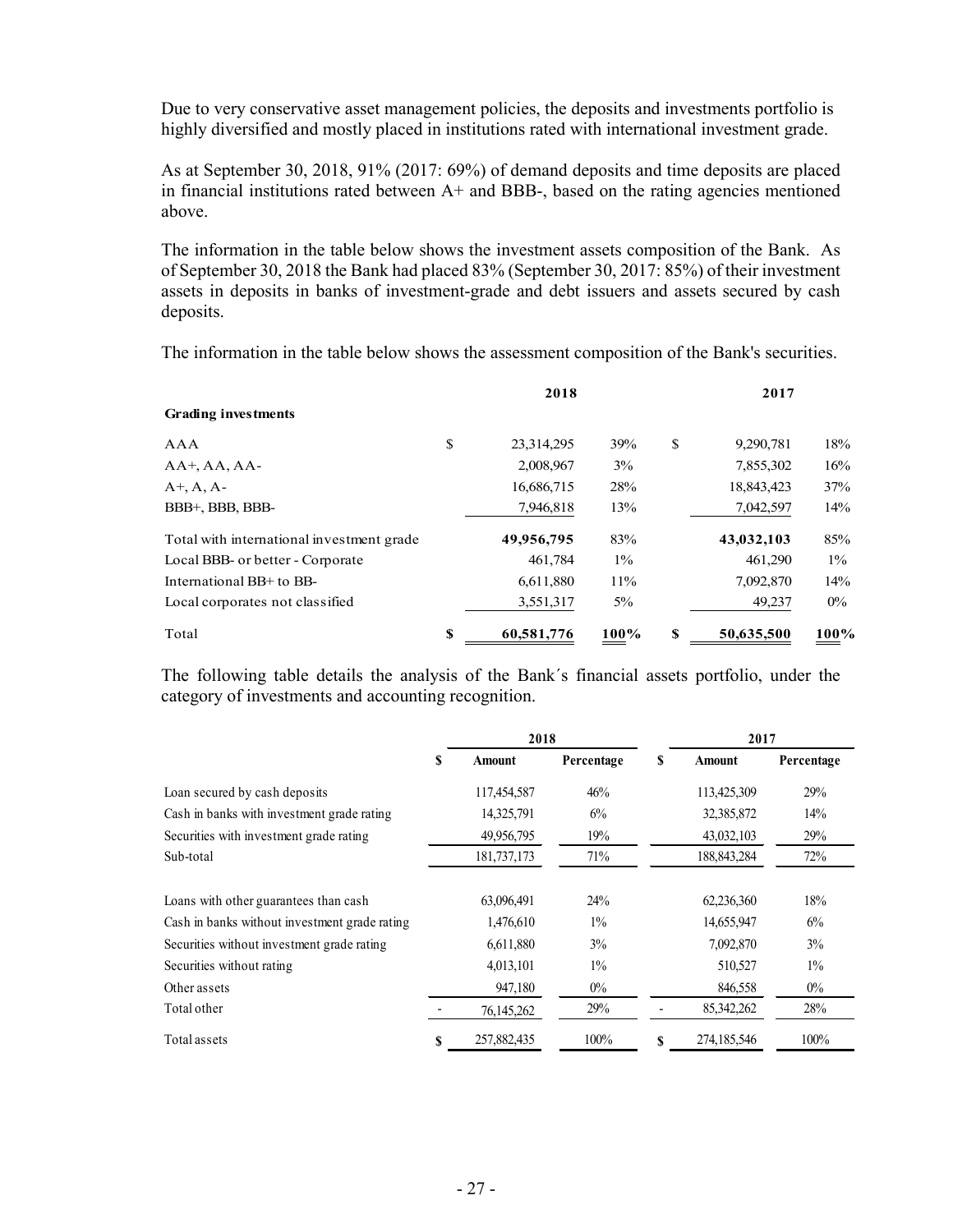Collateral and other guarantees against credit exposure:

The Bank holds collateral and other guarantees against credit exposures. The following table shows the main types of guarantees received against different types of loans.

|                                                | Main type                       |    | <b>Maximum</b> exposure |    |                 |   | <b>Guarantees</b> |   |             |
|------------------------------------------------|---------------------------------|----|-------------------------|----|-----------------|---|-------------------|---|-------------|
| <b>Types of loan</b>                           | of guarantee                    |    | 2018                    |    | 2017            |   | 2018              |   | 2017        |
| <b>Consumer loans</b>                          |                                 |    |                         |    |                 |   |                   |   |             |
| Personal                                       |                                 | \$ | 27,530,142 \$           |    | 24,712,777 \$   |   | 35,751,355 \$     |   | 31,243,437  |
|                                                | Deposits                        |    | 18,188,992              |    | 16,282,562      |   | 18,188,992        |   | 16,295,000  |
|                                                | Transfer of promissory notes    |    | 2,833,584               |    | 2,814,540       |   | 4,168,054         |   | 3,892,054   |
|                                                | Investments                     |    | 941,309                 |    | 801,205         |   | 6,890,919         |   | 5,261,757   |
|                                                | Bonds and guarantees            |    | 5,566,257               |    | 4,814,470       |   | 6.503.390         |   | 5,794,626   |
| Mortgages                                      | Property                        |    | 1,892,845               |    | 1,925,874       |   | 2,749,252         |   | 2,749,252   |
| <b>Margin</b> loans                            | Investments                     |    | 23,645,616              |    | 22,293,161      |   | 84,515,585        |   | 72,988,285  |
| Sub-total                                      |                                 | \$ | 53,068,603              | \$ | 48,931,812<br>S |   | 123,016,192<br>\$ |   | 106,980,974 |
| <b>Types of loan</b><br><b>Corporate loans</b> |                                 |    |                         |    |                 |   |                   |   |             |
| Commercial                                     |                                 | \$ | 125,311,070 \$          |    | 126,534,247 \$  |   | 169,247,761 \$    |   | 149,867,177 |
|                                                | Deposits                        |    | 98,877,139              |    | 97,165,226      |   | 98,877,139        |   | 97,230,000  |
|                                                | Assignments of promissory notes |    | 553,697                 |    | 516,524         |   | 570,000           |   | 570,000     |
|                                                | Bonds, guarantees and others    |    | 25,880,234              |    | 28,852,497      |   | 69,800,622        |   | 52,067,177  |
| Mortgages                                      | Properties                      |    | 170,057                 |    | 195,334         |   | 518,452           |   | 518,452     |
| <b>Margin</b> loans                            | Bonds, guarantees and others    |    | 2,001,208               |    | 26              |   | 14,783,692        |   |             |
| <b>Others</b>                                  | Bonds, guarantees and others    |    | 140                     |    | 250             |   |                   |   | 251         |
| Sub-total                                      |                                 |    | 127,482,475             |    | 126,729,857     |   | 184,549,905       |   | 150,385,880 |
| Total                                          |                                 | S  | 180,551,078             | S  | 175,661,669     | S | 307,566,097       | S | 257,366,854 |
|                                                |                                 |    |                         |    |                 |   |                   |   |             |

|                 | 2018  | 2017  |                            |
|-----------------|-------|-------|----------------------------|
|                 |       |       | <b>Collateral type</b>     |
| Loans portfolio | 65%   | 65%   | Cash deposits              |
|                 | 24%   | 24%   | Investments                |
|                 | 8%    | $4\%$ | Promissory notes           |
|                 | $2\%$ | $1\%$ | Properties                 |
|                 | $1\%$ | 6%    | Bonds, guarantees & others |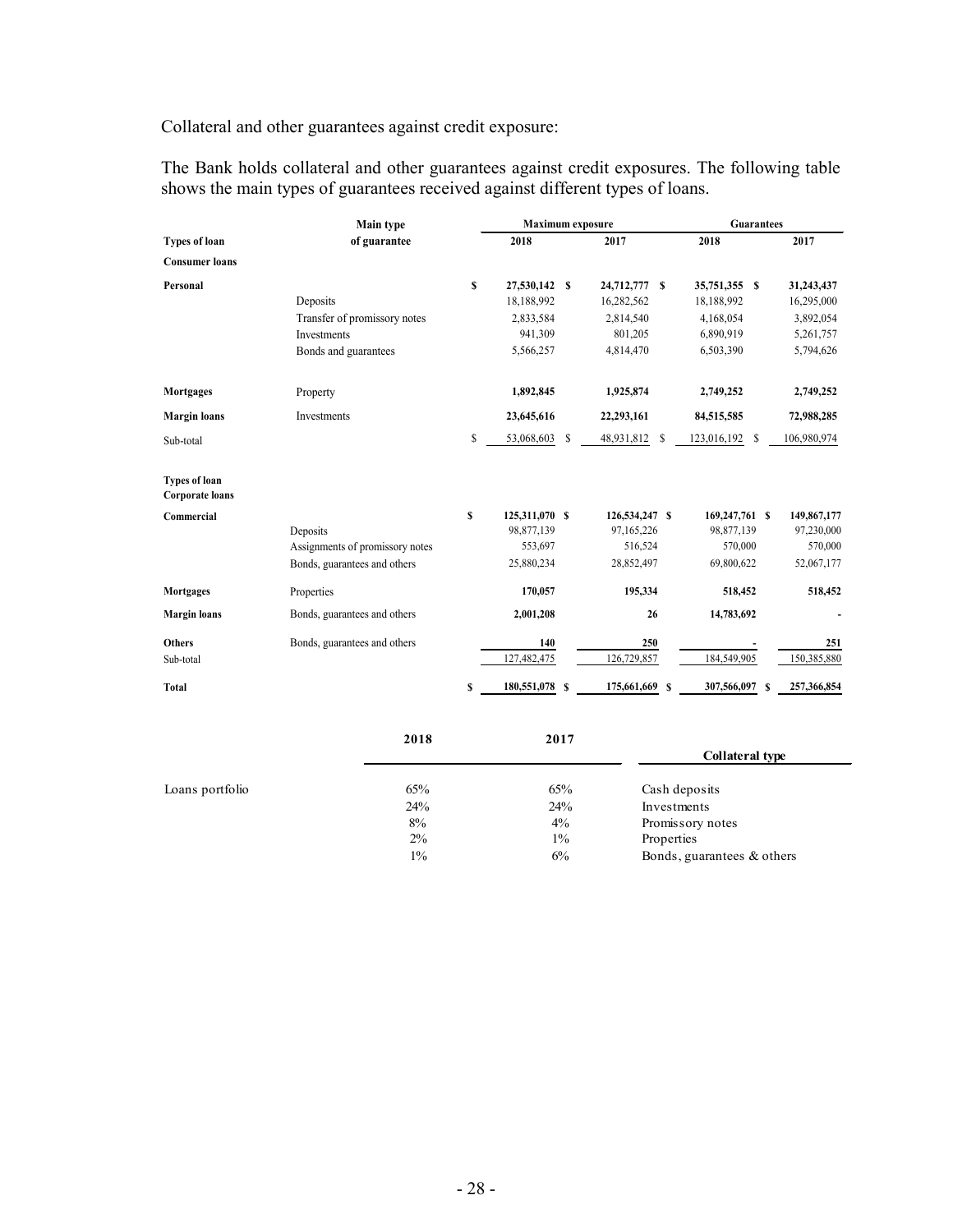### Credit risk concentration

The Bank monitors the concentration of credit risk by sector and geographic location. The analysis of the credit risk concentration at the date of the financial statements is as follows:

|                                 | Loans         |             | <b>Securities</b> |             |
|---------------------------------|---------------|-------------|-------------------|-------------|
|                                 | 2018          | 2017        | 2018              | 2017        |
| <b>Concentration by sector:</b> |               |             |                   |             |
| Corporate                       | 127,482,475   | 126,729,857 | 7,962,984         | 7,638,825   |
| Consumer                        | 53,068,603    | 48,931,812  |                   |             |
| Other                           |               |             | 52,618,792        | 42,996,675  |
|                                 | 180,551,078   | 175,661,669 | 60,581,776        | 50,635,500  |
|                                 | <b>Assets</b> |             | Liabilities       |             |
|                                 | 2018          | 2017        | 2018              | 2017        |
| <b>Geographic concentration</b> |               |             |                   |             |
| United States of America        | 38,834,942    | 38,510,100  | 1,898,936         | 2,665,447   |
| Panama                          | 127,859,518   | 125,929,765 | 115,007,494       | 119,062,526 |
| Europe                          | 8,202,819     | 12,950,257  | 4,602,914         | 5,994,416   |
| South America                   | 69,699,231    | 70,313,223  | 22,133,034        | 22,615,487  |
| Bahamas                         | 29,242        | 31,589      | 12,616,915        | 16,134,603  |
| Others                          |               | 11,128,441  | 6,168,130         | 34,193,625  |
| Central America and Caribbean   | 13,256,683    | 15,322,171  | 52,526,968        | 36,954,857  |
|                                 | 257,882,435   | 274,185,546 | 214,954,391       | 237,620,961 |

Exposure to credit risk is managed by the Credit Management Committee and the Assets and Liabilities Committee (ALCO), through periodic analysis of the ability of current and potential borrowers to meet their obligations. Both committees are duly authorized to evaluate and recommend to the Board changes in credit limits where appropriate.

### **Liquidity risk**

Liquidity risk is the risk that the Bank will not be able to meet commitments and financial obligations due to a shortage of liquid resources to cover them. This contingency may force the Bank to resort to the sale of assets or the collection of liabilities under unfavorable conditions, such as unusual discounts, higher financial costs, or foreclosure on equity losses.

#### Liquidity risk management

Liquidity risk is monitored by measuring the concentration of depositors, measuring the volatility of the different products, the portion of the liabilities that are hedged by the liquid assets and the maturity between assets and liabilities.

*(Continued)*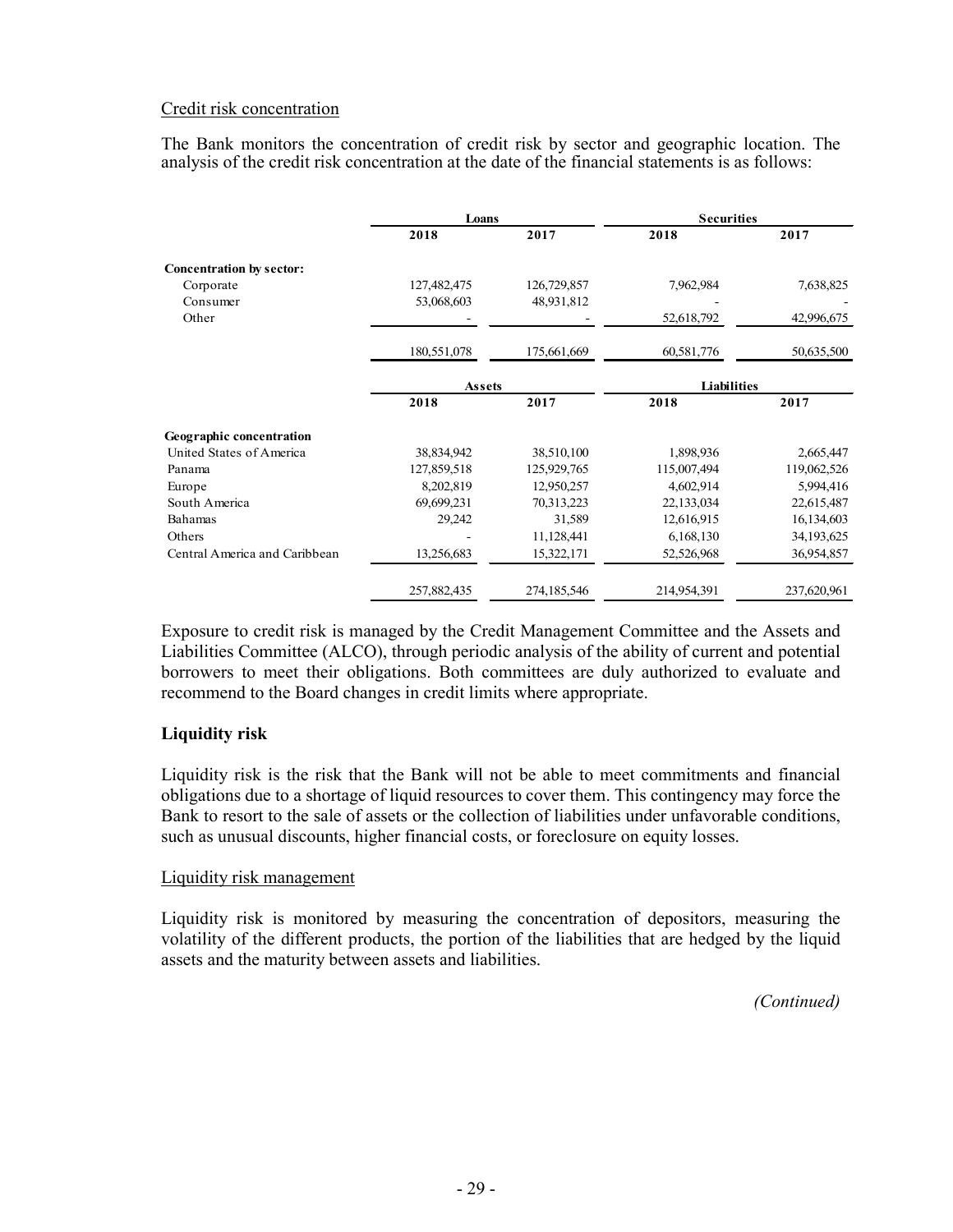To manage this risk, the Bank maintains strict liquidity policies to support the management of its customers' deposits. Internal policies require maintaining primary liquidity reserves that largely cover withdrawals of liquid liabilities projected under stress scenarios. Primary liquidity is defined as cash, deposits with banks maturing up to 14 days, units in AAA-rated institutional liquidity funds, US Treasury Bills and Letters of the Bundesbank. Net liabilities refer to overnight deposits, overnight deposits and time deposits that mature within the next 7 days. In addition, most of the maturity mismatch between assets and liabilities must be covered at all times by secondary liquidity and contingent funding lines. Secondary liquidity is defined as net investments of debtors with international investment grade and with a maximum maturity of 12 months. Contingent funding lines are defined as contractually established bank facilities to which the bank has access and whose financing terms have been previously defined.

It should be noted that compliance with liquidity policies is monitored by the Assets and Liabilities Committee and the Board of Directors through the Risk Committee.

It should be noted that compliance with the liquidity policies is monitored by the Assets and Liabilities Committee and the Board of Directors through the Audit and Risk Management Committee.

#### Exposure to liquidity risk

The key measure used by the Bank for the management of liquidity risk is the index of net liquid assets on deposits received from customers. A similar but not identical calculation is used to measure the liquidity limits established by the Bank.

Below are detailed the indexes corresponding to the net liquid assets ratio on deposits received from clients at the date of the financial statements as follows:

|                 | 2018 | 2017 |
|-----------------|------|------|
| At end of year  | 21%  | 34%  |
| Average of year | 21%  | 30%  |
| Maximum of year | 23%  | 34%  |
| Minimum of year | 20%  | 26%  |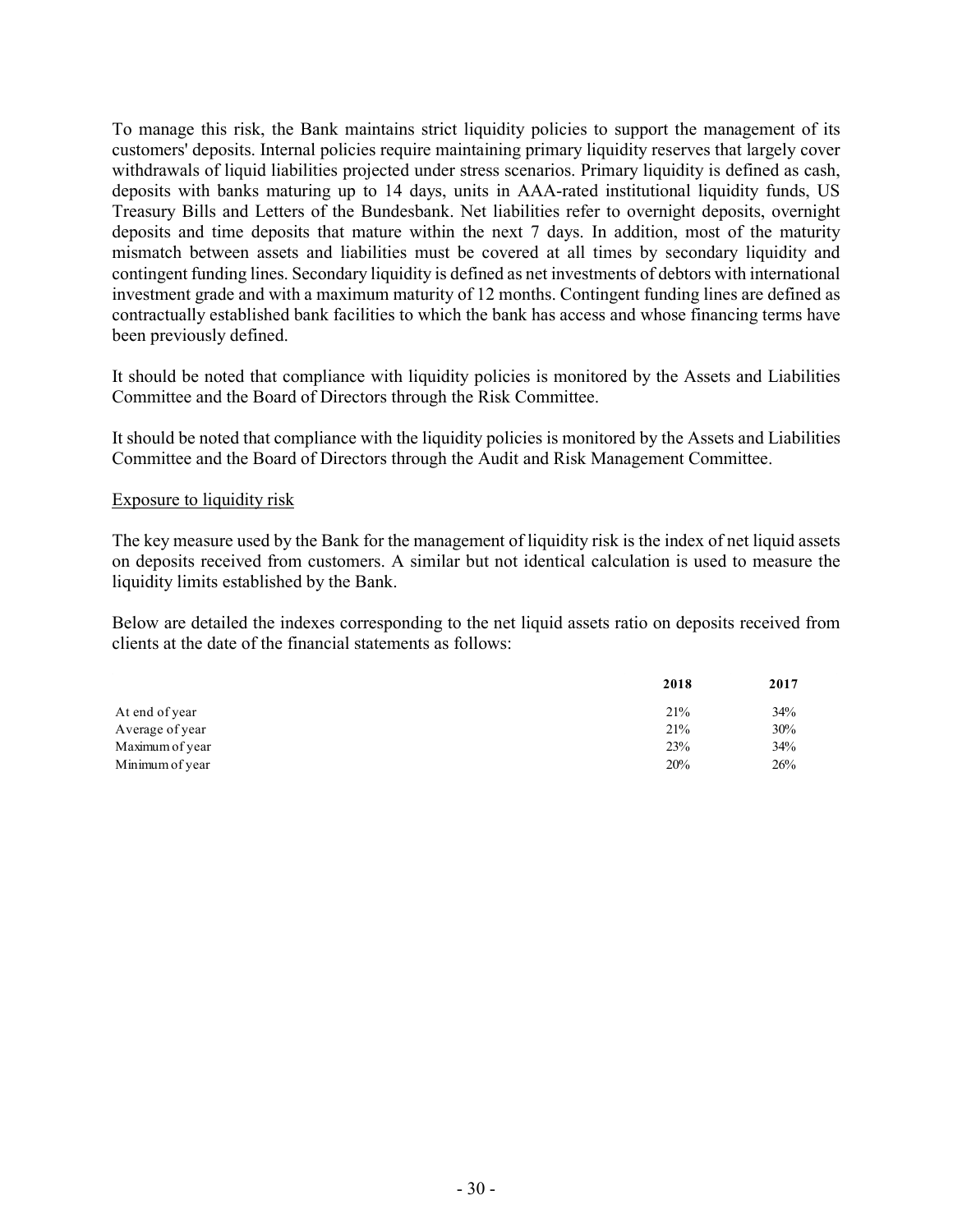#### Analysis of maturities for financial liabilities and financial assets

The maturity analysis of assets and liabilities based on the remaining period to the date of the statement of financial position up to the contractual maturity date are as follows:

| 2018                                     | Up to            | 1 to               | 3 months              | 1 to              | More than            |              |
|------------------------------------------|------------------|--------------------|-----------------------|-------------------|----------------------|--------------|
|                                          | 1 month          | 3 months           | to 1 year             | 5 years           | 5 years              | <b>Total</b> |
| Liabilities                              |                  |                    |                       |                   |                      |              |
| Customer's non-interest bearing deposits | 84, 171, 313     |                    |                       |                   |                      | 84,171,313   |
| Customer's interest bearing deposits     | 2,894,718        | 11,343,060         | 103,030,590           | 12,013,292        |                      | 129,281,660  |
| <b>Total liabilities</b>                 | 87,066,031       | 11,343,060         | 103,030,590           | 12,013,292        |                      | 213,452,973  |
| <b>Assets</b>                            |                  |                    |                       |                   |                      |              |
| Due from banks                           | 15,802,401       |                    |                       |                   |                      | 15,802,401   |
| Securities available                     |                  |                    |                       |                   |                      |              |
| for sale                                 | 23,383,699       | 2,545,731          | 13,945,414            | 14,514,434        | 6,192,498            | 60,581,776   |
| Loans receivable, net                    | 23,606,831       | 12,657,651         | 108,978,921           | 34,969,448        | 338,227              | 180,551,078  |
| Total assets                             | 62,792,931       | 15,203,382         | 122,924,335           | 49,483,882        | 6,530,725            | 256,935,255  |
| Commitments and contingencies            |                  |                    |                       |                   |                      |              |
| Net position                             | (24, 273, 100)   | 3,860,322          | 19,893,745            | 37,470,590        | 6,530,725            | 43,482,282   |
| 2017                                     | Up to<br>1 month | $1$ to<br>3 months | 3 months<br>to 1 year | $1$ to<br>5 years | More than<br>5 years | <b>Total</b> |
|                                          |                  |                    |                       |                   |                      |              |
|                                          |                  |                    |                       |                   |                      |              |
| Liabilities                              |                  |                    |                       |                   |                      |              |
| Customer's non-interest bearing deposits | 109,026,342      |                    |                       |                   |                      | 109,026,342  |
| Customer's interest bearing deposits     | 8,231,942        | 9,595,252          | 101,969,031           | 1,063,556         | 5,953,361            | 126,813,142  |
| Repurchase agreements                    |                  |                    |                       |                   | 1,476,580            | 1,476,580    |
| <b>Total</b> liabilities                 | 117,258,284      | 9,595,252          | 101,969,031           | 1,063,556         | 7,429,941            | 237,316,064  |
| Assets                                   |                  |                    |                       |                   |                      |              |
| Due from banks                           | 36,924,663       |                    | 10,117,156            |                   |                      | 47,041,819   |
| Securities available                     |                  |                    |                       |                   |                      |              |
| for sale                                 | 9,340,018        | 3,851,626          | 17,787,612            | 10,207,535        | 9,448,709            | 50,635,500   |
| Loans receivable, net                    | 25,090,374       | 8,044,840          | 121, 127, 297         | 14,953,705        | 6,445,453            | 175,661,669  |
| Total assets                             | 71,355,055       | 11,896,466         | 149,032,065           | 25,161,240        | 15,894,162           | 273,338,988  |
| Commitments and contingencies            |                  |                    |                       |                   |                      |              |

It is noteworthy that compliance with liquidity policies is monitored by the Asset and Liability Committee and the Board of Directors through the Risk Committee. Liquidity risk is monitored by measuring the concentration of depositors, measuring the volatility of different products, the portion of the liabilities that are covered by liquid assets and the matching of maturities between assets and liabilities.

To manage the liquidity risk arising from financial liabilities, the Bank maintains liquid assets such as Due from banks and investment grade for which an active market exists.

These assets can be easily sold to meet liquidity requirements. Consequently, the Bank believes that it's not necessary to disclose the maturity analysis related to these assets to allow assessment of the nature and extent of liquidity risk.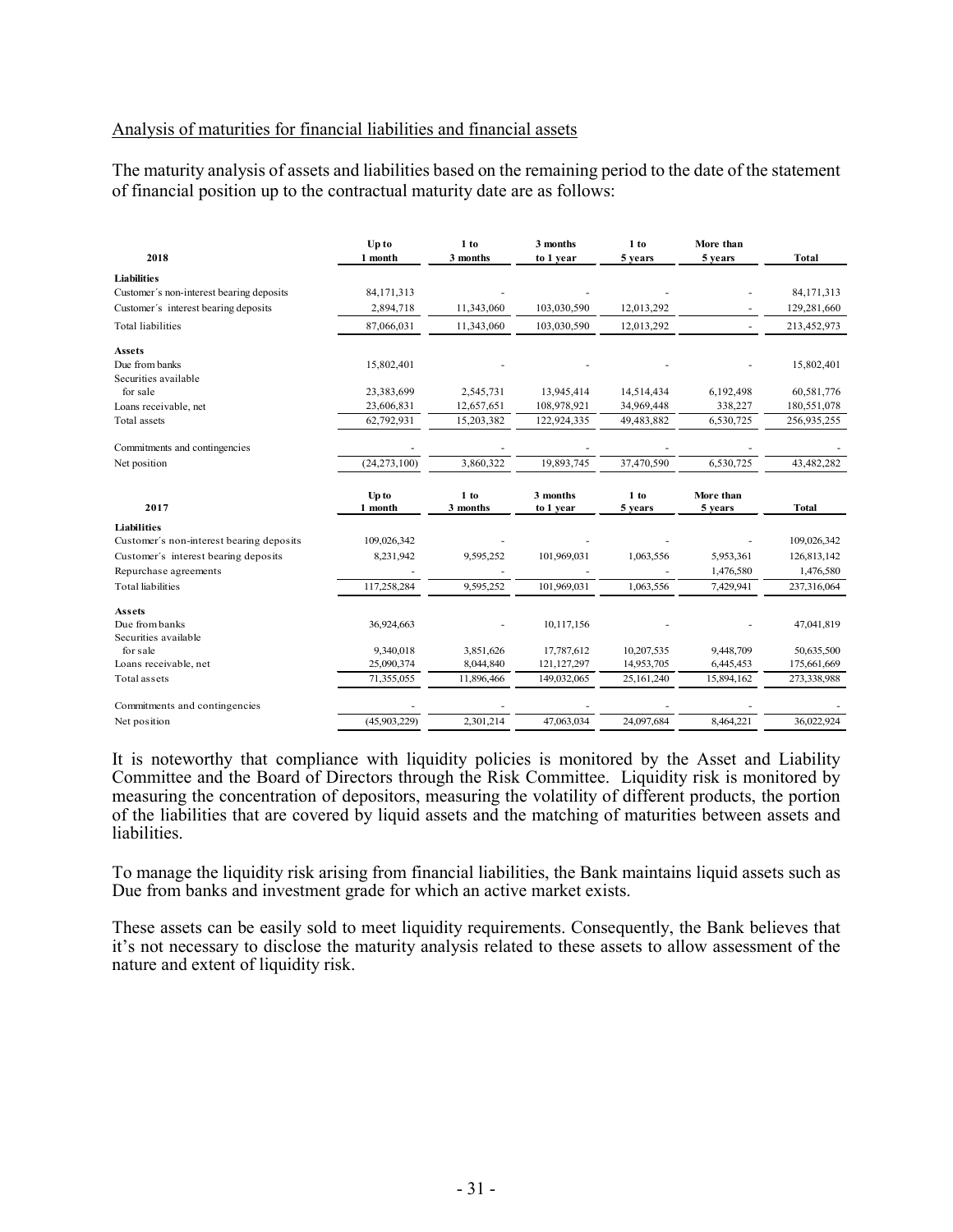The table below shows the undiscounted cash flows of the Bank's financial liabilities based on their nearest possible maturities. The expected cash flows of these instruments may vary significantly over time:

| 2018                                     | Carrying<br>value | inputs/<br>(outputs) | Up to<br>1 month | 1 <sub>to</sub><br>3 months | 3 months<br>to 1 year | 1 to<br>5 years | More than<br>5 years |
|------------------------------------------|-------------------|----------------------|------------------|-----------------------------|-----------------------|-----------------|----------------------|
|                                          |                   |                      |                  |                             |                       |                 |                      |
| <b>Liabilities</b>                       |                   |                      |                  |                             |                       |                 |                      |
| Customer's non-interest bearing deposits | 84, 171, 313      | 84, 171, 315         | 84, 171, 315     |                             |                       |                 |                      |
| Customer's interest bearing deposits     | 129.281.660       | 135, 131, 776        | 2,887,499        | 11,328,921                  | 105,591,439           | 15,323,917      |                      |
| <b>Total liabilities</b>                 | 213,452,973       | 219,303,091          | 87,058,814       | 11,328,921                  | 105.591.439           | 15,323,917      |                      |
| <b>Assets</b>                            |                   |                      |                  |                             |                       |                 |                      |
| Due from banks                           | 15,802,401        | 15,802,401           | 15,802,401       |                             |                       |                 |                      |
| Securities available                     |                   |                      |                  |                             |                       |                 |                      |
| for sale                                 | 60.581.776        | 64,655,682           | 23,680,690       | 2,506,437                   | 14, 109, 995          | 15,995,933      | 8,362,627            |
| Loans receivable, net                    | 180,551,078       | 191,384,280          | 23,541,996       | 12,645,629                  | 112,030,795           | 42,618,711      | 547,149              |
| <b>Total assets</b>                      | 256.935.255       | 271,842,363          | 63,025,087       | 15, 152, 066                | 126.140.790           | 58.614.644      | 8,909,776            |
| Net position                             | 43,482,282        | 52,539,272           | (24, 033, 727)   | 3,823,145                   | 20,549,351            | 43,290,727      | 8,909,776            |
| Accumulated position                     | 43,482,282        | 52,539,272           | (24, 033, 727)   | (20, 210, 582)              | 338,769               | 43,629,496      | 52,539,272           |
|                                          |                   |                      |                  |                             |                       |                 |                      |
|                                          | Carrying          | inputs/              | Up to            | 1 to                        | 3 months              | 1 to            | More than            |
| 2017                                     | value             | (outputs)            | 1 month          | 3 months                    | to 1 year             | 5 years         | 5 years              |
| Liabilities                              |                   |                      |                  |                             |                       |                 |                      |
| Customer's non-interest bearing deposits | 109,026,342       | 109,026,342          | 109,026,342      |                             |                       |                 |                      |
| Customer's interest bearing deposits     | 126,813,142       | 133,323,806          | 8,235,531        | 9,624,532                   | 104,812,522           | 1,089,461       | 9,561,760            |
| <b>Total liabilities</b>                 | 235.839.484       | 242,350,148          | 117,261,873      | 9,624,532                   | 104,812,522           | 1,089,461       | 9,561,760            |
| <b>Assets</b>                            |                   |                      |                  |                             |                       |                 |                      |
| Due from banks                           | 47,041,819        | 47,112,256           | 36,925,883       |                             | 10,186,373            |                 |                      |
| Securities available                     |                   |                      |                  |                             |                       |                 |                      |
| for sale                                 | 50.635.500        | 55,380,757           | 9,340,018        | 3,861,384                   | 18.016.291            | 11.918.234      | 12,244,830           |
| Loans receivable, net                    | 175,661,669       | 186,688,397          | 25,095,672       | 8,082,873                   | 124,991,231           | 17,909,547      | 10,609,074           |
| <b>Total assets</b>                      | 273,338,988       | 289,181,410          | 71,361,573       | 11,944,257                  | 153, 193, 895         | 29,827,781      | 22,853,904           |
| Net position                             | 37.499.504        | 46,831,262           | (45,900,300)     | 2,319,725                   | 48,381,373            | 28,738,320      | 13,292,144           |
| Accumulated position                     | 37,499,504        | 46,831,262           | (45,900,300)     | (43,580,575)                | 4,800,798             | 33,539,118      | 46,831,262           |

In Management's opinion, in the investment portfolio and other financial assets of the Bank, there are highly liquid investments (rated AAA to BBB-) for USD 49,956,795 (2017: USD 43,032,103), which may be converted into cash in a period less than one week.

#### **Market risk**

Market risk is that in which the value of a financial asset decreases because of changes in interest rates in the foreign exchange rates in stock prices and other financial variables as well as the reaction of market's participants to political and economic events.

#### Market risk management

The Bank establishes a high priority in corporate governance through the establishment and continuous strengthening of policies that establish parameters of exposure to different risk factors. Policies and limits are approved by the Assets and Liabilities Committee (ALCO) and ratified by the Board of Directors. The ALCO is furthermore responsible for ensuring compliance with these policies and recommending improvements as required.

Internal policies establish market risk limits of up to 15% of capital. This in turn has sub-limits by risk factors, which are quantified based on models developed internally in follow-up to the best practices of the industry.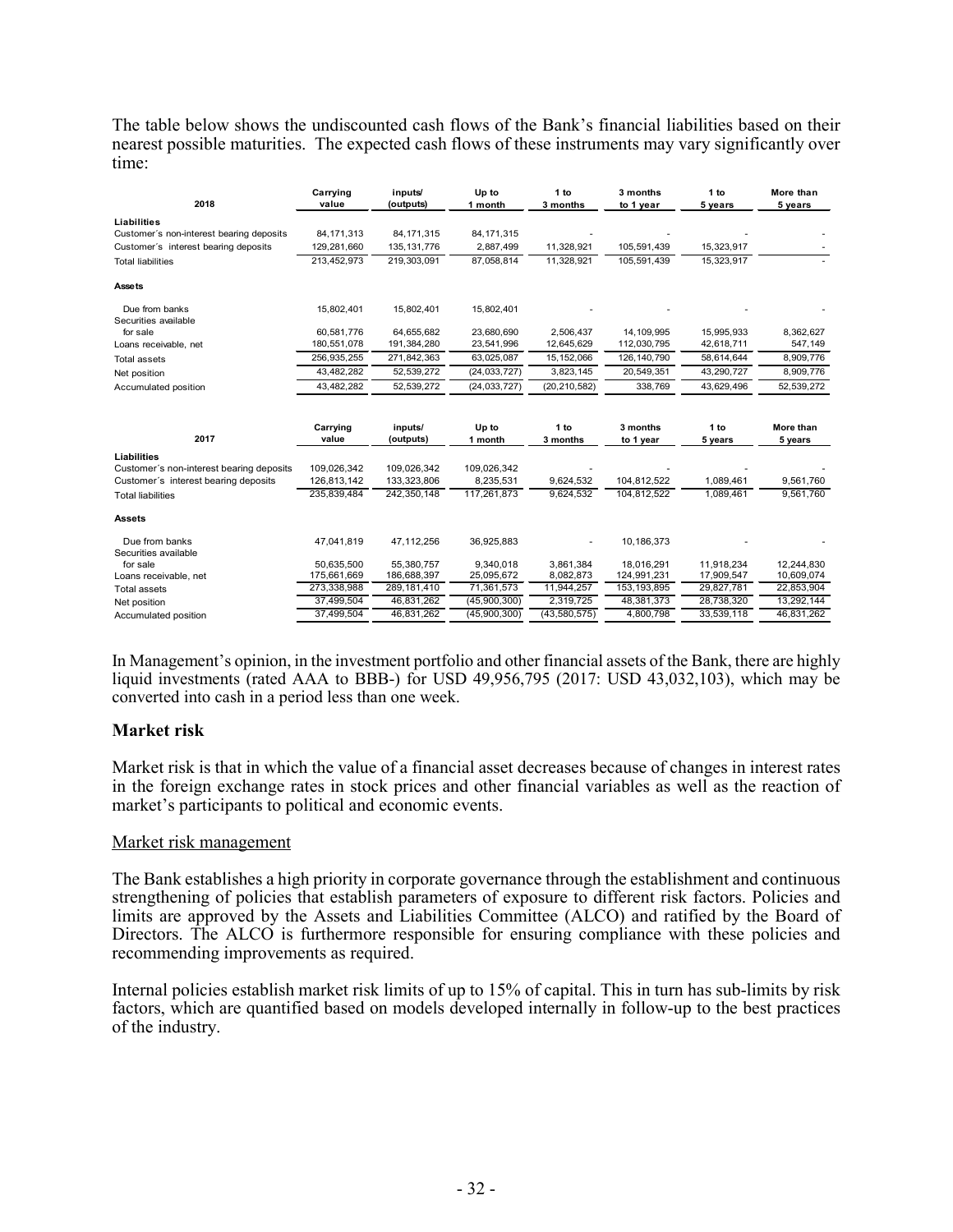### Exchange rate risk

It is the risk that the value of a financial instrument will fluctuate because of changes in exchange rates of foreign currencies, and other financial variables, as well as the reaction of market participants to political and economic events. It is the financial risk (adverse impact) resulting from time differences for the re-definition of prices (rates) of assets and liabilities and changes in the level and shape of associated yield curves.

To mitigate this risk, the Board has limited a maximum open global exposure of up to 2% of the Bank's capital and only 1% of the capital in a single currency.

The table below summarizes the exposure to the foreign currency exchange rate at September 30, 2018.

|                                                                                                            | Exposure to currency exchange risk |               |            |                                                  |            |            |                          |                           |  |  |  |
|------------------------------------------------------------------------------------------------------------|------------------------------------|---------------|------------|--------------------------------------------------|------------|------------|--------------------------|---------------------------|--|--|--|
| 2018                                                                                                       | <b>USD</b>                         | <b>EURO</b>   | <b>GBP</b> | <b>CHF</b>                                       | <b>CAD</b> | <b>JPY</b> | <b>Others</b>            | <b>Total</b>              |  |  |  |
| <b>Financial assets</b>                                                                                    |                                    |               |            |                                                  |            |            |                          |                           |  |  |  |
| Due from banks<br>Securities available                                                                     | 9,997,967                          | 3,039,483     | 636,311    | 1,893,292                                        | 179,462    | 45,432     | 10,454                   | 15,802,401                |  |  |  |
| for sale<br>Loans receivable, net                                                                          | 58,496,570<br>180,551,078          | 2,085,206     |            |                                                  |            |            |                          | 60,581,776<br>180,551,078 |  |  |  |
| Total financial assets                                                                                     | 249,045,615                        | 5,124,689     | 636,311    | 1,893,292                                        | 179,462    | 45,432     | 10,454                   | 256,935,255               |  |  |  |
| <b>Financial liabilities</b><br>Customer's non-interest bearing<br>deposits<br>Customer's interest bearing | 76,230,530                         | 5,136,607     | 636,607    | 1,942,867                                        | 178,991    | 45,443     | 268                      | 84, 171, 313              |  |  |  |
| deposits                                                                                                   | 129,281,660                        |               |            |                                                  |            |            | $\overline{\phantom{a}}$ | 129,281,660               |  |  |  |
| Total financial liabilities                                                                                | 205,512,190                        | 5,136,607     | 636,607    | 1,942,867                                        | 178,991    | 45,443     | 268                      | 213,452,973               |  |  |  |
| <b>Net position</b>                                                                                        | 43,533,425                         | (11,918)      | (296)      | (49, 575)                                        | 471        | (11)       | 10,186                   | 43,482,282                |  |  |  |
|                                                                                                            |                                    |               |            |                                                  |            |            |                          |                           |  |  |  |
| 2017                                                                                                       | <b>USD</b>                         | <b>EURO</b>   | <b>GBP</b> | Exposure to currency exchange risk<br><b>CHF</b> | <b>CAD</b> | JPY        | <b>Others</b>            | Total                     |  |  |  |
| <b>Financial assets</b>                                                                                    |                                    |               |            |                                                  |            |            |                          |                           |  |  |  |
| Due from banks<br>Securities available                                                                     | 33,473,395                         | 11,812,127    | 378,740    | 535,344                                          | 785,794    | 45,911     | 10,508                   | 47,041,819                |  |  |  |
| for sale<br>Loans receivable, net                                                                          | 50,008,215<br>175,661,643          | 627,285<br>26 |            |                                                  |            |            |                          | 50,635,500<br>175,661,669 |  |  |  |
| Total financial assets                                                                                     | 259,143,253                        | 12,439,438    | 378,740    | 535,344                                          | 785,794    | 45,911     | 10,508                   | 273,338,988               |  |  |  |
| <b>Financial liabilities</b><br>Customer's non-interest bearing<br>deposits                                | 94,826,584                         | 12,434,794    | 378,314    | 555,298                                          | 785,156    | 45,922     | 274                      | 109,026,342               |  |  |  |
| Customer's interest bearing<br>deposits                                                                    | 126,813,142                        |               |            |                                                  |            |            |                          | 126,813,142               |  |  |  |
| Total financial liabilities                                                                                | 221,639,726                        | 12,434,794    | 378,314    | 555,298                                          | 785,156    | 45,922     | 274                      | 235,839,484               |  |  |  |

#### **Interest rate risk**

It is the risk associated with a decrease in future cash flows and the value of a financial instrument due to changes in market interest rates.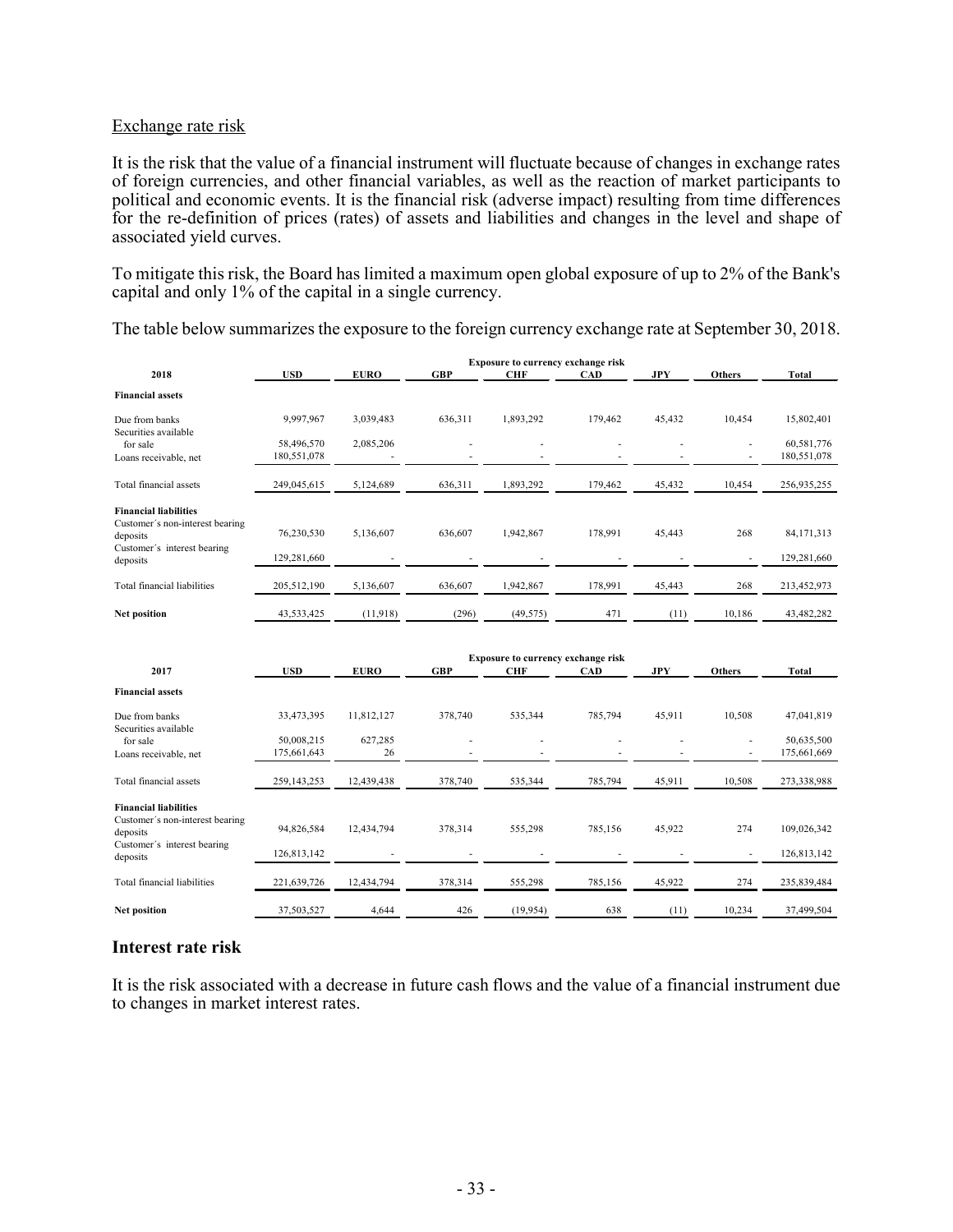Management uses robust methodologies for the measurement and monitoring of rate risk derived from the fluctuation in the fair value of a financial instrument and its respective effect on equity, the main market risk factor facing the Bank. Currently, different risk assessment scenarios are considered that consider an analysis under extreme conditions (stress testing) contemplating the sensitivity to the movements in the risk-free rates and credit premiums on the portfolio. The results of these simulations are monitored daily and presented monthly to the Assets and Liabilities Committee.

The sensitivity analysis below reflects the change in the fair value of investments given a sudden increase or decrease of 100 basis points based on the modified duration of the investment portfolio. This change in fair value could be due to changes in the discounted rates of credit, liquidity and / or macroeconomic factors or a combination of these:

|                                      | <b>Increase</b><br>of $100$ bp | <b>Decrease</b><br>of $100$ bp |
|--------------------------------------|--------------------------------|--------------------------------|
| 2018                                 |                                |                                |
| Securities available-for-sale        | (506, 064)                     | 506,064                        |
| Loans receivable, net                | (1,533,682)                    | 1,533,682                      |
| Customers' interest bearing deposits | 1,264,257                      | (1,264,257)                    |
| Net impact                           | (775, 489)                     | 775,489                        |
| 2017                                 |                                |                                |
| Securities available-for-sale        | (506, 064)                     | 506,064                        |
| Loans receivable, net                | (1,533,682)                    | 1,533,682                      |
| Customers' interest bearing deposits | 1,264,257                      | (1,264,257)                    |
| Net impact                           | (775, 489)                     | 775,489                        |

|                       | Sensitivity to equity in relation to rate movements |                 |             |                 |  |  |  |  |  |
|-----------------------|-----------------------------------------------------|-----------------|-------------|-----------------|--|--|--|--|--|
|                       | <b>Increase</b>                                     | <b>Decrease</b> | Increase    | <b>Decrease</b> |  |  |  |  |  |
|                       | of $50$ bp                                          | of $50$ bp      | of 100 bp   | of 100 bp       |  |  |  |  |  |
| 2018                  |                                                     |                 |             |                 |  |  |  |  |  |
| As of September 30th. | (359, 622)                                          | 359,622         | (719, 244)  | 719,244         |  |  |  |  |  |
| Annual Average        | (481,706)                                           | 481,706         | (963, 412)  | 963,412         |  |  |  |  |  |
| Annual maximun        | (574, 765)                                          | 574,765         | (1,149,530) | 1,149,530       |  |  |  |  |  |
| Annual minimun        | (359, 622)                                          | 359,622         | (719, 244)  | 719,244         |  |  |  |  |  |
| 2017                  |                                                     |                 |             |                 |  |  |  |  |  |
| As of September 30th. | (359, 622)                                          | 359,622         | (719, 244)  | 719,244         |  |  |  |  |  |
| Annual Average        | (481,706)                                           | 481,706         | (963, 412)  | 963,412         |  |  |  |  |  |
| Annual maximun        | (574, 765)                                          | 574,765         | (1,149,530) | 1,149,530       |  |  |  |  |  |
| Annual minimun        | (359, 622)                                          | 359,622         | (719, 244)  | 719,244         |  |  |  |  |  |

With respect to rate risk arising from fluctuations in the interest rates on assets or liabilities and their effect on net interest income, the Assets and Liabilities Committee periodically reviews asset and liability rates and establishes asset allocation and collection strategies And liabilities, and their respective rate profiles. Additionally, in the placement of loans not guaranteed by cash, the bank has ample contractual flexibility to vary the interest rates at its discretion.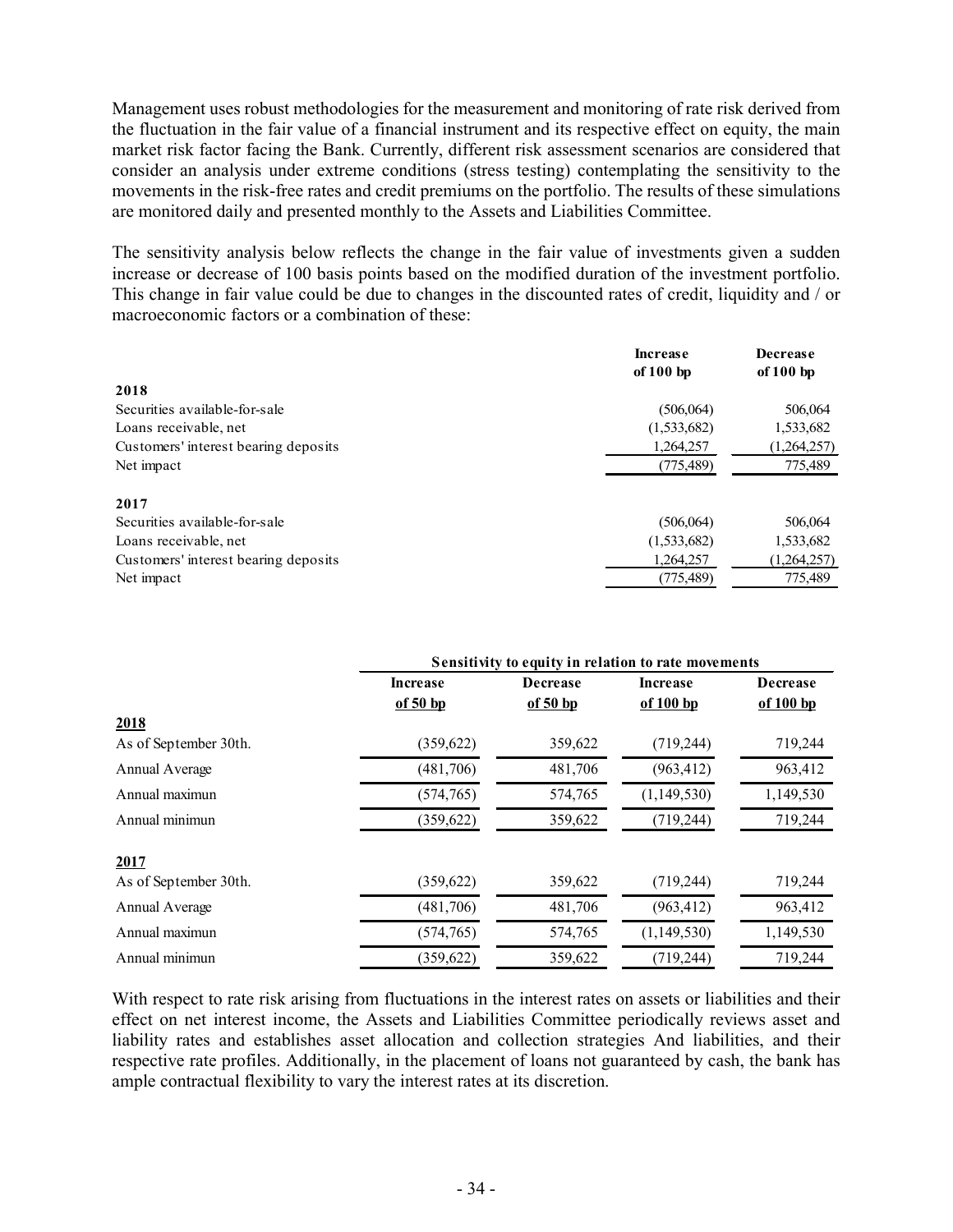The table below summarizes the Bank's exposure to fluctuations in interest rates on the financial margin. The Bank's assets and liabilities are included in the table at their carrying amount, classified by categories whichever occurs first between the repricing or expiration dates.

| 2018                                          | Up to<br>1 month | 1 to<br>3 months | 3 months<br>to 1 year | 1 to<br>5 years | More than<br>5 years | <b>No Interest</b><br><b>Bearing</b> | <b>Total</b> |
|-----------------------------------------------|------------------|------------------|-----------------------|-----------------|----------------------|--------------------------------------|--------------|
| <b>Assets</b>                                 |                  |                  |                       |                 |                      |                                      |              |
| Due from banks<br>Securities available        | 4,440,155        |                  |                       |                 |                      | 11,362,246                           | 15,802,401   |
| for sale                                      | 19,399,064       | 2,545,731        | 13,945,414            | 18,475,412      | 6,192,498            | 23,657                               | 60,581,776   |
| Loans receivable, net                         | 63,261,068       | 7,201,319        | 101,001,021           | 9,087,670       |                      |                                      | 180,551,078  |
| Total assets                                  | 87,100,287       | 9,747,050        | 114,946,435           | 27,563,082      | 6,192,498            | 11,385,903                           | 256,935,255  |
| <b>Liabilities</b><br>Customer's non-interest |                  |                  |                       |                 |                      |                                      |              |
| bearing deposits                              |                  |                  |                       |                 |                      | 84,171,313                           | 84,171,313   |
| Customer's interest<br>bearing deposits       | 2,894,718        | 11.343.060       | 103,030,590           | 12,013,292      |                      |                                      | 129,281,660  |
| <b>Total liabilities</b>                      | 2,894,718        | 11,343,060       | 103,030,590           | 12,013,292      |                      | 84, 171, 313                         | 213,452,973  |
| 2017                                          | 1 month          | 3 months         | to 1 year             | 5 years         | 5 years              | <b>Bearing</b>                       | <b>Total</b> |
| <b>Assets</b>                                 |                  |                  |                       |                 |                      |                                      |              |
| Due from banks<br>Securities available        | 5,402,608        |                  | 10,117,156            |                 |                      | 31,522,055                           | 47,041,819   |
| for sale                                      | 6,316,081        | 6,846,490        | 17,787,612            | 10,207,535      | 9,448,709            | 29,073                               | 50,635,500   |
| Loans receivable, net                         | 2,796,937        | 8,044,840        | 121, 127, 297         | 14,953,705      | 6,445,453            | 22,293,437                           | 175,661,669  |
| <b>Total</b> assets                           | 14,515,626       | 14,891,330       | 149,032,065           | 25,161,240      | 15,894,162           | 53,844,565                           | 273,338,988  |
| <b>Liabilities</b><br>Customer's non-interest |                  |                  |                       |                 |                      |                                      |              |
| bearing deposits                              |                  |                  |                       |                 |                      | 109,026,342                          | 109,026,342  |
| Customer's interest<br>bearing deposits       | 8,231,942        | 9,595,252        | 101,969,031           | 1,063,556       | 5,953,361            |                                      | 126,813,142  |
| Repurchase agreement                          |                  |                  |                       |                 | 1,476,580            |                                      | 1,476,580    |
| <b>Total liabilities</b>                      | 8,231,942        | 9,595,252        | 101,969,031           | 1,063,556       | 7,429,941            | 109,026,342                          | 237,316,064  |
| Net position                                  | 6,283,684        | 5,296,078        | 47,063,034            | 24,097,684      | 8,464,221            | (55, 181, 777)                       | 36,022,924   |
| Accumulated position                          | 6.283.684        | 11.579.762       | 58,642,796            | 82,740,480      | 91.204.701           | 36.022.924                           |              |

### **Operational risk**

Operational risk is defined as the possibility of incurring losses due to deficiencies, failures or inadequacies of human resources, processes, technology, infrastructure or the occurrence of external events. This definition includes legal risk associated with these factors.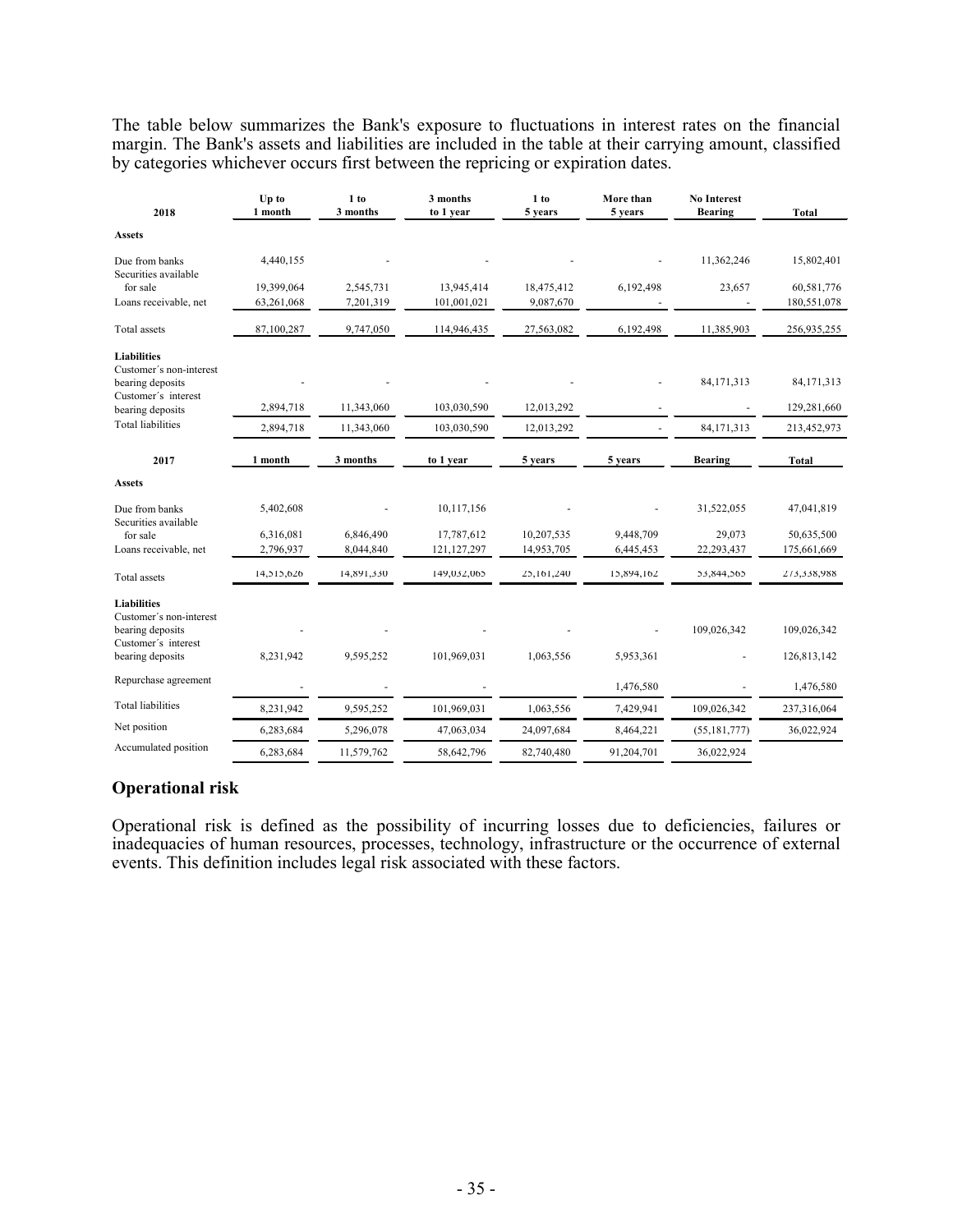The Bank has an Operational Risk Manual, which represents the framework for operational risk management. Likewise, policies have been established for the evaluation of new products and services that are aimed mainly to assess the operational risks associated with the development of new products or services prior to their release or implementation.

To manage operational risk, the bank has established an organizational structure with clear roles and responsibilities of the board of directors, senior management, risk committee, risk management unit, form and frequency of reports, the acceptable level of operational risk and indicators of operational risk.

The operational risk management aims to:

- Prevent and minimize losses caused by incidents or operational risk events.
- Formalize the identification, measurement, mitigation, monitoring, and control of operational risk information.
- Focus resources and effort on the key operational risks.
- Continuous improvement of control and learning.

The bank has a separate management risk unit from other areas of the bank, which among its functions has the management of operational risk. This unit reports to the Risk Committee of the Board of Directors, who is in charge of approving the strategy of operational risk management, monitoring its management and evaluating the risk management unit.

The risk management unit enables the bank's staff on the methodology for operational risk management adopted by the Board of Directors in the key processes of the bank, considering key operational risk factors such as human resources, processes, technology and external events.

The events or incidents of operational risk occurring should be reported by all areas of the bank to the risk management unit which is responsible for maintaining a database that allows the evolution of operational risk at the organizational level, according to the levels of operational risk tolerance approved by the Board of Directors.

Business continuity plans for key bank processes were designed in order to ensure business continuity in the event of an outage, as well as information security policies that ensure the integrity, confidentiality and availability of information.

The Bank uses the basic indicator method to measure the impact of operational risk in the capitalization-weighted index of bank risks.

#### **Capital management**

Within the financial risks to which the Bank is exposed, there is the risk that the Bank's capital does not support its activities and growth.

The Bank manages its capital to ensure:

- Compliance with the requirements established by the Central Bank of The Bahamas.
- Maintain a base capital, strong enough to support the performance of its business.
- The continuation as a going concern while examining the return to shareholders through the optimization of the debt and equity balance.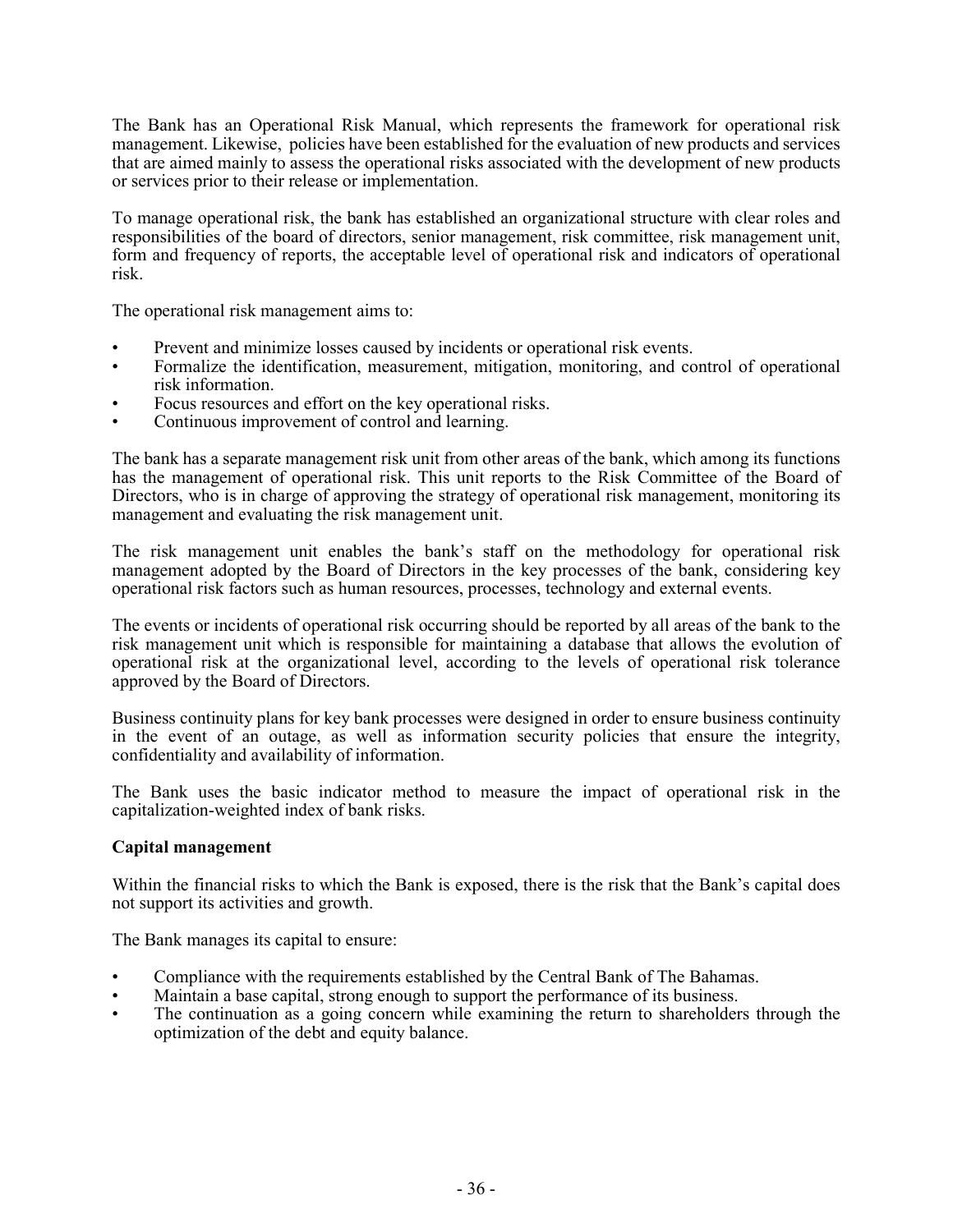#### **Fair value of financial instruments**

The estimated fair value is the amount by which financial instruments can be traded in a transaction between interested parties in different conditions to a forced sale or liquidation, and is best evidenced by quoted market prices, if any.

The fair value estimates are made at a given date, based on market estimates and information on financial instruments. These estimates do not reflect any premium or discount that could result from offering a particular financial instrument for sale at a given date. These estimates are subjective in nature, involve uncertainty and much judgment; therefore, they cannot be determined accurately. Any changes in assumptions or criteria can significantly affect the estimates.

#### Valuation models

IFRS 13 specifies a hierarchy of valuation techniques based on whether the information included in these valuation techniques are observable or unobservable. The observable information reflects market data obtained from independent sources; unobservable information reflects the Bank's market assumptions. These two types of information have created the following fair value hierarchy:

Level 1: Inputs are quoted prices (unadjusted) in active markets for identical assets or liabilities that the entity can access at the measurement date.

Level 2: Quoted prices in active markets for similar financial instruments or using a valuation technique where all the variables are derived from observable market data for assets or liabilities either directly or indirectly. In some cases, the Bank uses reference information from active markets for similar instruments and other, uses discounted cash flow techniques where all model variables and inputs are derived from observable market data.

Level 3: When the "inputs" are not available and it is required that the fair value be determined using a valuation model, the Bank is supported by entities engaged in the valuation of securities or instruments from the same managing institutions of the asset or liability concerned. The models used to determine fair value are usually through discounted cash flows or valuations employing historical market observations.

When the fair value measurements are determined for assets and liabilities required or permitted to be recorded at fair value, the Bank considers the principal or most advantageous market in which it would make the transaction and considers assumptions that a participant market would use when pricing the asset or liability. Where possible, the Bank uses the active markets and observable market prices for identical assets and liabilities.

When identical assets and liabilities are not traded in active markets, the Bank uses observable market data for similar assets and liabilities. However, certain assets and liabilities are not actively traded in observable markets and the Bank must use alternative valuation techniques to determine the fair value measurement. The frequency of transactions, the differential size between supply and demand and the size of the investment are factors considered in determining the liquidity of markets and the relevance of observed prices in these markets.

Investments available for sale are recorded at fair value based on quoted market prices when available, or if unavailable, based on discounted future cash flows using market rates corresponding to the credit quality and maturity of the investment.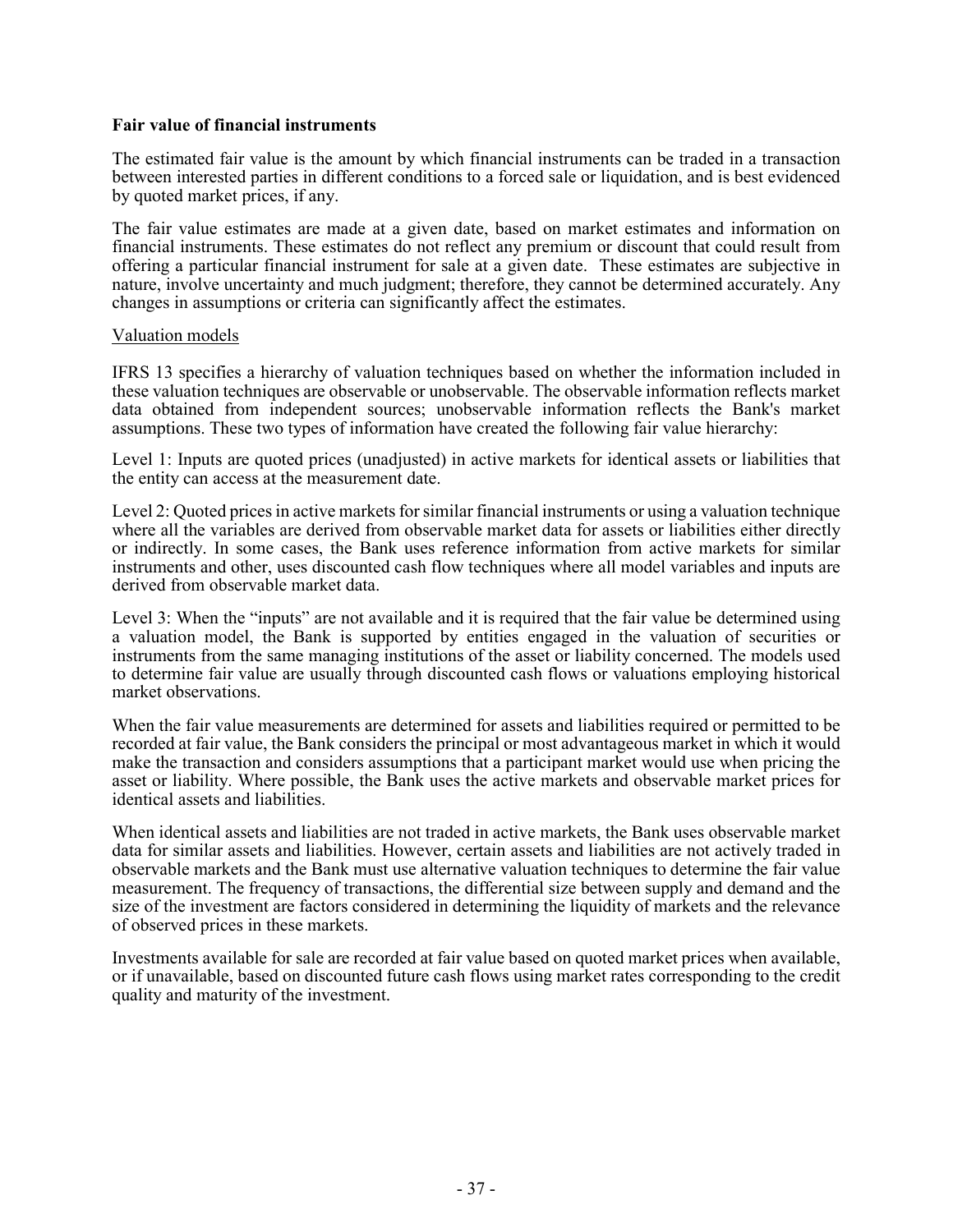When reference prices are available in an active market, securities available for sale are classified within Level 1 of the fair value hierarchy. If the market value prices are not available or are available in markets that are not active, fair value is estimated based on the quoted prices of other similar instruments, or if these prices are not available, internal valuation techniques will be used models, primarily discounted cash flows. These securities are classified within Level 2 of the fair value hierarchy.

#### Financial instruments measured at fair value - Fair value Hierarchy

The main valuation methods, assumptions and variables used in estimating the fair value of financial instruments classified in Level 1, Level 2 and Level 3 are presented below:

| Financial assets / Financial<br>liabilities                   | <b>Fair value</b><br>September 30, |            | Fair value   | <b>Valuation techniques</b><br>and main data entry | Significant unobservable data                 |  |
|---------------------------------------------------------------|------------------------------------|------------|--------------|----------------------------------------------------|-----------------------------------------------|--|
|                                                               | 2018                               | 2017       | hirarchy     |                                                    | input                                         |  |
| Institutional funds of<br>daily liquidity rated AAA           | 2,615,019                          | 6,295,746  | 1            | Market prices                                      | Observable market prices<br>in active markets |  |
| Bills issued by<br>the US Government                          | 20,699,276                         | 2,994,864  | $\mathbf{1}$ | Market prices                                      | Observable market prices<br>in active markets |  |
| Obligations of private<br>issuers with investment grade       | 26,395,339                         | 33,384,682 | $\mathbf{1}$ | Market prices                                      | Observable market prices<br>in active markets |  |
| Obligations issued by<br>the Republic of Panama               | 10,953                             | 84,379     | $\mathbf{1}$ | Market prices                                      | Observable market prices<br>in active markets |  |
| Obligations issued by<br>Governments with investment<br>grade | 528,395                            |            | 1            | Market prices                                      | Observable market prices<br>in active markets |  |
| Obligations of private<br>issuers without investment grade    | 9,604,106                          | 7,092,870  | 1            | Market prices                                      | Observable market prices<br>in active markets |  |
| Investments in mutual funds                                   |                                    | 20,164     | 1            | Market prices                                      | Observable market prices<br>in active markets |  |
| Investments in shares                                         | 1,757                              | 2,373      | 1            | Market prices                                      | Observable market prices                      |  |
|                                                               | 59,854,845                         | 49,875,078 |              |                                                    | in active markets                             |  |
|                                                               |                                    |            |              |                                                    |                                               |  |

| Financial assets / Financial liabilities | Fair value<br>September 30, |                   | Fair value | <b>Valuation</b><br>techniques and main | Significant unobservable data          |  |
|------------------------------------------|-----------------------------|-------------------|------------|-----------------------------------------|----------------------------------------|--|
|                                          | 2018                        | 2017              | hierarchy  | data entry                              | input                                  |  |
| Obligations of private                   |                             |                   |            |                                         | Referral rates of markets, volumes,    |  |
| issuers with investment grade            | 236,208                     | 272,432           | 2          | Discounted cash<br>flows                | observable prices not over 90<br>days  |  |
| Obligations of private                   |                             |                   |            |                                         | Referral rates of markets, volumes,    |  |
| issuers without investment grade         | 468,823                     | 461,290           | 2          | Discounted cahs<br>flows                | observable prices not over 90<br>days  |  |
| Investment in shares                     | 21,900<br>726,931           | 26,700<br>760,422 | 2          | Market price                            | Observable prices in active<br>markets |  |
| Total investments<br>available for sale  | 60,581,776                  | 50,635,500        |            |                                         |                                        |  |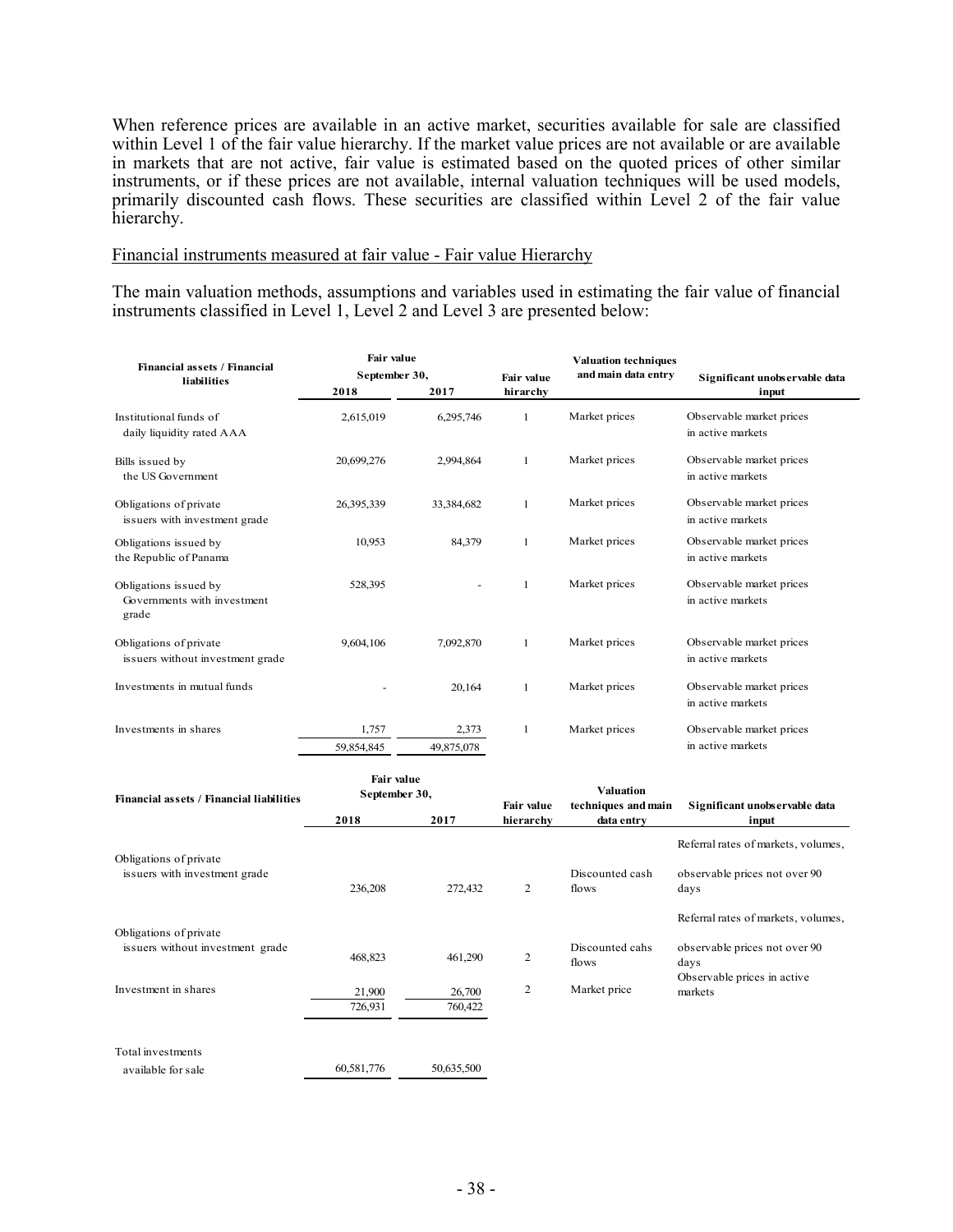### Financial Instruments not measured at fair value

Fair value of financial assets and liabilities of the Bank that are not measured at fair value in the statement of financial position (but fair value disclosures are required). Below is a summary of the carrying value and estimated fair value of significant financial assets and liabilities not measured at fair value classified in level 3:

|                                             | <b>Fair value</b> | <b>Carrying amount</b> |
|---------------------------------------------|-------------------|------------------------|
| 2018                                        | Level 3           | Level 3                |
| <b>Assets</b>                               |                   |                        |
| Interest earning deposits                   | 44,440,155        | 44,440,155             |
| Loans receivable, net                       | 178,747,437       | 180,551,078            |
| Total financial assets                      | 223,187,592       | 224,991,233            |
| <b>Liabilities</b>                          |                   |                        |
| Customer's non-interest bearing deposits    | 84, 171, 313      | 84,171,313             |
| Customer's interest bearing deposits        | 131,971,109       | 129,281,660            |
| Total financial liabilities                 | 216, 142, 422     | 213,452,973            |
|                                             |                   |                        |
|                                             | Fair value        | <b>Carrying amount</b> |
| 2017                                        | Level 3           | Level 3                |
| <b>Assets</b>                               |                   |                        |
| Interest earning deposits                   | 12,433,500        | 12,433,500             |
| Loans receivable, net                       | 174,024,258       | 175,661,669            |
| Total financial assets                      | 186, 457, 758     | 188,095,169            |
| <b>Liabilities</b>                          |                   |                        |
| Customer's non-interest bearing deposits    | 109,026,342       | 109,026,342            |
| Customer's interest bearing deposits        | 125,654,680       | 126,813,142            |
| Securities sold under repurchase agreements | 1,476,580         | 1,639,750              |

Management believes that the carrying amount of financial assets and financial liabilities recognized in the statement of financial position approximates their fair value.

Assumptions used to determine fair value of assets and liabilities

Below is a summary of the assumptions used in the estimation of fair value of the most significant financial instruments of the Bank: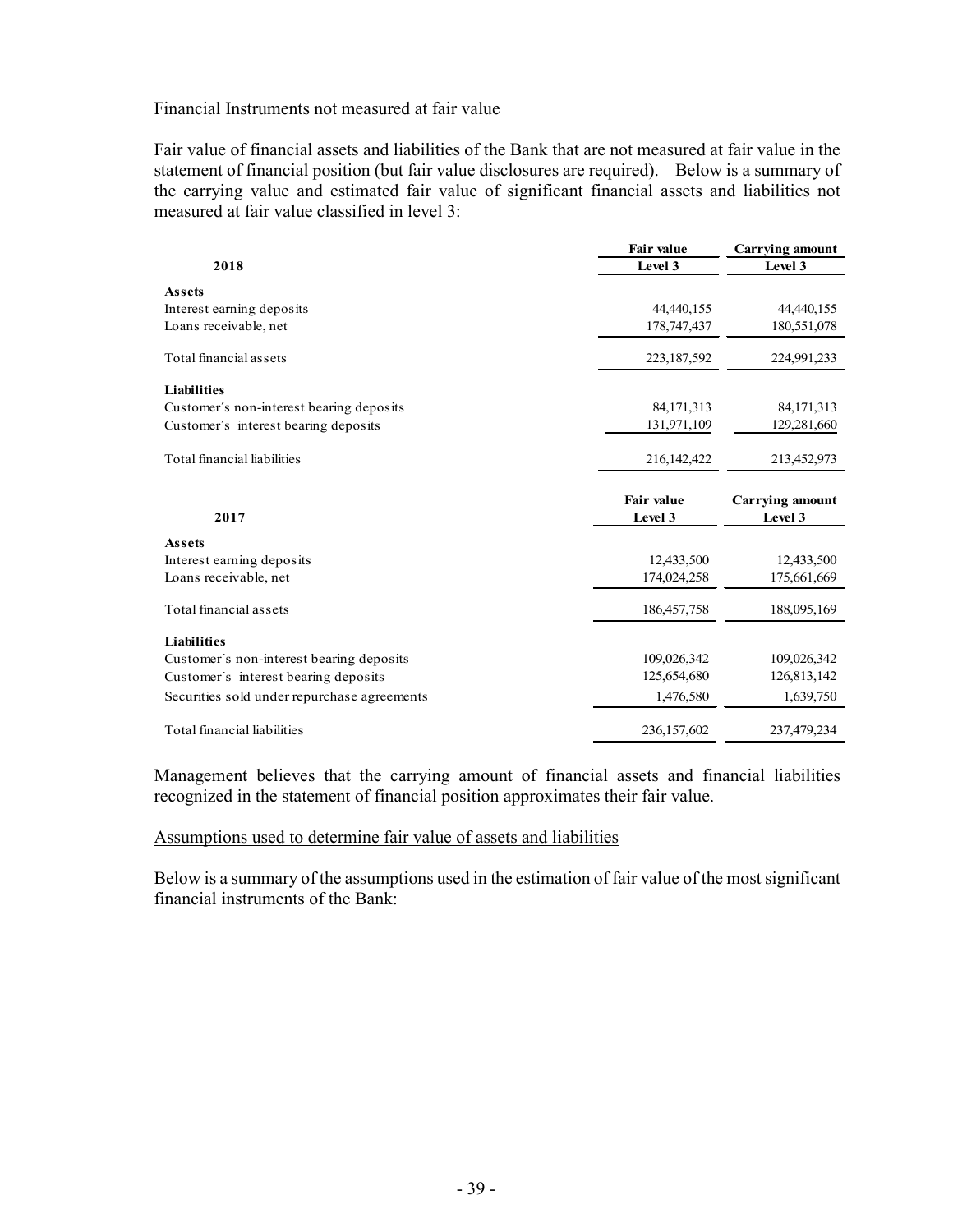#### Due from banks

The carrying value of cash and bank deposits approximates their fair value due to their liquidity and short-term maturity.

#### Loans receivable

The estimated fair value for loans represents the discounted amount of estimated future cash flows to be received. Portfolio flows were discounted to present value at a rate of 5.93% (2017 5.89%).

#### Customer deposits

The fair value of deposits with no specific maturity such as current accounts is the amount payable on demand, which is equal to the carrying value.

The fair value of time deposits was calculated based on the flow methodology discounted at a rate of 1.81% (2017: 1.67%).

### **23. APPLICABLE MAIN LAWS AND REGULATIONS**

#### Capital adequacy

According to the Supervisory and Regulatory Guideline: 2005-03 of the Central Bank of The Bahamas, licensed banks must maintain a ratio of total regulatory capital to the risk-weighted asset (the "Basel ratio") at or above the internationally agreed minimum of 8%.

As of September 30, 2018, the Bank's capital adequacy ratio was 35% (2017: 26%).

#### Regulatory reserve

According to the Supervisory and Regulatory Guideline: 2003-05 of the Central Bank of The Bahamas, licensed banks must maintain a general provision to represent no less than 1.00 percent of a licensee´s on and off balance sheet credit risk portfolio.

#### Dynamic provision

Prudential provisions required by the banking regulation of the Republic of Panama ("Superintendence of Banks of Panama"), set out by the Agreement 4-2013, to address possible future needs for the establishment of specific provisions for credit facilities classified in the normal category are defined; their frequency is quarterly taking into account the data of the last day of the quarter.

The amount of dynamic reserves is obtained by multiplying the risk-weighted assets for loans classified in the normal category by 1.25%. This percentage increases by 25 basis points (0.25%) each quarter, and will be for 2.50% at December 31, 2015. After this date, the amount of dynamic provisions is obtained by calculating the following components:

- a) Component 1: obtained by multiplying an Alfa coefficient (2.25%) times the amount of riskweighted assets classified in the normal category.
- b) Component 2: is the result from multiplying a Beta coefficient (5.00%) times the quarterly variation of risk-weighted assets classified in the normal category if it is positive. If the variation is negative, this component is zero.